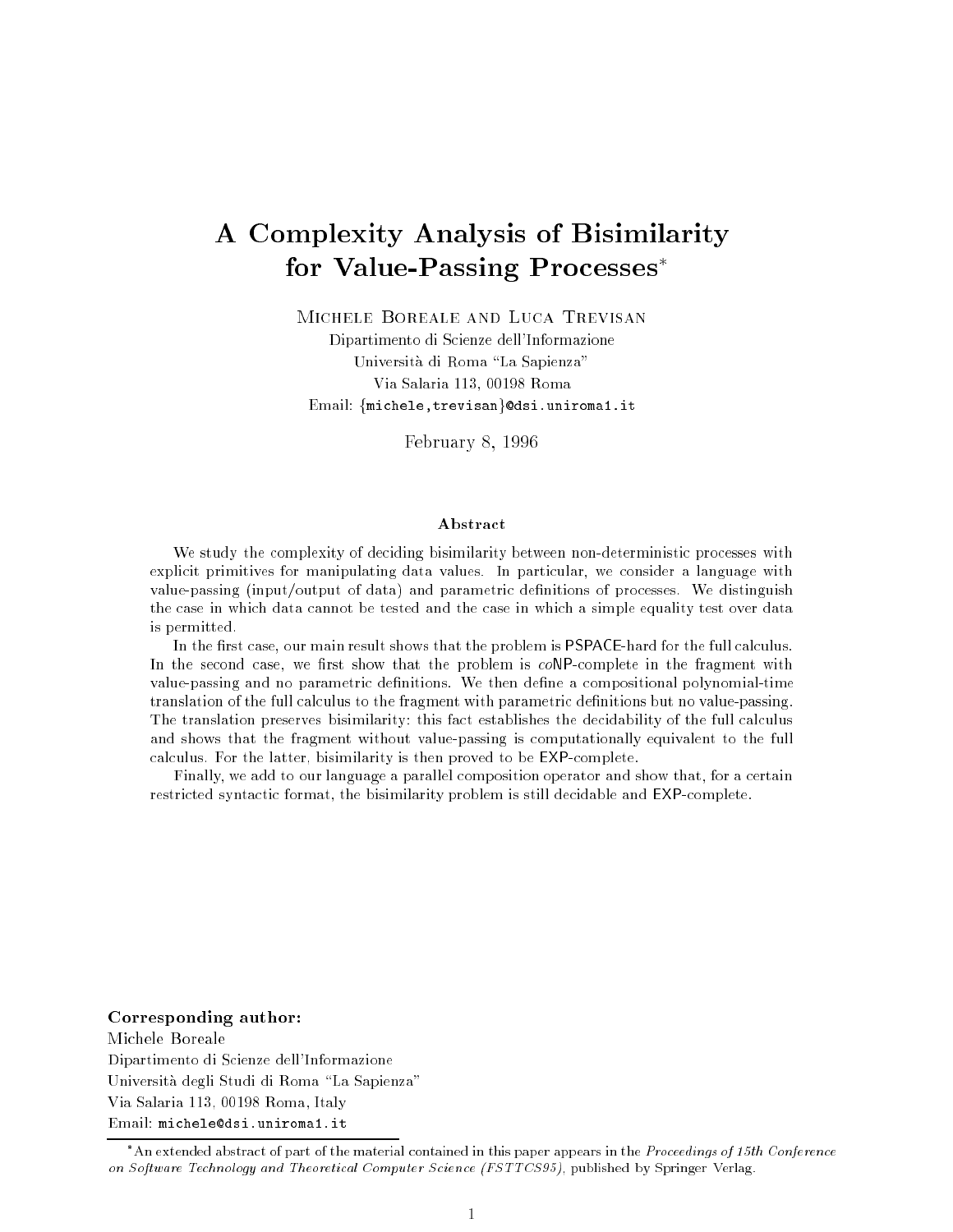# <sup>1</sup> Introduction

Recently, there has been a renewed interest in process calculi with explicit primitives to manipulate data values. In particular, several enriched versions of Milner's CCS [Mil80, Mil89, JP93, HL95, HL93] have been studied. In *pure*, i.e. data-less, process calculi such as CCS, beside standard operators for describing behaviours of processes (such as non-determinism + and parallel composition j) only pure-synchronization actions (also called \pure" actions) are provided. By contrast, process calculi with explicit treatment of data contain primitives for expressing transmission and receipt of values at communication ports: this feature is known as *value-passing*. Using the notation of [Mil80], output of v at port a is written  $\overline{a}v$ , while input at a is written  $a(x)$ ; here the variable x acts as a formal parameter. Besides being exchanged, usually data values can be used as *parameters* in recursively defined processes and tested by means of predicates to control the execution flow. Languages with explicit manipulation of values permit a natural description of realistic systems. As an example, the recursively defined process  $C(x)$ :

$$
C(x) \quad \Leftarrow \quad [x < o](a(y) \cdot C(y) + \overline{b}x \cdot C(x)) + [x \geq o] \text{Error}(x)
$$

specifies a memory cell whose initial content is a number  $x$ ; as long as this content is less than an overflow value  $o$ , the cell can either receive a new value at  $a$ , or transmit its content at  $b$ ; as soon as the value x equals or exceeds  $o$ , a recovery process  $Error$  is called.

A very peculiar kind of value-passing language is Milner, Parrow and Walker's  $\pi$ -calculus [MPW92], where the values being exchanged among processes are communication ports themselves (name-passing). This permits the description of systems with dynamical communication linkage.

When analysing concurrent systems, a central problem is to be able to decide whether two given descriptions (usually regarded as a specification and as an implementation) are equivalent or not, according to a chosen notion of equivalence (verification). The algebraic aspects of this problem are becoming now well-understood, also for value-passing processes [HL93, PS95, BD94]. On the contrary, a lot of questions concerning the decidability and the computational complexity of verication remain unanswered. A basic problem is to determine meaningful fragments of the calculi with values over which the verication problem is decidable. Then, a fundamental issue is to determine the abstract computational complexity of each of these fragments w.r.t. verification. Answering such questions would improve our understanding of the mathematical nature of processes. In practical cases, it could provide us with useful information to locate sources of inefficiency. In the present work, we will try to address some of these issues. We will restrict our attention to one of the most widely studied equivalences, Milner's bisimulation equivalence (also called "bisimilarity"), written  $\sim$  and described e.g. in [Mil89].

For processes manipulating values, a non-trivial aspect of the problem is that they have usually an operational description in terms of an infinite state-transition graph (they are *infinite state*), at least if the domain of data values is infinite. This is due to the fact that each input action  $a(x)$ , gives rise to infinitely many actual transitions, one for each different value. In [JP93], Jonsson and Parrow concentrate on a particular class of processes with values, the data independent ones, which cannot test data nor perform any kind of operation over them. They prove that the bisimilarity problem for such processes can be transformed into a bisimilarity problem for finite-state processes. For the latter, decision algorithms exist [PT87, KS90], which are polynomial in the sizes of the involved graphs (that can be however much larger than the syntactical size of the processes). A detailed comparison of our work with [JP93] is contained in Section 9.

In the present paper, we consider a calculus for describing non-deterministic processes that should be naturally embedded in every "reasonable" language with explicit data manipulation.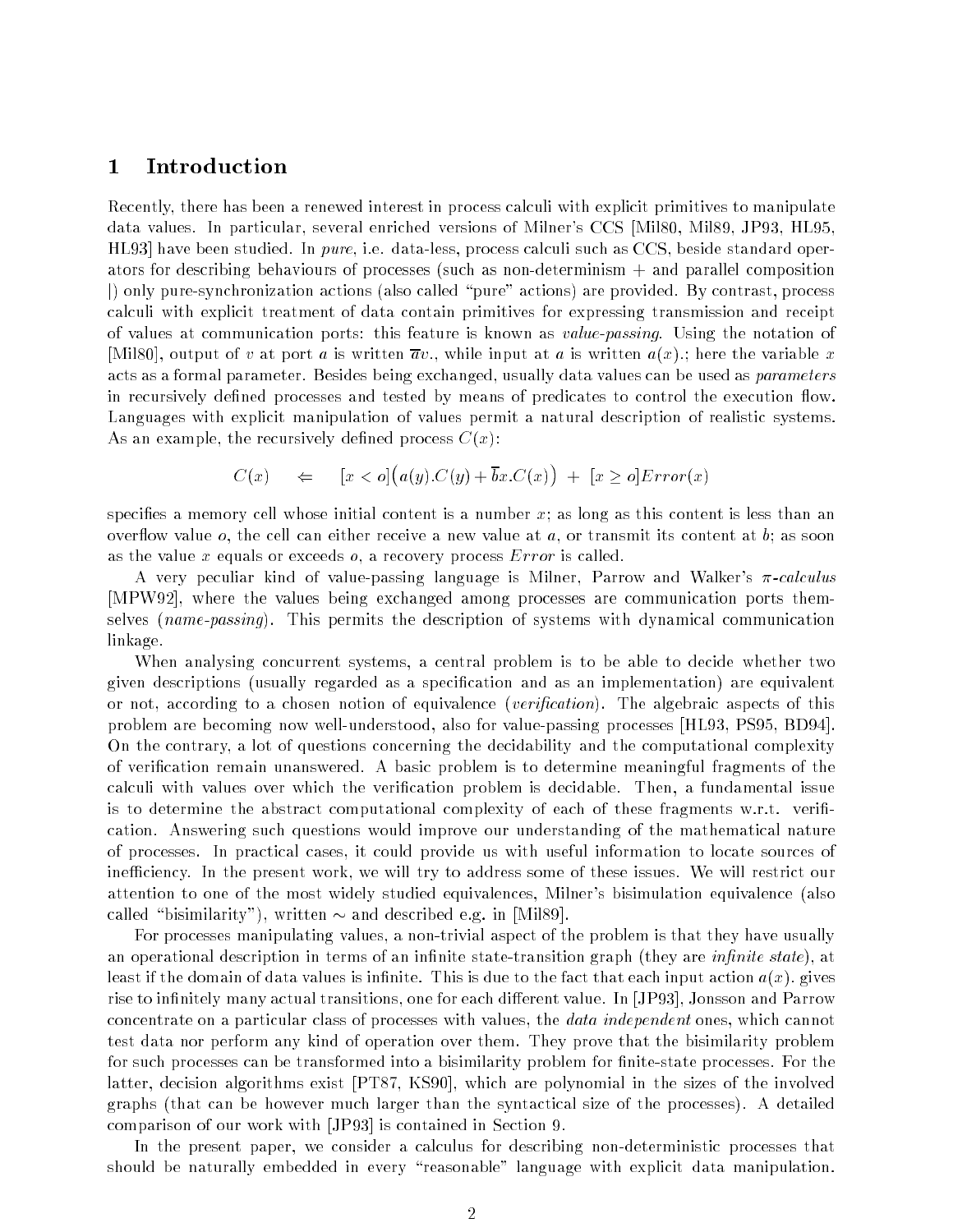More precisely, besides permitting the execution of pure actions, we allow data values to be exchanged, used as parameters in recursive definitions and tested for equality. The latter is done via the matching predicate  $[a = b]$ , also considered in the  $\pi$ -calculus [MPW92]. This is perhaps the most elementary form of test one would admit on data. Not even negative tests, to decide inequality of data, are permitted.

Our goal is to classify and separate the computational complexity, w.r.t. the syntactical size of processes, of the two basic operations for manipulating data, value-passing and parametric recursive definitions. This will be done both for the data-independent case (where matching is excluded) and for the data-dependent one (where matching is included). More precisely, in each of the two cases, we consider separately three (sub-)languages, obtained from the calculus with pure actions and non-deterministic choice by adding either or both of value-passing and recursive definitions. Then we asses the decidability and the difference in complexity of these languages. In this analysis, we refer to the complexity classes NP,  $coNP$ , PSPACE and EXP (the latter contains the first three and  $PSPACE$  contains the first two, see e.g.  $[BC93]$ .

In the data-independent regime, we first note that the bisimilarity problem is solvable in polynomial time for the calculi allowing either, but not both, of recursive definitions or value-passing. For the calculus allowing both these primitives, we then prove that the problem is PSPACE-hard. This improves on a NP-hardness result due to Jonsson and Parrow.

In the data-dependent regime, we first show that, in the sublanguage with value-passing but no recursive definitions, the bisimilarity problem is decidable and coNP-complete. Then we analyze the complexity of the full language, with both value-passing and recursive definitions. We show that this language can be compositionally translated down to the fragment without value-passing, in a way that preserves bisimulation equivalence. The translation can be carried out in a time polynomial in the sizes of the processes. The result is interesting for two reasons. First, it gives us a procedure for deciding the bisimilarity problem in the full language, since the problem is easily seen to be decidable in the fragment without value-passing. Second, it ensures that the problem for the fragment without value-passing is just as complex as for the full language. It is important to point out that the matching predicate plays a crucial role in the definition of the translation. We then prove that bisimilarity for the full language is EXP-hard. To the best of authors' knowledge, the latter represents the highest complexity lower-bound ever determined for a decidable bisimilarity over a meaningful language.

Finally, we consider adding to the language a binary parallel composition operator  $(P | Q)$ . We show that, for a restricted format of the resulting calculus, where parallel composition does not appear inside recursive definitions *(finite-control* processes), the bisimilarity problem is still decidable and EXP-complete (this implies that the fragments without parallel compositions are all in EXP).

To sum up, in the absence of matching, value-passing and recursive definitions are separately tractable, but if we join them together the bisimilarity problem becomes very complex (PSPACEhard). If matching is allowed, the presence of value-passing itself makes the problem coNP-complete. By contrast, the presence of recursive definitions themselves makes the problem EXP-complete; then, the adding of value-passing and of (a limited form of ) parallel composition does not increase neither the expressive nor the computational power. These results are also summarized in Table 1.

The most important conclusion we can draw out of this analysis is that, in the presence of values, most of the complexity is not due to value-passing, nor to parallel composition, but to parametric recursive definitions.

The rest of the paper is organized as follows. In Section 2, syntax and semantics of the considered language are presented, and a few notions from complexity theory are recalled. Section 3 establishes some basic properties of operational semantics and bisimulation that will be used throughout the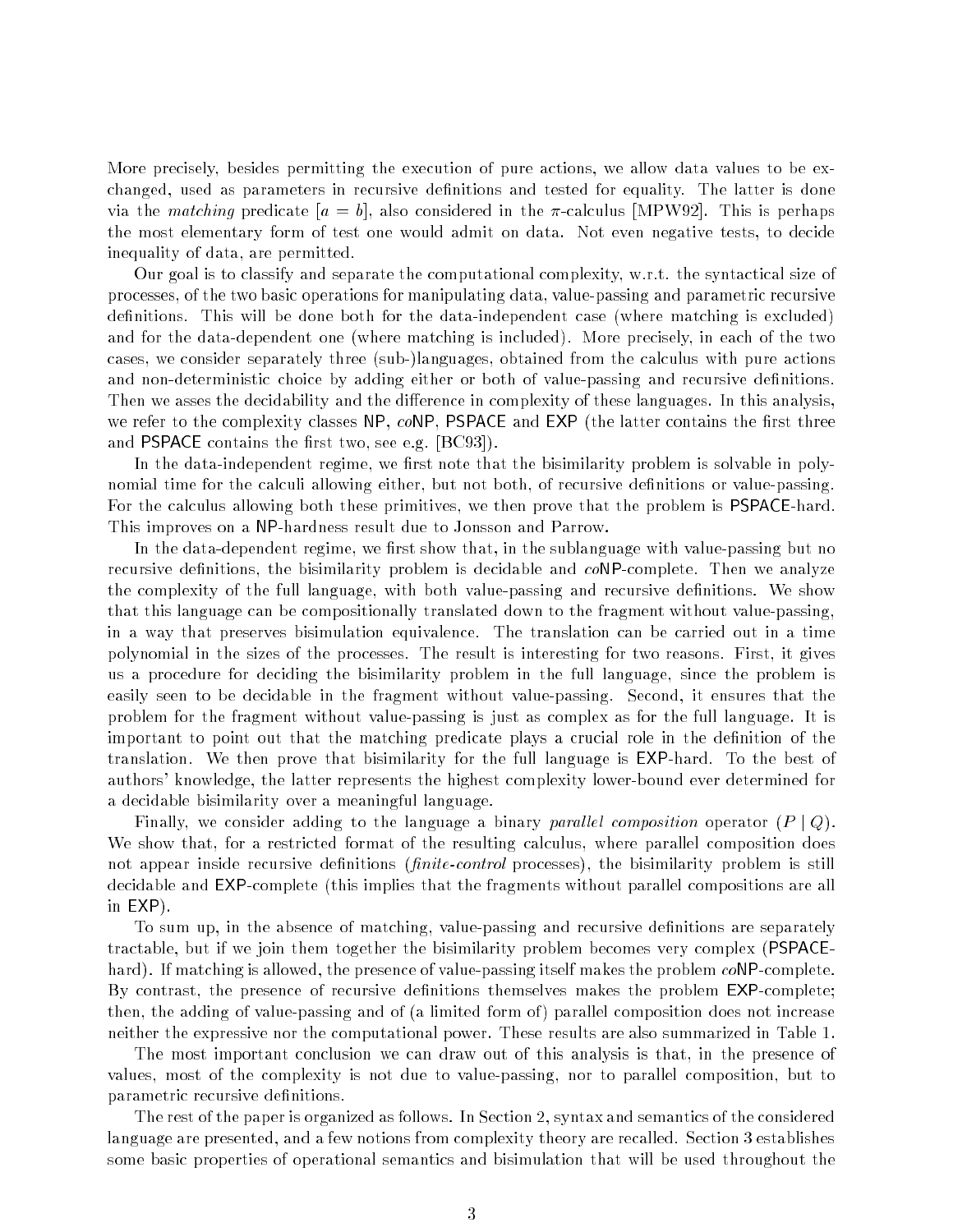| Language                | Complexity       |
|-------------------------|------------------|
| $\mathcal{L}_w$         |                  |
| $\mathcal{L}_r$         |                  |
| $\mathcal{L}_{v,r}$     | PSPACE-hard      |
| $\mathcal{L}_{m,v}$     | $coNP$ -complete |
| $\mathcal{L}_{m,r}$     | EXP-complete     |
| $\mathcal{L}_{m,v,r}$   | EXP-complete     |
| $\mathcal{L}_{m,v,r,p}$ | EXP-complete     |

 $v =$  value-passing,  $r =$  recursive definitions,  $m =$  matching,  $p =$  finite-control parallel composition.

|  |  | Table 1: The complexity results of the paper. |  |  |  |
|--|--|-----------------------------------------------|--|--|--|
|--|--|-----------------------------------------------|--|--|--|

rest of the paper. Section 4 deals with the complexity of data-independent processes. As to datadependent processes, value-passing is dealt with in Section 5, while the relationship between the language with all the primitives for handling values and the fragment without value-passing is investigated in Section 6. In Section 7, we establish that these two calculi are EXP-hard. Section 8 deals with a language with parallel composition in addition. Comparison with related work and conclusive remarks are contained in Section 9.

# <sup>2</sup> Preliminaries

## 2.1 The language

Below, we present first the syntax and then operational and bisimulation semantics of the language. The notation we use is that of value-passing CCS [Mil80, Mil89] and of  $\pi$ -calculus [MPW92]. We assume the following sets:

- a countable set *Act* of *pure actions* or *communications ports*, ranged over by  $a, a, \ldots;$
- a countable set Var of variables, ranged over by  $x, y, \ldots;$
- $\bullet$  a set *V at* of *values*, ranged over by  $v,v,\ldots$ , containing at least two distinct elements;
- a countable set Ide of identifiers each having a non-negative *arity.* Ide is ranged over by Id and capital letters and is disjoint from the previous sets.

A varie expression is either a variable or a value. Value expressions are ranged over by  $e, e, \ldots$ We also consider the set  $\overline{Act} = \{\overline{a} \mid a \in Act\}$  of co-actions, which represent output synchronizations. The set  $Act \cup \overline{Act}$  will be ranged over by c.

The set of terms of our language, ranged over by  $P,Q,\ldots$ , is given by the operators of pure syn $chromization\ prefix$ , input prefix, output prefix, non-determinism, matching and identifier, according to the following grammar:

$$
P ::= c.P \mid a(x).P \mid \overline{a}e.P \mid \sum_{i \in I} P_i \mid [e_1 = e_2]P \mid Id(e_1, ..., e_k)
$$

where  $k$  is the arity of  $Id$  . We always assume that the index set  $I$  in  $\sum_{i \in I} P_i$  is finite and sometimes write  $P_1+\cdots+P_n$  for  $\sum_{i\in\{1,...,n\}}P_i.$  When I is empty, we use the symbol 0: 0  $\stackrel{\text{def}}{=} \sum_{i\in\emptyset}P_i.$  We will sometimes abbreviate  $\alpha$ . **0** simply as  $\alpha$ , for any action prefix  $\alpha$ .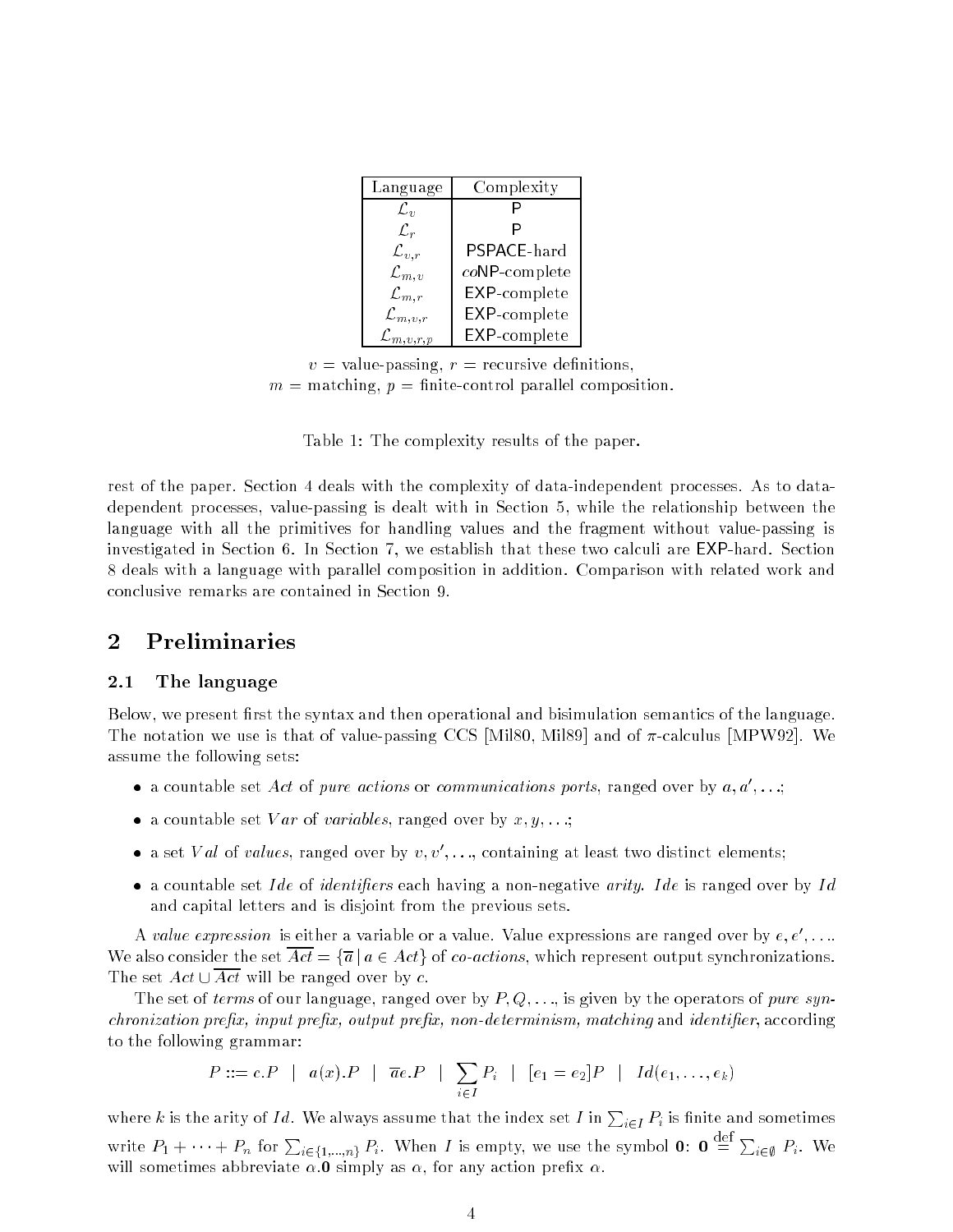An occurrence of a variable x in a term  $P$  is said to be *bound* if it is within the scope of an input prefix  $a(x)$ ; otherwise it is said a *free* occurrence. The set of variables which have a bound occurrence in P is denoted by  $bvar(P)$ , while the set of variables which have a free occurrence in P is denoted by  $fvar(P)$ ;  $var(P)$  is  $bvar(P) \cup fvar(P)$ . We define  $val(P)$  as the set of values occurring in P. The size of a term P, indicated by  $|P|$ , is the number of symbols appearing in it; e.g., if  $P = a(x)$  a.g.  $0 + I a(x)$  then  $|P| = 9$ .

We indicate by  $\{v_1/x_1, \ldots, v_n/x_n\}, n \geq 0$ , the simultaneous substitution of the distinct variables  $x_1, \ldots, x_n$  with the values  $v_1, \ldots, v_n$ . This may involve renaming of bound names with fresh names, as usual, to prevent captures of free names (see [MPW92]). We we let also  $\tilde{x}$  (resp.  $\tilde{v}$ ) range over tuples of variables  $(x_1, \ldots, x_n)$  (resp. of values  $(v_1, \ldots, v_n)$ ), and abbreviate often  $\{v_1/x_1, \ldots, v_n/x_n\}$ as  $\gamma^{\nu}x$  ; , we let  $\rho$ ,  $\sigma$ ,  $\sigma$  , , , , range over substitutions; composition of two substitutions  $\sigma$  and  $\sigma$ is defined as expected and indicated by  $oo$  . We also extend *val* and *var* over substitutions in the obvious way, by letting  $val(\{\tilde{v}\tilde{x}\}) = \tilde{v}$  and  $var(\{\tilde{v}\tilde{x}\}) = \tilde{x}$ . By a slight abuse of notation, expressions such as  $val(P,Q,\sigma)$  will be used to indicate  $val(P) \cup val(Q) \cup val(\sigma)$ ; furthermore,  $\tilde{x}$ (resp.  $\tilde{v}$ ) will be used sometimes also to indicate a set of variables (resp. values), rather than a tuple.

We presuppose an arbitrarely fixed *finite* set  $Eq$  of *identifiers definitions*, each of the form

$$
Id(x_1,\ldots,x_k) \Leftarrow P
$$

where  $k \geq 0$  is the arity of Id. We require that the  $x_i$  are pairwise distinct and that  $fvar(P) \subseteq$  $\{x_1,\ldots,x_k\}$ . In Eq, each identifier has a single definition. The requirement for the set Eq to be finite is motivated by the fact that we are only interested in syntactically finite processes.

Note that we have not made any assumption on whether the sets  $Var, Val$  and  $Act$  are pairwise disjoint or not. We will consider two particularly interesting cases:

- $\bullet$  Act, Var and Val are pairwise disjoint. This gives rise to a sublanguage of value-passing CCS [Mil80, Mil89] and will be referred to as the simple value-passing case.
- $\blacktriangleright$   $Act = Var = Val$ . This gives rise to a sublanguage of the  $\pi$ -calculus [MPW92] and will be referred to as the *name-passing* case.

Most of our results will not depend on a particular such assumption. All results, but one in Section 7, do not depend on whether Val is finite or infinite (though, of course, if the name-passing assumption is made,  $Val$  must be infinite, since  $Act$  is).

A process term P is said to be *closed* if  $fvar(P) - Val = \emptyset$ ; in this case, P is said to be a process. According to this definition, all terms are processes in a name-passing setting. Processes are the terms we are most interested in. As we shall see, bisimulation semantics will be defined only over the set of processes.

Since we are interested in determining the contributions of different operators to the complexity of deciding bisimilarity, it is convenient to single different (sub-)languages out of the syntax defined above. The *data-independent* languages  $\mathcal{L}_v$ ,  $\mathcal{L}_r$  and  $\mathcal{L}_{v,r}$  all contain pure actions prefixes and summation and furthermore:

- $\mathcal{L}_v$  contains input/output prefixes;
- $\bullet$   $\mathcal{L}_r$  contains parametric recursive definitions;
- $\bullet$   $\mathcal{L}_{v,r}$  contains both input/output prefixes and parametric recursive definitions.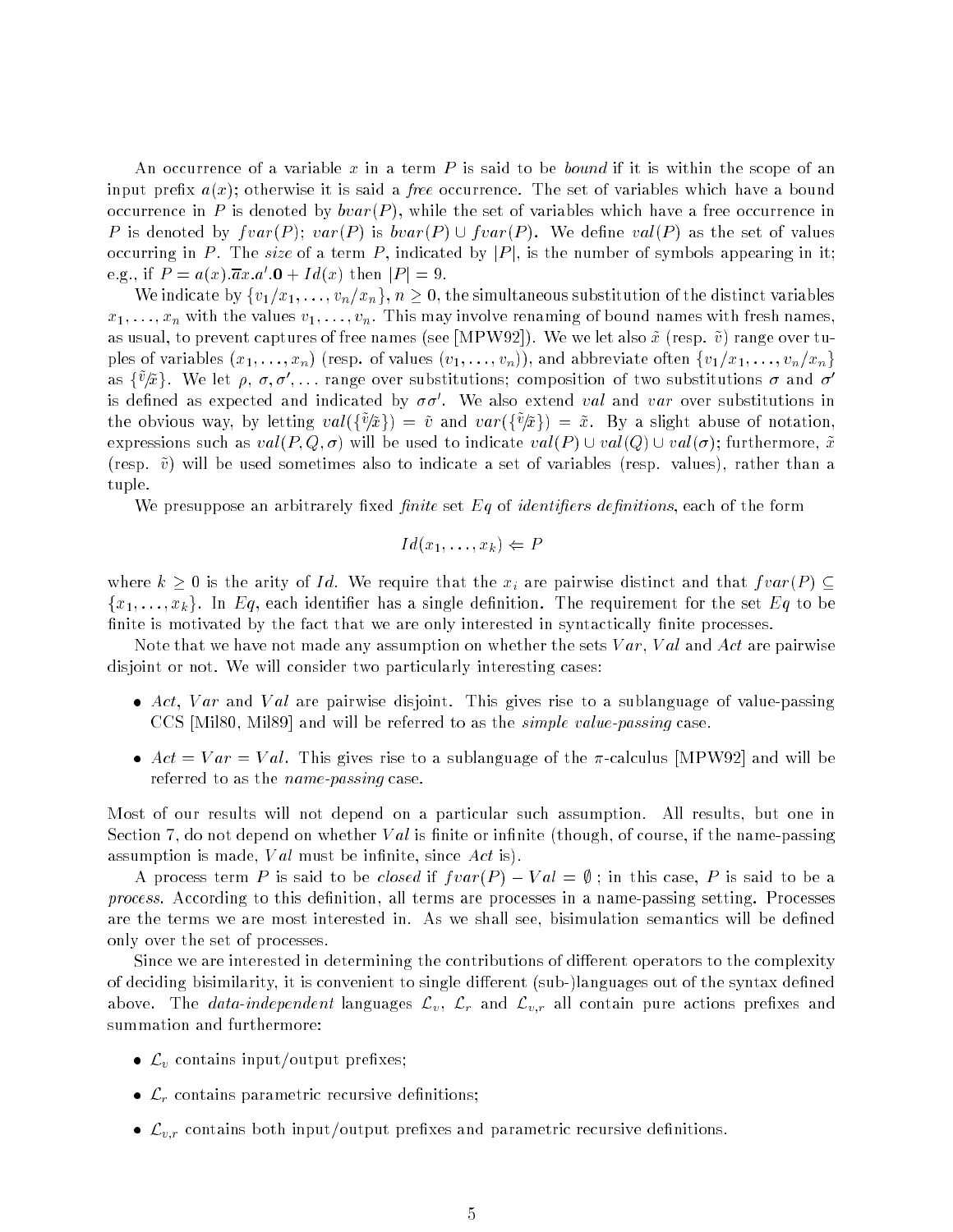$(Sync) c.P \stackrel{c}{\longrightarrow} P$  $(Inp)\ a(x).P \stackrel{a(v)}{\longrightarrow} P\{v/x\},\ v\in Val$   $(Out)\ \overline{a}v.P \stackrel{\overline{a}v}{\longrightarrow} P$  $\blacksquare$  $P \stackrel{\mu}{\longrightarrow} P'$  $[v=v]P \stackrel{\mu}{\longrightarrow} P'$  $\sim$   $\sim$   $\sim$   $\sim$   $\sim$   $\sim$  $P_j \stackrel{\mu}{\longrightarrow} P'$  $\sum_{i\in I} P_i \stackrel{\mu}{\longrightarrow} P'$ j <sup>2</sup> I  $\blacksquare$  $P\{\tilde{v}/\tilde{x}\} \stackrel{\mu}{\longrightarrow} P'$  $\stackrel{\mu}{\longrightarrow} P'$  $\cdots$  is in eq. ( ) and  $\cdots$  is in Eq. ( ) and  $\cdots$  in Eq. (

Table 2: Inference rules for the transition relation  $\stackrel{\mu}{\longrightarrow}$ .

The *data-dependent* languages  $\mathcal{L}_{m,v}$ ,  $\mathcal{L}_{m,r}$  and  $\mathcal{L}_{m,v,r}$ , are defined similarly, but with matching in addition. In particular,  $\mathcal{L}_{m,v,r}$  is the full language.

The operational behaviour of our processes is defined by means of a transition relation. Its elements are triples  $(P, \mu, P')$  written as  $P \stackrel{\mu}{\longrightarrow} P'.$  Here,  $\mu$  can be of three different forms:  $c, \overline{a}v$ or  $a(v)$ . A pure action c represents a synchronization through the port c, without passing of data involved. An *output action*  $\overline{a}v$  means transmission of the datum v through the port a. An *input* action  $a(v)$  represents receipt of the datum v through the port a. We let  $\mu$  range over actions. The transition relation is defined by the inference rules in Table 2.1. Note that  $\stackrel{\mu}{\longrightarrow}$  leads processes into processes. On the top of the transition relation  $\stackrel{\mu}{\longrightarrow}$ , we define *strong bisimulation equivalence*  $\sim$ , [Mil89, MPW92, PS95] as usual:

**Definition 2.1 (Strong bisimulation equivalence)** A binary symmetric relation  $\mathcal{R}$  over processes in  $\mathcal{L}_{m,v,r}$  is a bisimulation if, whenever PRQ and P  $\stackrel{\mu}{\longrightarrow} P'$ , there exists Q' s.t.  $Q \stackrel{\mu}{\longrightarrow} Q'$ and P  $\kappa_Q$  . We let  $P$   $\sim$  Q, and say that P is bisimilar to Q, if and only if P  $\kappa_Q$ , for some bisimulation R.

From now on, we will omit the adjective "strong".

## 2.2 Complexity classes, hard problems, and alternating Turing machines

In the paper, we will measure the complexity of deciding bisimilarity between  $P$  and  $Q$  with a set of identifier definitions  $Eq$ , in function of the sum of the syntactical sizes of  $P$ ,  $Q$  and of the terms occurring in  $Eq.$ 

We will deal with the complexity classes P, NP, coNP, PSPACE, LIN-EXP and EXP and with the notions of polynomial reducibility, hardness and completeness. Let us denote by  $DTIME(f(n))$ (respectively,  $SPACE(f(n))$ ) the class of languages decidable by deterministic Turing machines that, for any input x of size n, halt within  $f(n)$  steps (respectively, use at most  $f(n)$  cells of the tape). Let also NTIME $(f(n))$  be the class of languages decidable by non-deterministic Turing machines that, for any input x of size n, halt within  $f(n)$  steps. Then

$$
P \stackrel{\text{def}}{=} \bigcup_{k>1} \text{DTIME}(n^k), \ \ \text{NP} \stackrel{\text{def}}{=} \bigcup_{k>1} \text{NTIME}(n^k) \ ,
$$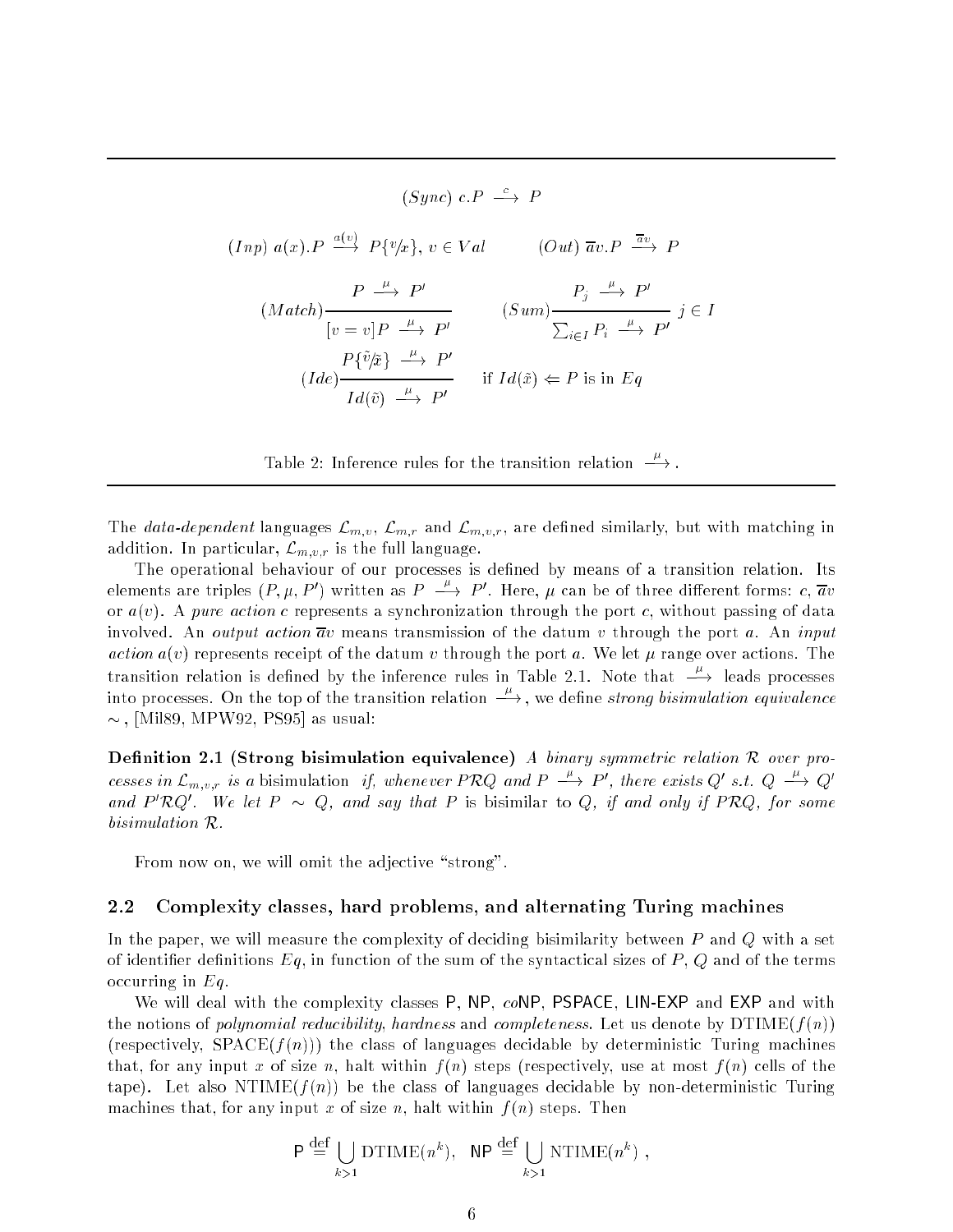coNP is the set of languages whose complement is in NP,

$$
\text{PSPACE} \stackrel{\text{def}}{=} \bigcup_{k > 1} \text{SPACE}(n^k), \ \text{LIN-EXP} \stackrel{\text{def}}{=} \bigcup_{k > 1} \text{DTIME}(2^{kn}), \ \text{and} \ \text{EXP} \stackrel{\text{def}}{=} \bigcup_{k > 1} \text{DTIME}(2^{n^k}) \ .
$$

It is known that  $P \subseteq NP$ ,  $coNP \subseteq PSPACE \subseteq EXP$ , and it is strongly conjectured that all these classes are distinct. Furthermore,  $P \subset LIN-EXP \subset EXP$  and the these three classes are provably distinct. A problem is hard for a class C if every problem in C is polynomial-time reducible to it; a C-hard problem is said to be C-complete if it belongs to C. It is easy to show that a problem is LIN-EXP-hard if and only if it is EXP-hard. See e.g. [BC93, Pap94] for a more complete introduction to complexity classes. Here we recall the following result due to Hartmanis and Stearns that states the provable intractability of LIN-EXP-hard problem.

**Theorem 2.2 ([HS65])** For any LIN-EXP-hard problem A, a constant  $c_A$  exists such that no algorithm can solve A with a worst case running time smaller than  $2^{n^c A}$ .

In the following we shall outline the characterization of LIN-EXP as the class of languages decided by alternating Turing machines (in short, ATM) working with linear space. This characterization will be exploited in Section 7 in order to prove the EXP-hardness of bisimilarity in  $\mathcal{L}_{m,r}$ .

**Definition 2.3** An alternating Turing machine AT is a five-tuple  $AT = (Q, q_0, g, \Sigma, \delta)$  where

- $\bullet$  Q is the set of states;
- $\bullet$  q<sub>0</sub> is the initial state;
- $g: Q \to \{\wedge, \vee, \text{accept}, \text{reject}\}\; ;$
- $\Sigma$  *is the* tape alphabet;
- Q ( [ f2g) Q fL; Rg is the next move relation.

Where  $\Box$  is a distinguished *blank* symbol, not belonging to  $\Sigma$ , that represents unused parts of the tape. The function g partitions Q into four sets: the set  $Q_U = \{q \in Q | g(q) = \wedge\}$  of universal states, the set  $Q_E = \{q \in Q | g(q) = \vee\}$  of existential states, the set  $Q_A = \{q \in Q | g(q) = \text{accept}\}\$ of accepting states, and the set  $Q_R = \{q \in Q | g(q) = \text{reject}\}\$  of rejecting states. Accepting and rejecting states are also called *halting* states.

**Definition 2.4** A configuration of an ATM AT is a string

$$
\bar{c} = (q_1, s_1, \dots, q_n, s_n) \in ((Q \cup \{\perp\}) \cdot \Sigma)^*
$$

such that exactly one index  $j \in \{1, \ldots, n\}$  exists such that  $q_j \neq \bot$ .

Intuitively,  $\bar{c} = (\perp, s_1, \ldots, \perp, s_{j-1}, q, s_j, \perp, s_{j+1}, \ldots, \perp, s_n)$  represents the global state of machine  $AT$  when n cells of the tape have been used, the head is on the j-th cell, the content of the tape is  $s_1, \ldots, s_n$ , and the finite control is in state q. We will denote by  $\mathcal{GC}_{AT}$  the set of configurations of machine  $AT$ . A configuration is said to be *halting* (respectively, *existential, universal*) if it contains a halting (respectively, existential, universal) state. The *initial* configuration of  $AT$  with input  $x = (x_1, \ldots, x_k)$  is  $c_0(x) \equiv (q_0, x_1, \perp, x_2, \ldots, \perp, x_k).$ 

With a slight abuse of notation, we will denote by  $\delta(\bar{c})$  the set of configurations  $\bar{c}$ ' such that  $\bar{c}$  can evolve in one step into  $\bar{c}'$  according to the relation  $\delta$ . Whenever  $\bar{c}' \in \delta(\bar{c})$  we will write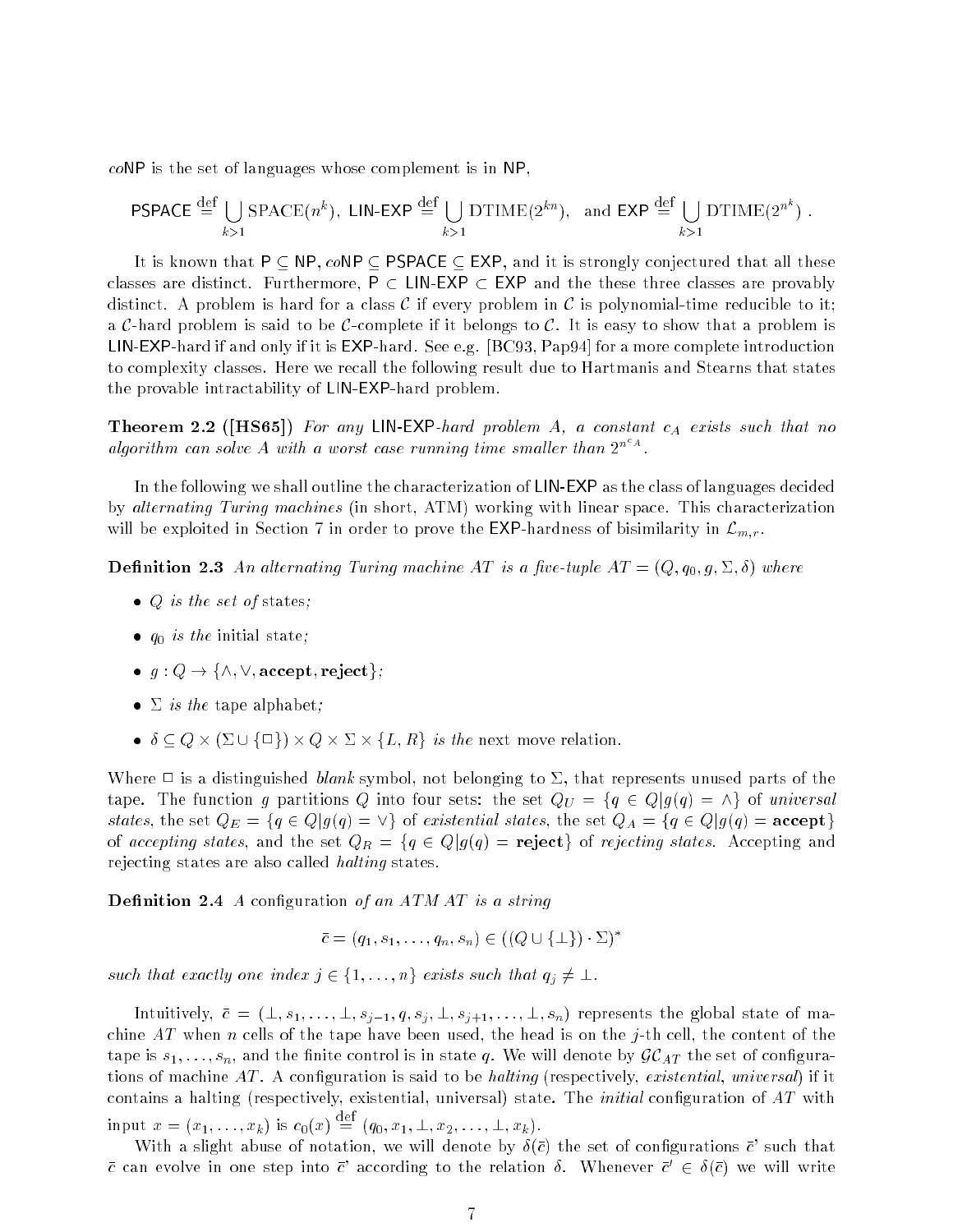$c \ \vdash \ c$  . Let  $\vdash$  be the transitive and renexive closure of  $\vdash$ : we will denote by  $\mathcal{GL}_{AT(x)}$  the set  $\{c \in \mathcal{GC}_AT \mid c_0(x) \vdash c\}$  and call it the *computation tree* of AT with input x. In this paper we shall only consider *time-bounded* ATM's, that is, machines having a finite computation tree for any input.

*Acceptance* is defined in a quite involved way for general ATM's (see [CKS81]). In the case of timed bounded ATM's, however, a much simpler inductive definition can be given.

**Definition 2.5 (Acceptance)** Let AT be a time-bounded ATM, x be a string,  $\bar{c} \in \mathcal{GC}_{AT(x)}$  be a configuration.

- 1. If  $\bar{c}$  is a halting configuration, then we say that  $\bar{c}$  is an accepting configuration if it contains an accepting state, otherwise we say that it is a rejecting configuration.
- 2. If  $\bar{c}$  is an universal configuration, then we say that it is accepting if all the configurations in  $\delta(\bar{c})$  are accepting, otherwise we say that it is rejecting.
- 3. If  $\bar{c}$  is an existential configuration, then we say that it is accepting if at least one configuration in  $\delta(\bar{c})$  is accepting, otherwise we say that it is rejecting.

We say that AT accepts input x if the initial configuration of AT with input x is accepting. A language L is decided by an alternating Turing machine AT if AT accepts x if and only if  $x \in L$ . The following theorem has been proved by Chandra, Kozen, and Stockmeyer.

**Theorem 2.6 ([CKS81])** Every language  $L \in \textsf{LIN-EXP}$  is decidable by an alternating Turing machine  $AT_L$  working with linear space and exponential time.

Using standard techniques from the theory of Turing machines, we may assume without loss of generality that the  $AT<sub>L</sub>$  of the above theorem's statement is such that, for any input x of size n, only the cells of the tape containing x are accessed, all the computation paths of  $AT(x)$  have the same length and if  $\bar{c} \in \mathcal{GC}_{AT(x)}$  is a universal (respectively, existential) configuration, then all the configurations in  $\delta(\bar{c})$  are existential (respectively, universal). In the following, we shall call such a machine a canonical linear-space alternating Turing machine.

# <sup>3</sup> Basic Properties of the Language

In this section, we will define some concepts and fix some properties of the language which will be used throughout the rest of the paper. We will first define precisely subterms and then the *bisimulation up-to* proof technique; finally an alternative characterization of  $\sim$  will be proven. The latter is the most relevant result of the section. Throughout the section, terms are assumed to be taken from the full language  $\mathcal{L}_{m,v,r}$ .

The standard definition of subterm has to be slightly extended to cope with identifiers.

**Definition 3.1 (Subterms)** We say that P is a subterm of Q if  $P \prec Q$ , where  $\prec$  is the smallest reflexive and transitive binary relation over  $\mathcal{L}_{m,v,r}$  generated by the following axioms:

$$
P \prec \alpha.P
$$
 for any action prefix  $\alpha$   
\n
$$
P \prec [e_1 = e_2]P
$$
  
\n
$$
P_i \prec \sum_{i \in I} P_i
$$
 for each  $i \in I$   
\n
$$
P\sigma \prec Id(\tilde{y})\sigma
$$
 for each definition  $Id(\tilde{y}) \Leftarrow P$  in Eq and for each substitution  $\sigma$ .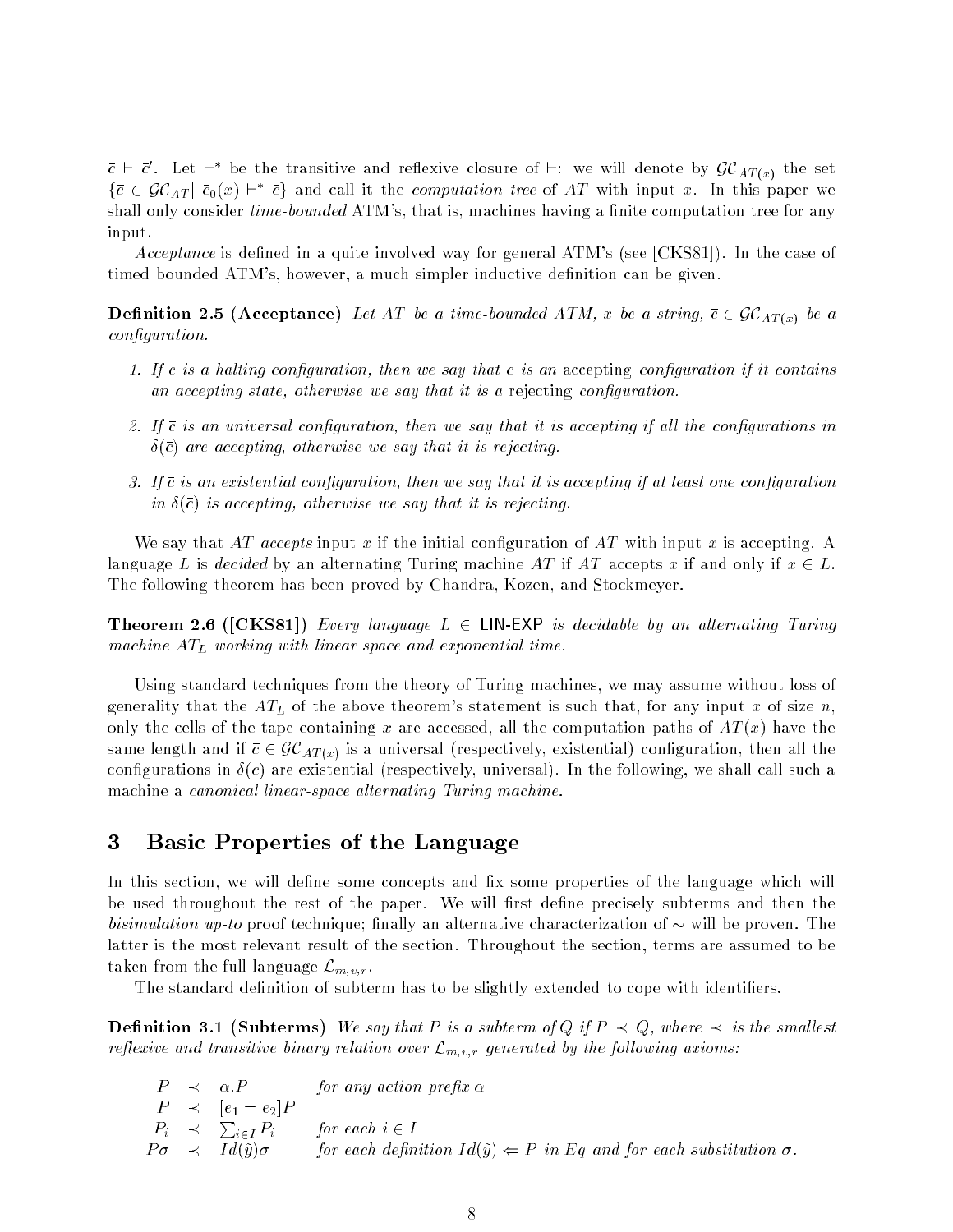Subterms enjoy the following properties, whose easy proofs are omitted. Here and in the sequel,  $val(Eq)$  is  $\{v : v$  appears in  $Eq\}.$ 

**Lemma 3.2** Suppose that  $P \prec Q$ . Then

- 1.  $|P| \leq max \{|Q|\} \cup \{|R| : R$  appears in Eq.};
- 2.  $val(P) \subset val(Q) \cup val(Eq);$
- 3. P $\sigma \prec Q\sigma$ , for any substitution  $\sigma$ .

We now come to bisimulation. A first useful fact about it derives immediately from the rules of operational semantics.

**Lemma 3.3** For any identifier definition  $Id(\tilde{y}) \Leftarrow P$  in Eq.  $Id(\tilde{v}) \sim P\{\tilde{v}/\tilde{y}\}.$ 

In the proof of reduction from  $\mathcal{L}_{m,v,r}$  to  $\mathcal{L}_{m,r}$ , we will exploit a proof technique due to Milner. Intuitively, it allows us to match process derivatives "up to" bisimilarity. We indicate composition of relation by juxtaposition. Thus  $P$   $\sim$   $\kappa$   $\sim$   $Q$  below means that there exist  $P$  and  $Q$  s.t.  $P \sim P$  and  $P$   $KQ$  and  $Q \sim Q$ .

**Definition 3.4 (Bisimulation up to**  $\sim$ **)** Let R be a symmetric binary relation over processes. R is a bisimulation up to  $\sim$  if, whenever P R Q and P  $\stackrel{\mu}{\longrightarrow}$  P', there exists Q' such that  $Q \stackrel{\mu}{\longrightarrow} Q'$ and  $Q \sim \kappa \sim P$ .

The proof of the following theorem, which states the soundness of the technique, is reported in [Mil89].

**Theorem 3.5** Let R be a bisimulation up to  $\sim$  and let P, Q be two processes. Then P R Q implies  $P \sim Q$ .

We will rely on a "finitary" characterization of bisimulation. It differs from the standard one in that, on the input action clause, case-analysis on just a *finite* set of values is required. In the sequel, we say that a value v is fresh for an agent term  $P$  if v does not occur in the  $P$ , nor in the set  $Eq.$ 

**Definition 3.6** (F-bisimulation) Let R be a symmetric relation over processes. We say that R is a F-bisimulation if, whenever  $PRQ$ , then there exists a  $v_0$  fresh for P and Q s.t.:

- $P \stackrel{\mu}{\longrightarrow} P'$ , with  $\mu$  not an input action, implies  $Q \stackrel{\mu}{\longrightarrow} Q'$  for some  $Q'$  s.t.  $P' \mathcal{R} Q'$ , and
- $P \stackrel{a(v)}{\longrightarrow} P'$ , with  $v \in val(P, Q, Eq) \cup \{v_0\}$ , implies Q  $\stackrel{a(v)}{\longrightarrow} Q'$  for some Q' s.t.  $P' \mathcal{R} Q'$ .

We let  $P \sim_F Q$  if and only if  $P R Q$  for some F-bisimulation R.

Intuitively, doing case-analysis on input actions by considering just one fresh value suffices, because, under certain conditions, bisimulation is preserved by replacements of values with fresh values. It is worth to notice that the latter fact is not true in general. As an example,  $B(0) \sim_F a$ , where  $B(x) \Leftarrow [x = 0]a$ ; but replacing 0 with 1 in  $B(0)$ , we obtain  $B(1) \nleftrightarrow_F a$ , because  $B(1) \nleftrightarrow$ . Therefore, a certain care when dealing with such replacements is needed. Before proving the alternative characterization, we need a few properties of the transition system. In the following lemma and in the next theorem, we will suppose for simplicity that  $Var$ , Val and Act are disjoint (the name-passing case requires only notational changes, which are covered, e.g., in [MPW92]). Here and in the sequel, a tuple of values  $\tilde{v}$  is fresh for an agent term P if each component of  $\tilde{v}$  is fresh for  $P$  and all components are distinct.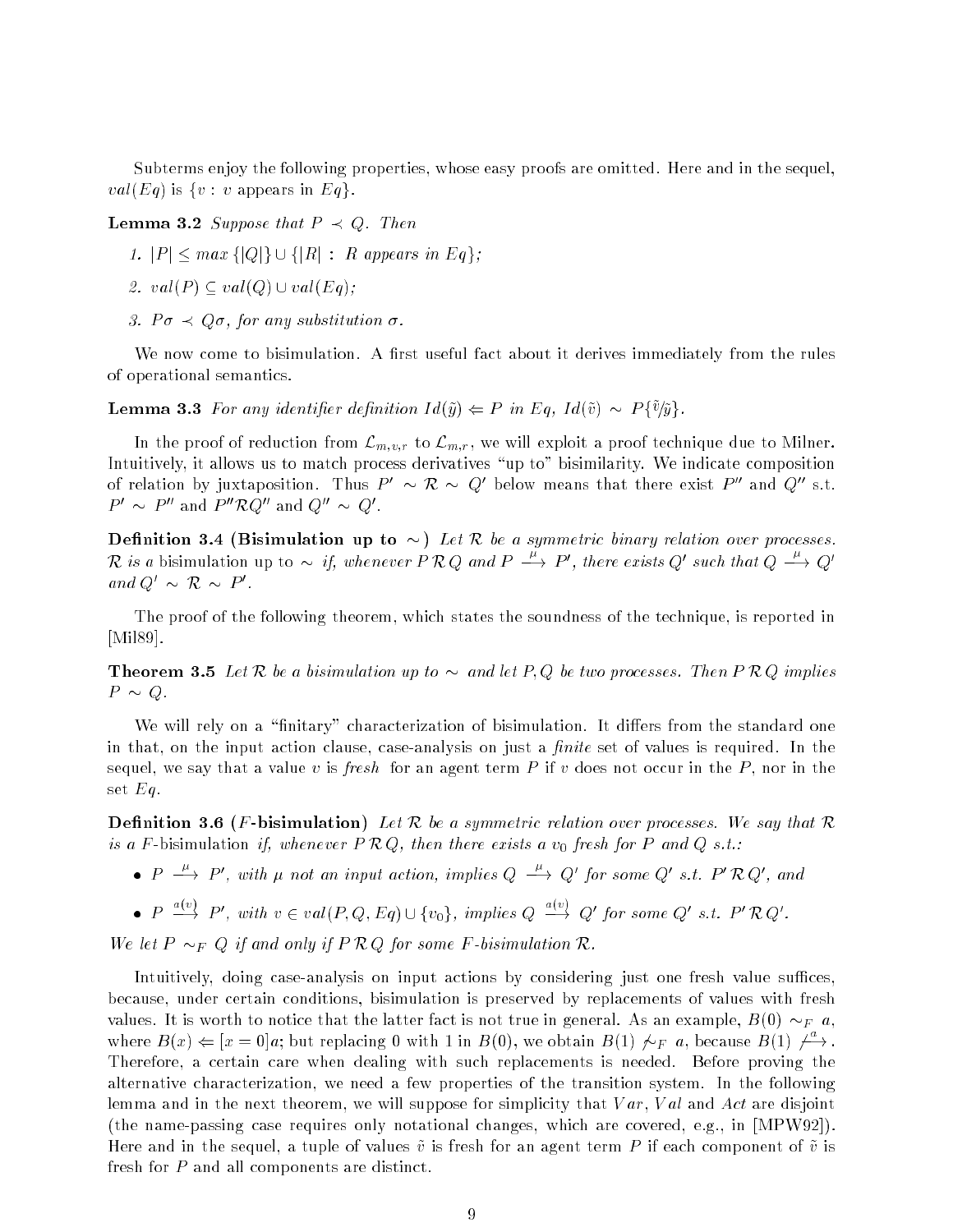**Lemma 3.7** Let P be an agent term with  $fvar(P) \subseteq \tilde{x}$ , and let  $\tilde{v}$  and  $\tilde{w}$  be two tuples of names fresh for P. Suppose that  $P\{\tilde{v}/\tilde{x}\} \stackrel{\mu}{\longrightarrow} P'$ . Then:

- 1. if  $\mu \in \text{Act}$  or  $\mu = \overline{a}v_0$  or  $\mu = a(v_0)$ , with  $v_0 \notin \tilde{v}$ , then  $P' = P_1\{\tilde{v}/\tilde{x}\}$  and  $P\{\tilde{w}/\tilde{x}\} \xrightarrow{\mu} P_1\{\tilde{w}/\tilde{x}\}$ , for some  $P_1$ ;
- 2. if  $\mu = \overline{a}v_i$  (resp.  $\mu = a(v_i)$ ), with  $v_i \in \tilde{v}$ , then  $P' = P_1\{\tilde{v}/\tilde{x}\}$  and  $P\{\tilde{w}/\tilde{x}\} \stackrel{aw_i}{\longrightarrow} P_1\{\tilde{w}/\tilde{x}\}$  (resp.  $P\{\tilde{\psi} \tilde{x}\} \stackrel{a(w_i)}{\longrightarrow} P_1\{\tilde{\psi} \tilde{x}\}\,$ , for some  $P_1$ ;
- 3. if  $\mu = a(v_0)$  and  $v_0 \notin \tilde{v} \cup val(P, Eq)$  then  $P' = P_1\{\tilde{v}v_0/\tilde{x}y\}$  for some  $y \notin \tilde{x}$  and  $P\{\tilde{w}/\tilde{x}\} \stackrel{a(w_0)}{\longrightarrow}$  $P_1\{\tilde{w}w_0 \tilde{x}y\},$  for any  $w_0 \notin \tilde{w} \cup val(P,Eq),$  for some  $P_1$ .

In all cases,  $\tilde{v}$  and  $\tilde{w}$  are fresh for  $P_1$ .

PROOF: By induction on the derivation of the transition  $P\{\tilde{v}/\tilde{x}\} \stackrel{\mu}{\longrightarrow} P'$ 

 $\Box$ 

Theorem 3.8 (Alternative characterization of bisimulation)  $P \sim Q$  if and only if  $P \sim_F$  $Q$ .

**PROOF:** Clearly  $P \sim Q$  implies  $P \sim_F Q$ , since the defining clauses for  $\sim$  are stronger than those for  $\sim_F$ . We show now the converse. More precisely, we show that the relation

$$
\mathcal{R} = \{ (P\{\tilde{w}/\tilde{x}\}, Q\{\tilde{w}/\tilde{x}\}) : \text{fvar}(P, Q) \subseteq \tilde{x} \text{ and } P\{\tilde{v}/\tilde{x}\} \sim_F Q\{\tilde{v}/\tilde{x}\} \text{ for } \tilde{v}, \tilde{w} \text{ fresh for } P \text{ and } Q \}
$$

is a  $\sim$ -bisimulation. This fact implies the thesis for  $\tilde{w} = \tilde{x} = \emptyset$ . Suppose that  $P\{\tilde{w}/\tilde{x}\}\mathcal{R} Q\{\tilde{w}/\tilde{x}\}$ and that  $P\{\tilde{w}/\tilde{x}\} \stackrel{\mu}{\longrightarrow} P'$ , for any  $\mu$ . We have to find a suitable "matching" transition from  $O\{\tilde{w}/\tilde{x}\}$ . We can distinguish three cases:

- 1.  $\mu \in Act$  or  $\mu = \overline{a}w_0$  or  $\mu = a(w_0)$ , with  $w_0 \in val(P, Q, Eq)$ ;
- 2.  $\mu = \overline{a}w_i$  or  $\mu = a(w_i)$ , with  $w_i \in \tilde{w}$ ;
- 3.  $\mu = a(w_0)$  and  $w_0 \notin \tilde{w} \cup val(P, Q, Eq)$ .

Each of the cases 1-3 can be dealt with by relying on the corresponding part of Lemma 3.7. We concentrate here on case 3, as the other two are more easily dealt with. By definition of  $\mathcal{R}$ , it is  $P\{\tilde{\psi}(\tilde{x})\sim_F Q\{\tilde{\psi}(\tilde{x}\})\}$ , for some fresh  $\tilde{v}$ . According to the definition of  $\sim_F$ , there exists a  $v_0$  fresh for  $P\{\tilde{v}/\tilde{x}\}$  and  $Q\{\tilde{v}/\tilde{x}\}$  s.t. every  $a(v_0)$ -move from  $P\{\tilde{v}/\tilde{x}\}$  can be matched by  $Q\{\tilde{v}/\tilde{x}\}$ . We can suppose w.l.o.g. that  $v_0 \notin \tilde{v}$  (the case  $v_0 = v_i \in \tilde{v}$ , which implies  $x_i \notin fvar(P, Q)$ , easily reduces to the case  $v_0 \notin \tilde{v}$ .

Now, applying Lemma 3.7.3 to the transition  $P\{\tilde{w}/\tilde{x}\}\stackrel{a(w_0)}{\longrightarrow}P'$ , we have that  $P' = P_1\{\tilde{w}w_0/\tilde{x}y\},\$ for suitable  $P_1$  and  $y \notin \tilde{x}$  and furthermore that  $P\{\tilde{v}/\tilde{x}\} \stackrel{a(v_0)}{\longrightarrow} P_1\{\tilde{v}v_0/\tilde{x}y\}$ . Since  $P\{\tilde{v}/\tilde{x}\} \sim_F Q\{\tilde{v}/\tilde{x}\}$ , we deduce that

$$
Q\{\tilde{v}/\tilde{x}\}\stackrel{a(v_0)}{\longrightarrow} Q_2 \sim_F P_1\{\tilde{v}v_0/\tilde{x}y\}.
$$

Applying Lemma 3.7.3 to the above transition, we get that  $Q_2 = Q_1\{\tilde{v}v_0/\tilde{x}y\}$ , for some  $Q_1$  s.t.  $\tilde{v}$  is fresh for  $Q_1$ , and

$$
Q\{\tilde{w}/\tilde{x}\}\stackrel{a(w_0)}{\longrightarrow} Q_1\{\tilde{w}w_0/\tilde{x}y\}\stackrel{\text{def}}{=} Q'.
$$

Now, it is easy to see that  $P' \mathcal{K} Q'$ : letting  $v' = v v_0, w' = w w_0$  and  $x' = x y$ , we have that  $P_1\{^\nu/\tilde{x}'\}\sim_F Q_1\{^\nu/\tilde{x}'\}$  and that  $v'$  and  $w'$  are fresh for  $P_1$  and  $Q_1$ . These facts imply the wanted  $P' = P_1\{w'\}\tilde{x}'\}\mathcal{R} Q_1\{w'\}\tilde{x}'\} = Q'$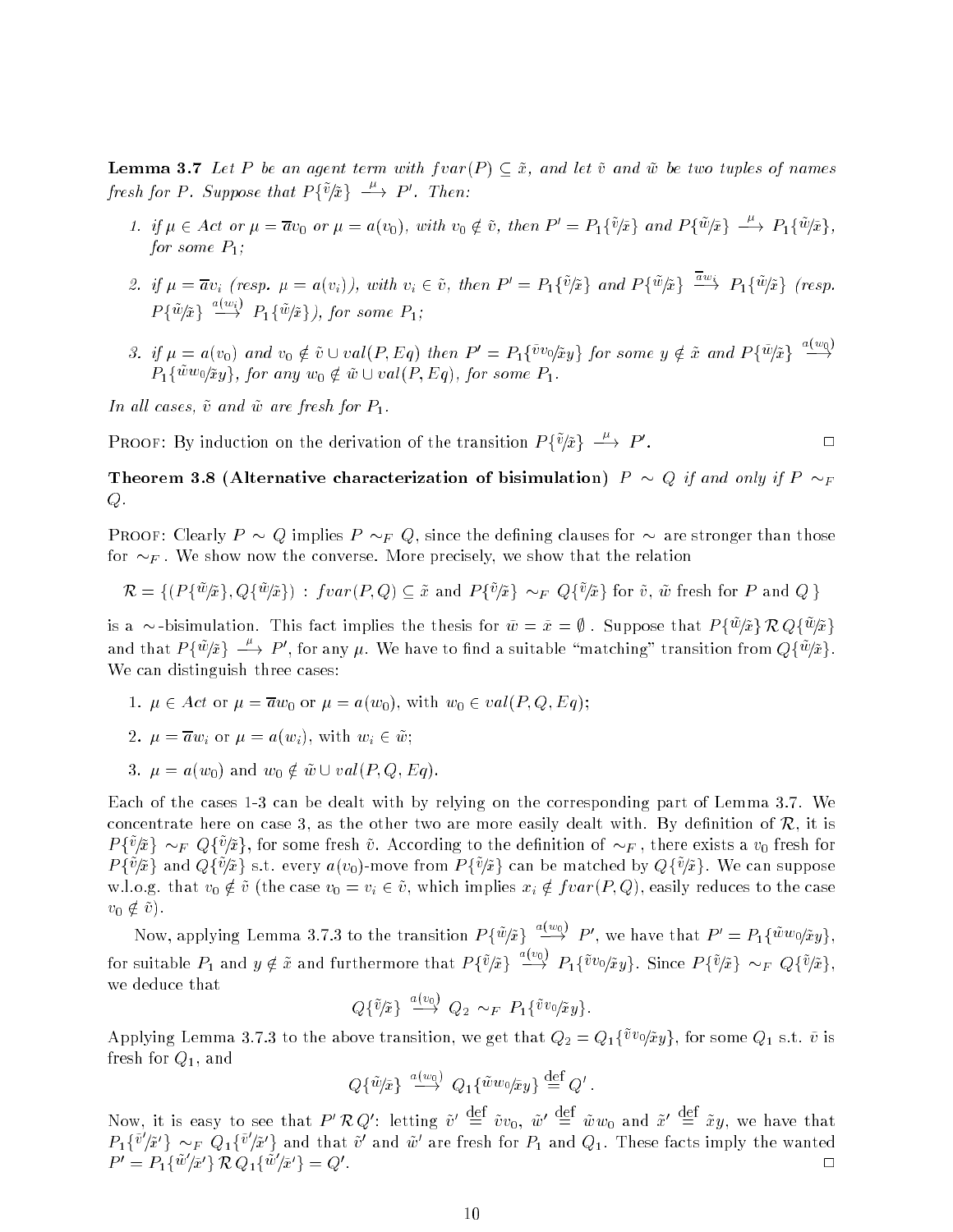# <sup>4</sup> Data-Independent Calculi

In this section we will deal with the complexity of the bisimilarity problem in the three dataindependent calculi. We will first restrict ourselves to the simple value-passing case (i.e. we assume that  $Var, Val$  and  $Act$  are pairwise disjoint) and then we will argue how the achieved results extend to the name-passing case.

Recall that in [KS90, PT87] it has been shown that the bisimilarity problem for finite labeled transition systems can be solved in time polynomial in the sizes of the systems. Therefore, in order to establish decidability of bisimilarity in a given language, it suffices to show how to reduce the problem to a bisimilarity problem over finite labeled transition systems. This reduction is shown to be possible for data-independent languages in [JP93].

## **Theorem 4.1** The bisimilarity problems for  $\mathcal{L}_v$  and  $\mathcal{L}_r$  are in P.

**PROOF:** From the results of [JP93] it follows that, given two data-independent processes P and  $Q$ we can construct two finite labeled transition systems  $G_P$  and  $G_Q$  such that  $P \sim Q$  if and only if  $G_P$  is bisimilar to  $G_Q$ . Furthermore, for processes in  $\mathcal{L}_v$ , it is easy to see that the construction of Parrow and Walker can be carried out in polynomial-time in the syntactic sizes of  $P$  and  $Q$ .

Let us now consider  $\mathcal{L}_r$ . It is easy to see that if A is an identifier of arity n and  $(u_1, \ldots, u_n)$ ,  $(v_1,\ldots,v_n)$  are two *n*-tuples of values, then  $A(u_1,\ldots,u_n) \sim A(v_1,\ldots,v_n)$ . We can thus assume without loss of generality that every identifier in  $\mathcal{L}_r$  has arity zero. Under this assumption, it easily follows that any term  $P$  has an associated labeled transition system whose size is polynomially bounded in the size of  $P$  and  $Eq.$ 

The theorem follows from the above considerations and the results of [KS90, PT87].  $\Box$ 

Let us now consider the complexity of the bisimilarity problem in  $\mathcal{L}_{v,r}$ . Jonsson and Parrow proved that such a problem is decidable and NP-hard [JP93], we will improve on this result and we will show that the problem is indeed PSPACE-hard. We first need some preliminary definitions in order to introduce quantified boolean formulas.

Let  $U = \{x_1, \ldots, x_n\}$  be a set of *boolean variables.* A truth assignment for U is a function  $t: U \to \{\text{true}, \text{false}\}.$  If x is a variable in U, then x and  $\neg x$  are said to be literals over U. The literal x is true under t if  $t(x) = \text{true}$  and is false otherwise, while the literal  $\neg x$  is true under t if  $t(x)$  = false and is false otherwise.

A *(conjunctive)* 3-clause over U is the conjunction of three literals, e.g.  $c = x_1 \wedge \neg x_3 \wedge \neg x_4$ . A clause is true under a truth assignment  $t$  if all its literals are true under  $t$ . A boolean formula in 3-disjunctive normal form (in short, a formula in  $3DNF$ ) is the disjunction of a set of 3-clauses. e.g.  $\phi = (x_1 \wedge \neg x_3 \wedge \neg x_4) \vee (x_2 \wedge \neg x_3 \wedge x_4)$ . A formula is true under a truth assignment t if at least one of its clauses is true under t. A formula is a tautology if it is true under any truth assignment. With a slight abuse of notation, we will admit that a literal may also be a member of the set  $\{true, false, \neg true, \neg false\}$ . Each assignment t will map these special literals to the expected truth values. Moreover, let  $\phi\{b_1/x_1, \ldots, b_k/x_k\}$ , where  $b_i \in \{\texttt{true}, \texttt{false}\}$ , be the formula obtained from  $\phi$  by substituting  $b_i$  to  $x_i$  for  $i = 1, \ldots, k$ .

**Definition 4.2 (Quantified boolean formula)** A quantified boolean formula *(in short, QBF)* is a formula  $\varphi = Q_1 x_1, Q_2 x_2 \ldots, Q_n x_n \ldots \varphi$ , where  $\varphi$  is a formula in SDNF,  $\{x_1, \ldots, x_n\}$  is the set *of variables occurring in*  $\varphi$  *and, for any*  $i = 1, \ldots, n$ *,*  $Q_i \in \{\exists, \forall\}$  *is a quantiner.* 

**Definition 4.3 (Validity)** A quantified boolean formula  $\varphi = Q_1 x_1, Q_2 x_2 \ldots, Q_n x_n \varphi$  is valid if one of the following conditions holds: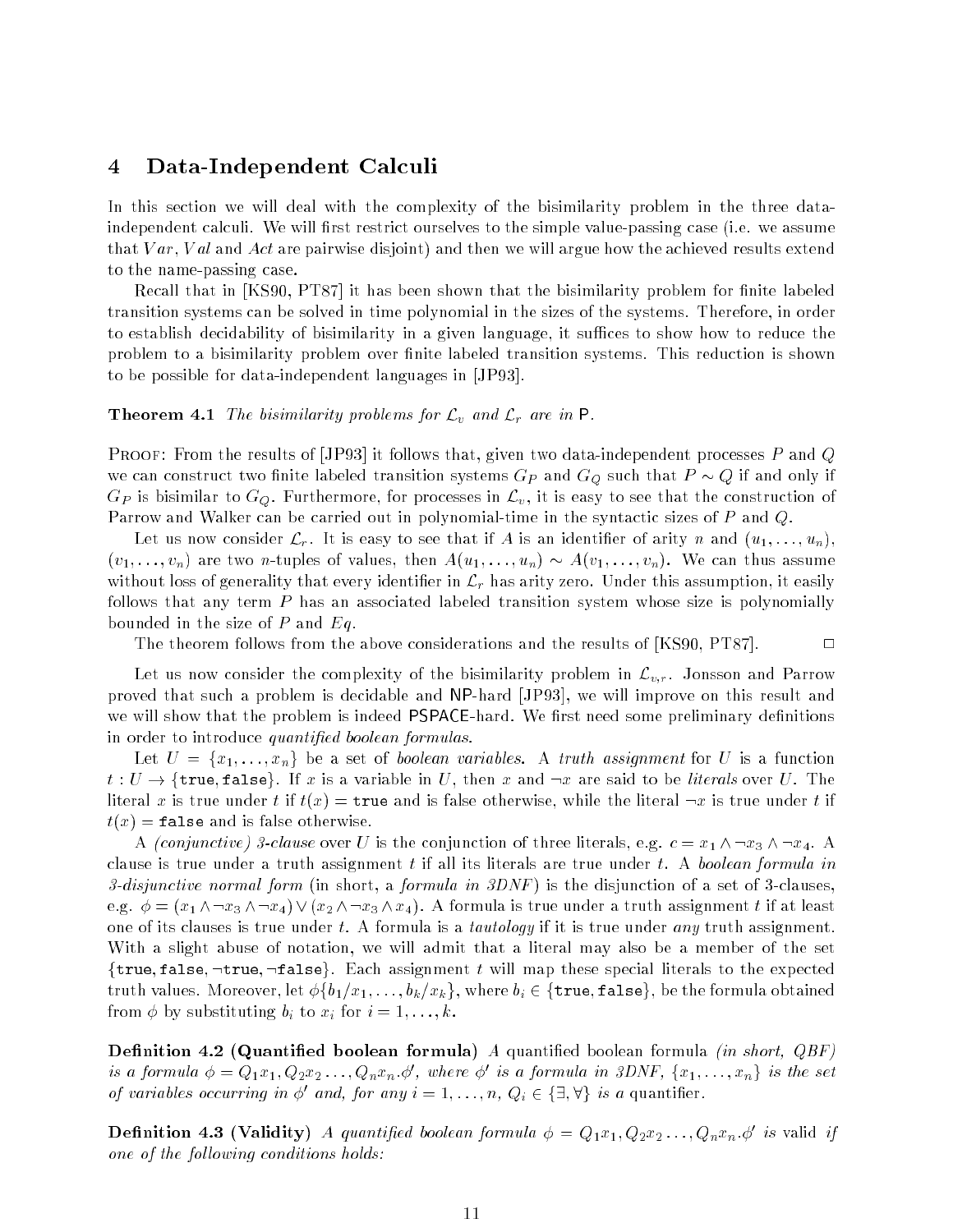|                                                                                                                                             | $E_n \Leftrightarrow \sum_{(v_1,v_2,v_3) \in \{\texttt{true},\texttt{false}\}^3} \overline{a} v_1.\overline{a} v_2.\overline{a} v_3$<br>$(v_1, v_2, v_3) \neq (\mathtt{true}, \mathtt{true}, \mathtt{true})$     |
|---------------------------------------------------------------------------------------------------------------------------------------------|------------------------------------------------------------------------------------------------------------------------------------------------------------------------------------------------------------------|
|                                                                                                                                             | $T_n \Leftrightarrow \sum_{(v_1, v_2, v_3) \in \{\text{true}, \text{false}\}^3} \overline{a} v_1 \cdot \overline{a} v_2 \cdot \overline{a} v_3$                                                                  |
| $B_n(y_1,\ldots,y_n,z_1,\ldots,z_n) \Leftrightarrow \sum_{i=1}^m \overline{a}w_{i_1} \cdot \overline{a}w_{i_2} \cdot \overline{a}w_{i_3} +$ | $\sum_{(v_1, v_2, v_3) \in \{\texttt{true}, \texttt{false}\}^3} \overline{a} v_1.\overline{a} v_2.\overline{a} v_3$<br>$(v_1, v_2, v_3) \neq (\mathtt{true}, \mathtt{true}, \mathtt{true})$                      |
| For any even i, $0 \leq i \leq n-2$ :                                                                                                       |                                                                                                                                                                                                                  |
|                                                                                                                                             | $B_i(y_1,\ldots,y_i,z_1,\ldots,z_i) \Leftrightarrow a.B_{i+1}(y_1,\ldots,y_i,\mathtt{true},z_1,\ldots,z_i,\mathtt{false})+$<br>$a.B_{i+1}(y_1,\ldots,y_i,\texttt{false},z_1,\ldots,z_i,\texttt{true})+a.E_{i+1}$ |
|                                                                                                                                             | $T_i \Leftrightarrow a.T_{i+1} + a.E_{i+1}$<br>$E_i \Leftrightarrow a.E_{i+1}$                                                                                                                                   |
| For any odd i, $1 \leq i \leq n-1$ :                                                                                                        |                                                                                                                                                                                                                  |
|                                                                                                                                             | $B_i(y_1,\ldots,y_i,z_1,\ldots,z_i) \Leftrightarrow a.B_{i+1}(y_1,\ldots,y_i,\mathtt{true},z_1,\ldots,z_i,\mathtt{false})+$                                                                                      |
|                                                                                                                                             | $a.B_{i+1}(y_1,\ldots,y_i,\texttt{false},z_1,\ldots,z_i,\texttt{true})+a.T_{1+1}$                                                                                                                                |
|                                                                                                                                             | $T_i \Leftrightarrow a.T_{i+1}$                                                                                                                                                                                  |
|                                                                                                                                             | $E_i \Leftrightarrow a.E_{i+1} + a.T_{i+1}$                                                                                                                                                                      |

Table 3: The reduction from RQBF to bisimilarity in  $\mathcal{L}_{v,r}$ .

1.  $n = 0$  and  $in \varphi$  there is a true clause c;

2. 
$$
Q_1 = \exists
$$
 and either  $Q_2 x_2 \ldots, Q_n x_n$ .  $\phi'$ {true/x<sub>1</sub>} or  $Q_2 x_2 \ldots, Q_n x_n$ .  $\phi'$ {false/x<sub>1</sub>} is valid;

3.  $Q_1 = \vee$  and both  $Q_2x_2 \ldots$ ,  $Q_nx_n \varphi$  {true/x<sub>1</sub>} and  $Q_2x_2 \ldots$ ,  $Q_nx_n \varphi$  {taise/x<sub>1</sub>} are valia.

Given a QBF  $\phi$ , the QBF problem consists of deciding whether  $\phi$  is valid: this is a PSPACEcomplete problem [SM73], and it is easy to see that it remains PSPACE-complete even when restricted to formulas  $\phi = Q_1 x_1 Q_2 x_2 \ldots, Q_n x_n.\phi$  such that  $n$  is even and  $Q_i =$  9 if and only if  $Q_i$  is odd. Let us call RQBF this restricted problem. We now come to describing the actual reduction.

Let  $\varphi = \exists x_1. \forall x_2 \dots \forall x_n. \varphi$  be an instance of KQBF, where  $\varphi = c_1 \vee \dots \vee c_m$ , and  $c_i = \iota_i^- \wedge \iota_i^- \wedge \iota_i^$ for  $i=1,\ldots,m$ . Let us define the processes  $B_0,\ldots,B_n, T_0,\ldots,T_n, E_0,\ldots,E_n$  as shown in Table 3. There, in the definition of  $B_n, \; i_j$  is the index of the variable  $x_{i_j}$  occurring in literal  $l_i^j,$  and  $w_{i_j} = y_{i_j}$  if  $l_i^j = x_{i_j}$ , while  $w_{i_j} = z_{i_j}$  if  $l_i^j = \neg x_{i_j}$ .

We will prove that  $B_0 \sim T_0$  if and only if  $\phi$  is valid. The proof is split into three technical lemmas.

**Lemma 4.4** For any i,  $0 \leq i \leq n$  and for any  $(v_1, \ldots, v_i) \in$  $\{true, false\}^i$ ,  $B_i(v_1, \ldots, v_i, \neg v_1, \ldots, \neg v_i)$  is either bisimilar to  $E_i$  or bisimilar to  $T_i$ .

**PROOF:** We will prove the statement by induction on  $k = n - i$ . For  $i = n$ , let  $(v_1,\ldots,v_n)\in\{\mathtt{true},\mathtt{false}\}^n$ ; if  $B_n(v_1,\ldots,v_n,\neg v_1,\ldots,\neg v_n)$  can perform the sequence of actions  $\overline{a}$ true. $\overline{a}$ true, then it is bisimilar to  $T_n$ , otherwise it is clearly bisimilar to  $E_n$ .

Suppose now that for any  $(v_1, \ldots, v_{i+1})$   $\in$  {true, false}<sup>i+1</sup> we have that  $B_{i+1}(v_1,\ldots,v_{i+1},\neg v_1,\ldots,\neg v_{i+1})$  is either bisimilar to  $T_{i+1}$  or to  $E_{i+1}$ , we will prove the statement for i. If we consider any  $(v_1,\ldots,v_i)\in\{\texttt{true},\texttt{false}\}^i$  and we look at the possible transitions for the process  $B = B_i(v_1, \ldots, v_i, \neg v_1, \ldots, \neg v_i)$ , then there are two possibilities.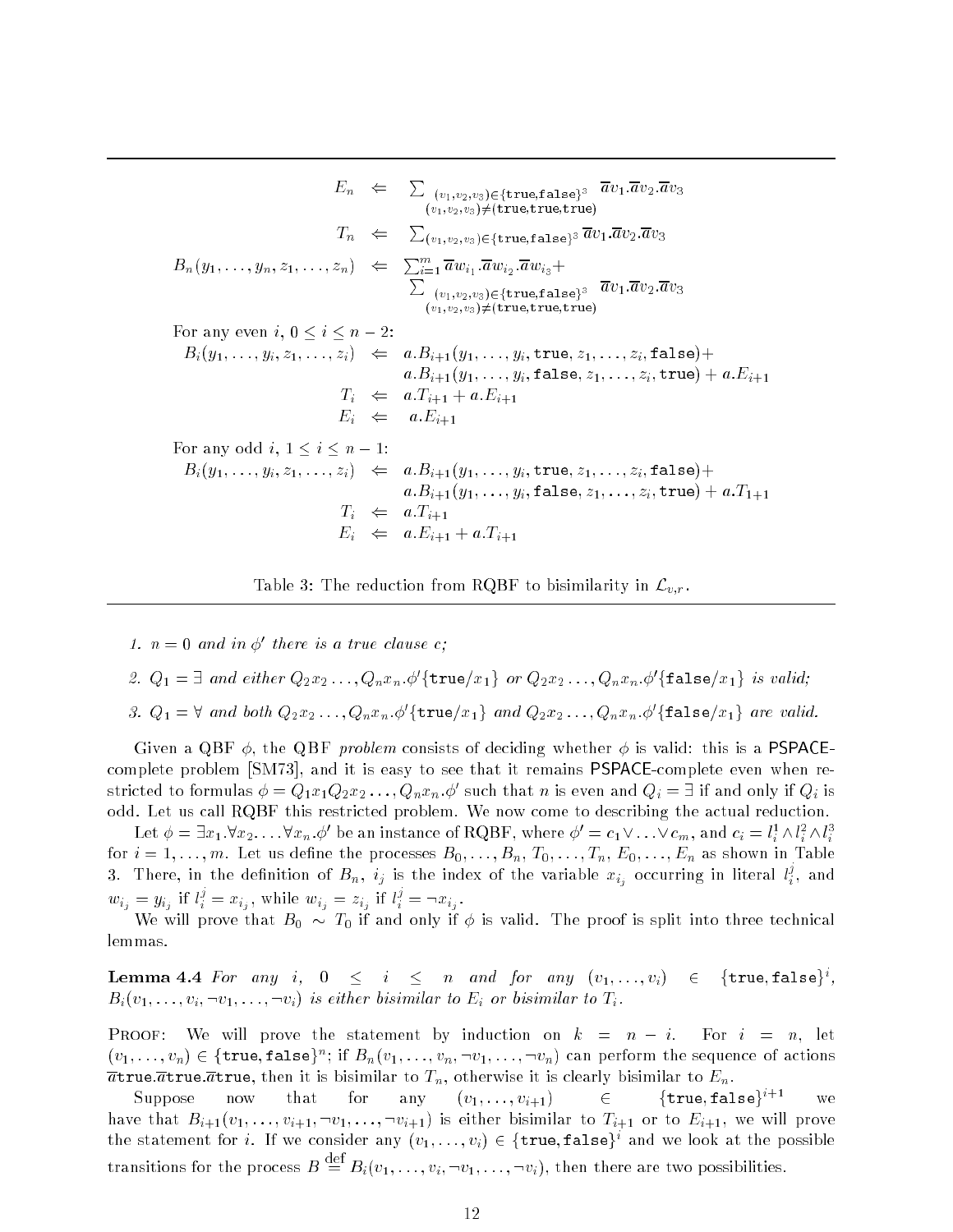- 1. If i is odd, B can evolve into  $B' = B_{i+1}(v_1, \ldots, v_i, \text{true}, \neg v_1, \ldots, \neg v_i, \text{false})$  or into  $B'' =$  $D_{i+1}(v_1,\ldots,v_i,1$  anse,  $\neg v_1,\ldots,\neg v_i,$  true) or into  $T_{i+1}$  doing action  $u.$  If  $D$  and  $D$  are both bisimilar to  $T_{i+1}$ , then  $B \sim T_i$ , otherwise B or B is bisimilar to  $E_{i+1}$  and thus  $B \sim E_i$ .
- 2. If i is even, then B can evolve into  $B' = B_{i+1}(v_1, \ldots, v_i, \text{true}, \neg v_1, \ldots, \neg v_i, \text{false})$  or into  $B'' \equiv B_{i+1}(v_1,\ldots,v_i,\mathtt{false},\neg v_1,\ldots,\neg v_i,\mathtt{true})$  or into  $E_{i+1}$  doing action a. If  $B'$  and  $B''$ are both bisimilar to  $E_{i+1}$ , then  $D \curvearrowright E_i$ , otherwise  $D$  or  $D$  is bisimilar to  $T_{i+1}$  and thus  $B \sim T_i$ .

**Lemma 4.5** For any i,  $0 \le i \le n$ ,  $T_i \nsim E_i$ .

PROOF: We proceed again by induction on  $n - i$ .  $E_n \not\sim T_n$  because  $T_n$  can execute the sequence of actions  $\overline{a}$ true. $\overline{a}$ true. $\overline{a}$ true, while  $E_n$  cannot. Assuming  $E_{i+1} \nsim T_{i+1}$ , then

- 1. if i is odd, then  $E_i \stackrel{a}{\longrightarrow} E_{i+1}$ , and the only possible transition for  $T_i$  is  $T_i \stackrel{a}{\longrightarrow} T_{i+1}$ , thus  $E_i\not\sim T_i;$
- 2. if i is even, then  $T_i \stackrel{a}{\longrightarrow} T_{i+1}$ , and the only possible transition for  $E_i$  is  $E_i \stackrel{a}{\longrightarrow} E_{i+1}$ , thus  $E_i\not\sim T_i.$

Lemma 4.6 Consider any i,  $0\leq i\leq n$  and any  $(v_1,\ldots,v_i)\in\{\mathtt{true},\mathtt{false}\}^i$ . Let

- $\bullet \ \ \psi' \equiv \phi' \{v_1/x_1, \ldots, v_i/x_i\};$
- $\bullet \psi = Q_{i+1}x_{i+1} \ldots \forall x_n \psi'$ , where  $Q_{i+1}$  is the  $(i+1)$ -th quantifier in  $\phi$ .

Then,  $\psi$  is valid if and only if  $B_i (v_1, \ldots, v_i, \neg v_1, \ldots, \neg v_i) \sim T_i$ .

**PROOF:** As in the previous lemmas, we proceed by induction on  $n - i$ . If  $i = n$ , then the proof is trivial. Now, fix any  $(v_1,\ldots,v_i)\in \{\texttt{true},\texttt{false}\}^i$  and let  $\psi'$  and  $\psi$  be as described in the hypothesis. We can assume by inductive hypothesis that for any  $v_{i+1} \in \{\text{true}, \text{false}\},$  $D_{i+1}(v_1,\ldots,v_{i+1},\neg v_1,\ldots,\neg v_{i+1}) \sim I_{i+1}$  if and only if  $Q_{i+2}x_{i+2},\ldots,\forall x_n.\psi$   $\{v_{i+1}/x_{i+1}\}\$  is valid. Again, we have to distinguish two cases.

- 1. If i is even, then  $Q_{i+1} = \exists$ . Due to Lemmas 4.4 and 4.5, we have that  $B_i(v_1,\ldots,v_i,\neg v_1,\ldots,\neg v_i)\sim T_i$  if and only if a value  $v_{i+1}\in\{\mathtt{true},\mathtt{false}\}$  exists such that  $B_{i+1}(v_1,\ldots,v_{i+1},\neg v_1,\ldots,\neg v_{i+1}) \sim T_{i+1}$ . By inductive hypothesis, the latter holds if and only if either  $\forall x_{i+2} \ldots \forall x_n. \psi \nmid x_{i+1}$ /true} is valid or  $\forall x_{i+2} \ldots \forall x_n. \psi \nmid x_{i+1}$ /talse} is valid, that is, if and only if  $\psi = \exists x_{i+1} \dots \forall x_n \ldotp \psi$  is valid.
- 2. If i is odd, then  $Q_{i+1} = \forall$ . Due to Lemmas 4.4 and 4.5, we have that  $B_i(v_1,\ldots,v_i,\neg v_1,\ldots,\neg v_i)\thicksim T_i$  if and only if both  $B_{i+1}(v_1,\ldots,v_i,\mathtt{true},\neg v_1,\ldots,\neg v_i,\mathtt{false})$ and  $B_{i+1}(v_1,\ldots,v_i,\texttt{false},\neg v_1,\ldots,\neg v_i,\texttt{true})$  are bisimilar to  $T_i$ . By inductive hypothesis, the latter holds if and only if both  $\exists x_{i+2} \ldots \forall x_n. \psi \; \{x_{i+1} / \text{true}\}$  and  $\exists x_{i+2} \dots \forall x_n. \psi \exists x_{i+1}$  rafse are valid, that is, if and only if  $\psi = \forall x_{i+1} \dots \forall x_n. \psi$  is valid.

The following corollary is just a special case  $(i = 0)$  of the previous lemma.

 $\Box$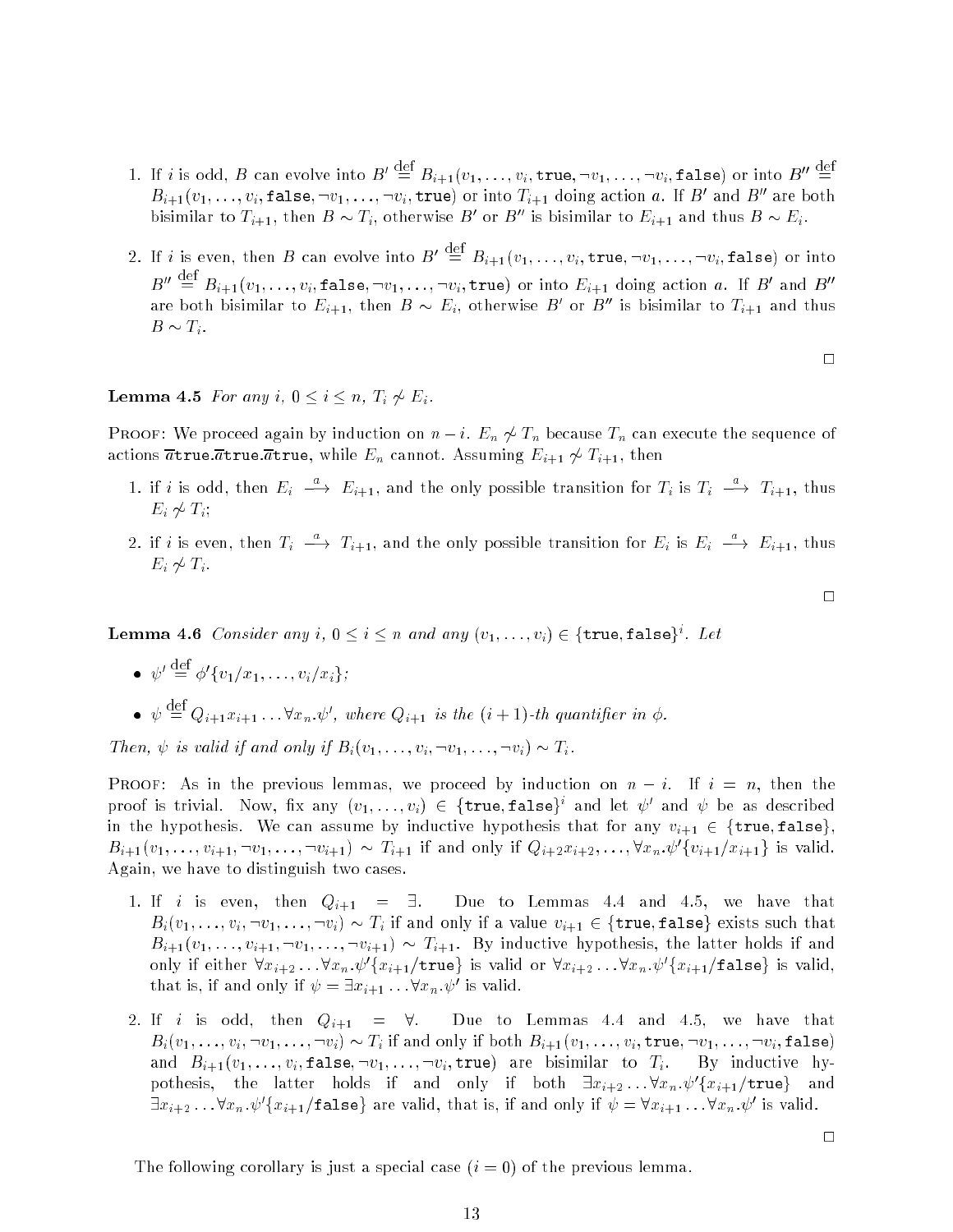$$
P(\phi) \stackrel{\text{def}}{=} a(y_1) \dots a(y_n).P'
$$
  
\n
$$
Q \stackrel{\text{def}}{=} a(y_1) \dots a(y_n).Q'
$$
  
\n
$$
Q' \stackrel{\text{def}}{=} a + a.a
$$
  
\n
$$
P' \stackrel{\text{def}}{=} a.a + R + \sum_{i=1}^{m} P_i, \text{ where:}
$$
  
\n
$$
R \stackrel{\text{def}}{=} \sum_{i=1}^{n} a \cdot ([y_i = \text{true}]a + [y_i = \text{false}]a)
$$
  
\n
$$
P_i \stackrel{\text{def}}{=} [y_{i_1} = b_{i_1}][y_{i_2} = b_{i_2}][y_{i_3} = b_{i_3}]a \text{ for } i \in \{1, \dots, m\}
$$

Table 4: The reduction from 3-TAUTOLOGY to bisimilarity in  $\mathcal{L}_{m,\nu}$ .

**Corollary 4.7**  $B_0 \sim T_0$  if and only if  $\phi$  is valid.

The definition of the identifiers can be easily constructed in polynomial time, thus it immediately follows the main result of this section.

## **Theorem 4.8** The bisimilarity problem in  $\mathcal{L}_{v,r}$  is PSPACE-hard

Let us now briefly consider the name-passing case arising when  $Act = Val = Var$ . The bisimilarity problem in  $\mathcal{L}_v$  can be proved to be in P using the same argument of the proof of Theorem 4.1. The results given by Jonsson and Parrow are stated for the simple value passing case, however it is not hard to check that the proofs carry over in the name passing case. A more interesting case arises with  $\mathcal{L}_r$ . Indeed we can assume that  $\{\text{true}, \text{false}\} \subset Var = Val = Act$ and then repeat the PSPACE-hardness proof for  $\mathcal{L}_r$  by replacing the output actions  $\overline{a}v$  with the simple action v. The PSPACE-hardness result clearly extends to  $\mathcal{L}_{v,r}$ . Decidability follows by an easy extension of Jonsson's and Parrow's results.

## <sup>5</sup> Data-Dependent Value-Passing

In this section we will show that the bisimilarity problem for the calculus  $\mathcal{L}_{m,\nu}$  is coNP-complete. We will first present a reduction from the  $coNP$ -complete problem 3-TAUTOLOGY, thus establishing the coNP-hardness of the bisimilarity problem. Then we will show that it belongs to the class coNP.

The 3-TAUTOLOGY problem consists in testing whether a given formula  $\phi$  in 3DNF (see the preceding section) is a tautology or not. From the results of [Coo71] it follows that any problem in  $coNP$  is polynomial-time reducible to 3-TAUTOLOGY, that is, the 3-TAUTOLOGY problem is coNP-hard.

**Theorem 5.1** The bisimilarity problem in  $\mathcal{L}_{m,\nu}$  is coNP-hard.

PROOF: It is sufficient to prove that the 3-TAUTOLOGY problem is polynomial-time reducible to the bisimilarity problem in  $\mathcal{L}_{m,v}$ . Let  $\phi = c_1 \vee \ldots \vee c_m$  be an instance of 3-TAUTOLOGY over the set of variables  $\{x_1,\ldots,x_n\},$  let  $c_i = l_i^- \wedge l_i^- \wedge l_i^-$  for  $i = 1,\ldots,m,$  and let  $x_{i_j}^-$  be the variable occurring in literal  $l_j^i$ . Let also  $b_{i_j}$  stand for true if  $l_i^j = x_{i_j},$  and for false otherwise. Consider the processes  $F(\varphi)$ ,  $Q$ ,  $F$  ,  $Q$  as defined in Table 4. We will first prove that  $\varphi$  is a tautology if and only if, for any  $(v_1,\ldots,v_n) \in Val^n$ ,  $P'{v_1}{v_1},\ldots,v_n}{y_n} \sim Q'$ . From this fact, it easily follows that  $Q \sim P(\phi)$  if and only if  $\phi$  is a tautology. Note that  $P \nmid \{v_1/y_1, \ldots, v_n/y_n\} \sim Q$  if and only if one of its summands is equivalent to a.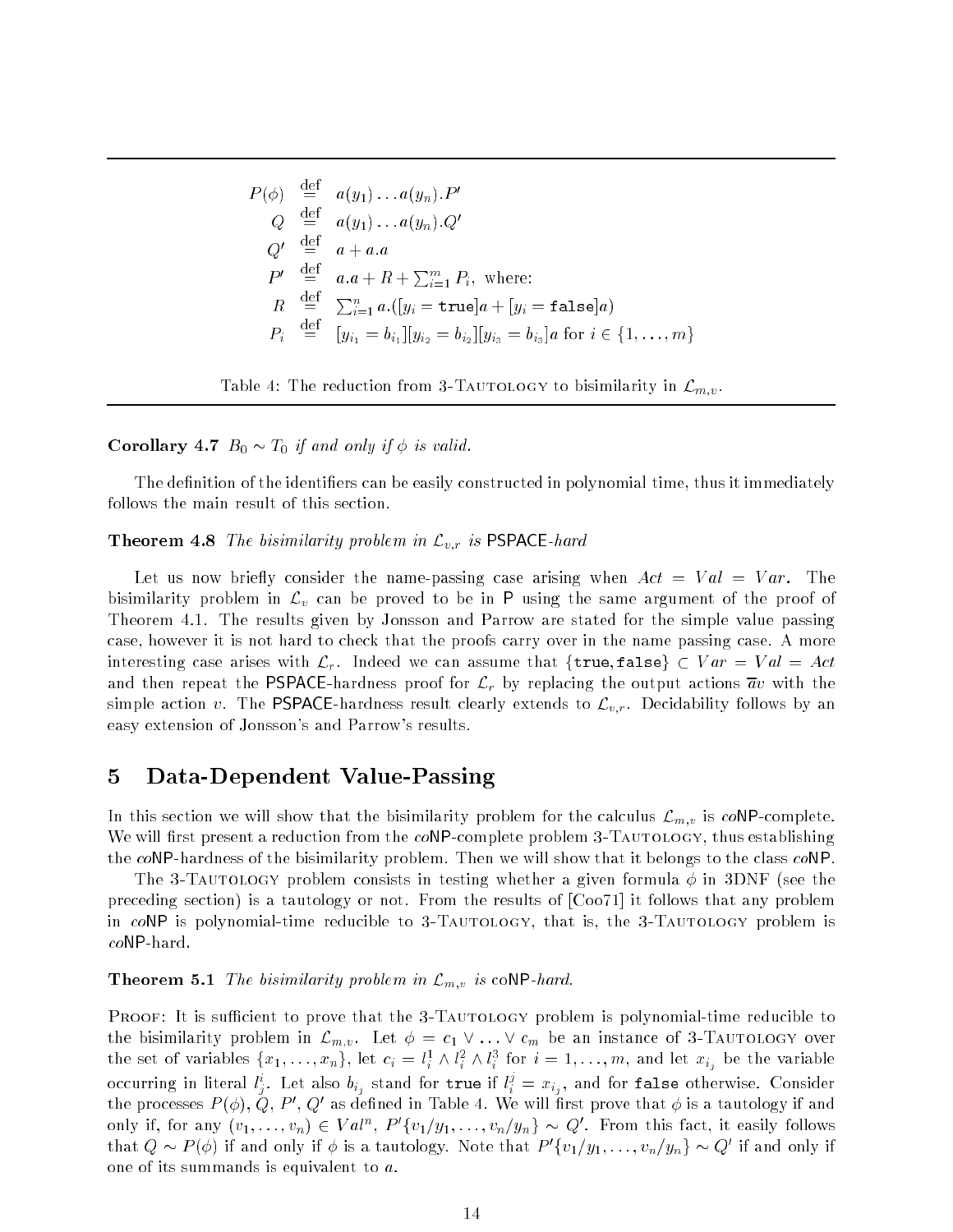Algorithm Non-equiv Input:  $P, Q$ begin if not  $B(P,Q)$  then accept else reject end  $B(P,Q)$ begin Fix  $v_0$  fresh; guess  $v \in val(P, Q) \cup \{v_0\}$ ;  $I := \{(\mu, P') \mid P \stackrel{\sim}{\longrightarrow} P' \text{ and if } \mu \text{ is an input action then } \mu = a(v) \text{, for some } a \}$ ;  $J := \{(u, Q') | Q \longrightarrow Q' \text{ and if } \mu \text{ is an input action then } \mu = a(v) \text{ for some } a \}$ : for each  $((\mu, P), (\mu, Q)) \in I \times J$  do  $(v | \mu, P, Q) \equiv B(P, Q)$ ;  ${\bf return}$  (  $\forall$  )(  $\mu$ ,  $P'$  )  $\in$   $I$  .  $\exists$  )(  $\mu$ ,  $Q'$  )  $\in$   $Q'$  )  $\mu$  ,  $Q'$  )  $\mu$  ,  $Q'$  )  $\mu$  ,  $Q'$  )  $\mu$  ,  $P'$  ,  $Q'$  )  $\mu$  ,  $P'$  ,  $Q'$  ,  $P'$  ,  $Q'$  ,  $P'$  ,  $Q'$  ,  $P'$  ,  $Q'$  ,  $P'$  ,  $Q'$  ,  $P'$  , end

Figure 1: A nondeterministic algorithm for detecting inequivalence of processes in  $\mathcal{L}_{m,v}$ .

Let  $\phi$  be a tautology, let  $(v_1,\ldots,v_n) \in Val^n$ . If  $(v_1,\ldots,v_n) \notin {\texttt{true}},$  false $\}^n$ , then one of the summands of the term  $R$  is equivalent to  $a$ , and thus  $P_1\{v_1/y_1,\ldots,v_n/y_n\}\sim Q$  . It, instead,  $(v_1,\ldots,v_n) \in {\text{true}},$  false $\}^n$ , then consider the truth assignment t such that  $t(x_i) = v_i$  for  $i =$ 1,..., n. Since  $\phi$  is a tautology, then  $\phi$  is true under t, that is, a clause  $c_j$  exists such that  $c_j$ is true under t. Thus, it is easy to see that  $P_j\{v_1/y_1, \ldots, v_n/y_n\}$  is equivalent to a, and hence  $P_1 \{v_1, y_1, \ldots, v_n/y_n\}$  is equivalent to  $Q$ .

Assume now that, for any  $(v_1,\ldots,v_n)\in Val^n$ ,  $P'{v_1}{v_1},\ldots,v_n}{y_n}\sim Q'$ . Consider any truth assignment t for  $\{x_1, \ldots, x_n\}$ , and let  $(v_1, \ldots, v_n) \in Val^n$  be defined such that  $v_i \stackrel{\text{def}}{=} t(x_i)$ . One of the summands of  $P_1\{v_1/y_1,\ldots,v_n/y_n\}$  is equivalent to  $a,$  and it cannot be any of the summands in R (they are all equivalent to a.a). Thus, a  $P_j$  exists such that  $P_j\{v_1/y_1, \ldots, v_n/y_n\}$  is equivalent to a: it follows that the clause  $c_i$  is true under t. We have thus shown that for any truth assignment t, at least one of the clauses of  $\phi$  is true under t, and this implies that  $\phi$  is a tautology.

**Theorem 5.2** The bisimilarity problem in  $\mathcal{L}_{m,v}$  is in coNP.

PROOF: We will prove that the *inequivalence* problem (given P, Q in  $\mathcal{L}_{m,\nu}$ , decide whether  $P \not\sim Q$ ) is in NP. Let us consider the nondeterministic algorithm in Figure 1. We will prove that:

- 1. the algorithm runs in polynomial time (in the sizes of the terms);
- 2. if  $P \sim Q$  all computations of the algorithm lead to rejection;
- 3. if  $P \nmid Q$  there exists a computation of the algorithm leading to acceptance.

*Runs in polynomial time.* Consider the procedure  $B(P,Q)$ . We prove by induction on  $|P|+|Q|$ that  $B(P,Q)$  runs in a time  $\mathcal{O}(|P| * |Q|)$ . Note that the sum of the sizes of all terms present in the set I is less or equal than |P|; indeed each action prefix (including the input ones) enabled in P gives rise to exactly one pair in I. Similarly for J and Q. Now  $B(P,Q)$  runs in a time

$$
\mathcal{O}\big(\sum_{(\mu,P'),(\mu,Q')\in I\times J}T(P',Q')\big)
$$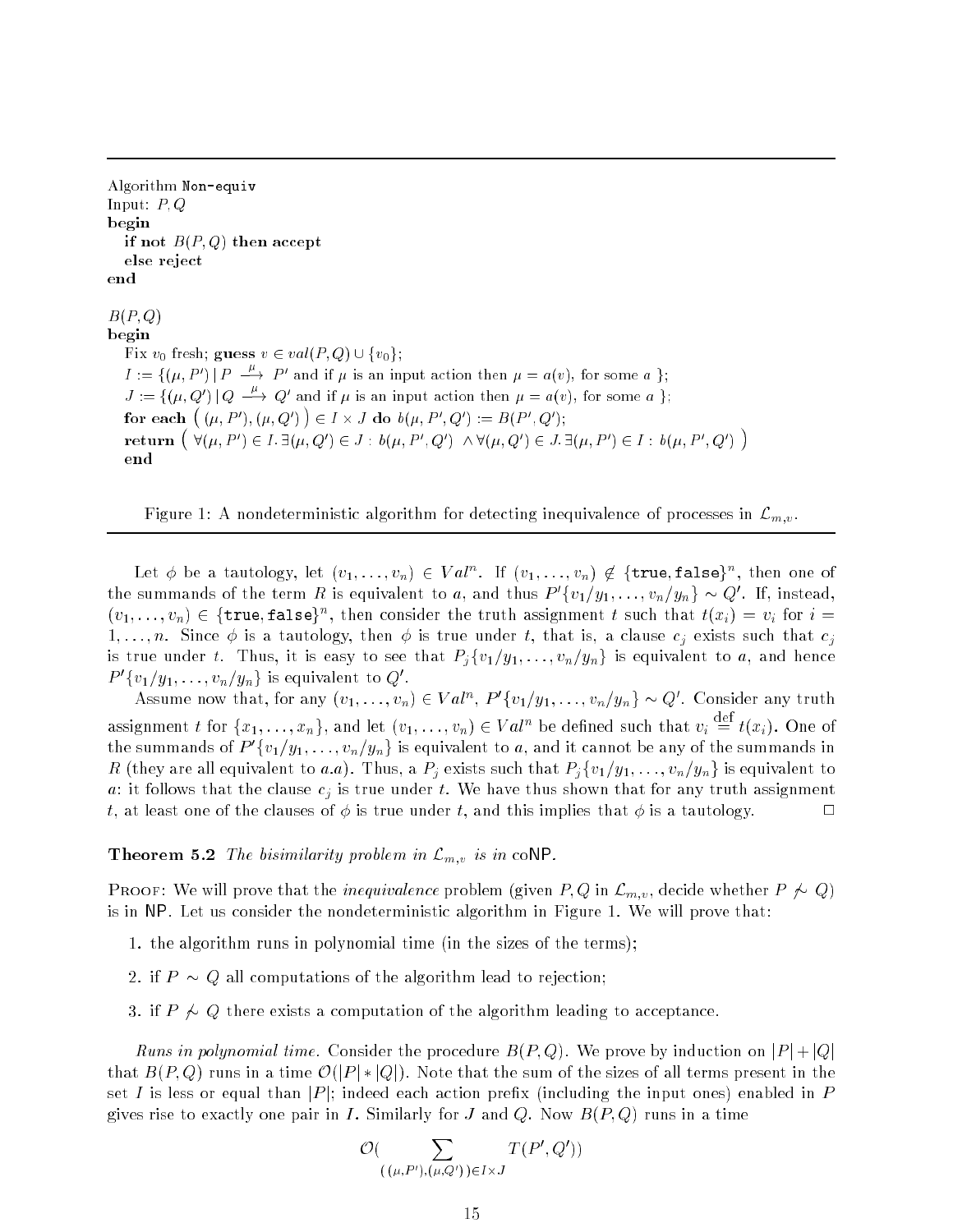where  $T$  (P  $\,$  Q) is the running time of  $D$  (P  $\,$  , Q). By inductive hypothesis, the latter is  $O(|T|$   $*$   $|Q|$  ). Thus, the running time of  $B(P,Q)$  is  $\mathcal{O}(\sum_{((\mu,P'),(\mu,Q'))\in I\times J}|P'|*|Q'|)$ . Rearranging summands, the latter is re-written as  $\mathcal{O}(\sum_{(\mu,P')\in I}|P'|*(\sum_{(\mu,Q')\in J}|Q'|));$  due to the above stated facts on  $I$  and  $J,$  this expression

Always rejects bisimilar processes. Suppose  $P \sim Q$ . We will prove that Non-equiv always rejects with input  $(P, Q)$ , i.e. that all computations of  $B(P, Q)$  yield true, by induction on  $|P|+|Q|$ . SINCE  $P \sim Q$ , it follows by definition that for any  $(\mu, \nu) \in I$ , there is  $(\mu, Q) \in J$  such that  $P \sim Q$  ; by inductive hypothesis, the latter implies that  $B(F, Q) =$  true. Similarly, for any  $(\mu, Q) \in J$ , there is  $(\mu, \nu) \in T$  such that  $D(\nu, Q) =$  true. It thus follows that  $D(\nu, Q) =$  true (note that a formula universally quantied over an empty set is always true).

Non-deterministically accepts non-bisimilar processes. Let  $P \not\sim Q$ . We will prove that there is a computation of  $B(P,Q)$  that yields false, by induction on  $|P|+|Q|$ . We rely on the finitary characterization of  $\sim$ , Definition 3.6. It is easy to see that, when determining whether  $P \not\sim_F Q$ , the fresh value  $v_0$  to check in the input action clause can be chosen arbitrarily. More precisely, by exploiting Lemma 3.7, one can prove the following. Suppose that  $P \nmid F Q$  and fix any fresh  $v_0$ . Then one of the following two cases arises:

- 1. an action  $\mu$ , with  $val(\mu) \subseteq val(P,Q) \cup \{v_0\}$ , and a process P' exist such that  $P \stackrel{\mu}{\longrightarrow} P'$  and for any process  $Q'$  such that  $Q \stackrel{\mu}{\longrightarrow} Q', P' \not\sim Q',$  or
- 2. an action  $\mu$ , with  $val(\mu) \subseteq val(P,Q) \cup \{v_0\}$ , and a process  $Q'$  exist such that  $Q \stackrel{\mu}{\longrightarrow} Q'$  and for any process  $P'$  such that  $P \stackrel{\mu}{\longrightarrow} P', P' \not\sim Q'.$

Let us assume that first case holds (the second one is perfectly symmetrical). There are two subcases, either  $\mu$  is not an input action or  $\mu = a(v)$ , for some  $v \in val(P, Q) \cup \{v_0\}$ . We deal only with the latter, since the former is easier. Consider now the computation of  $B(P,Q)$  where v is guessed. From 1. above, we have that for each  $\{\mu, Q\}\in J$ ,  $I^-\not\sim Q$  . Thus, by inductive hypothesis, for any such  $(\mu, Q$  ) there is a computation of  $B(P_-, Q_+)$  s.t.  $\theta(\mu, P_-, Q_-) = \texttt{false}$ . This implies that there is a computation of  $B(P,Q)$  which returns false.

 $\Box$ 

**Corollary 5.3** The bisimilarity problem in  $\mathcal{L}_{m,v}$  is coNP-complete.

# <sup>6</sup> Reducing Value-passing to Identiers and Matching

We will exhibit a polynomial-time reduction of bisimilarity in  $\mathcal{L}_{m,v,r}$  to bisimilarity in  $\mathcal{L}_{m,r}$ . It is convenient here to separate the case of simple value-passing  $(Val, Var$  and Act disjoint) and the case of name-passing  $(Var = Val = Act)$ . We will first deal with simple value-passing, and then indicate the necessary modifications to accommodate name-passing.

We will first give an informal account of the translation. The basic idea stems from Definition 3.6 and from Milner's translation of CCS with values into pure CCS with infinite summation [Mil89]. As a first approximation, we express each input process  $a(x)$ . P as a nondeterministic sum  $\sum_{v\in V} av.P\{v/x\}$ . Here, each  $av$  is a pure action uniquely associated with the channel  $a$  and the value  $v$ ; V is a set of values, which is finite, but large enough to represent all "relevant" input actual parameters. However, in the presence of nested input actions, this solution would give rise to an exponential explosion of the size of translated term. To overcome this drawback, we exploit the ability of identifiers of handling parameters. Thus, we translate  $a(x).P$  as  $\sum_{v\in V} av.A(v),$  where  $A$ is an auxiliary identifier defined by  $A(x) \leftarrow T$  and T is the translation of the subterm P.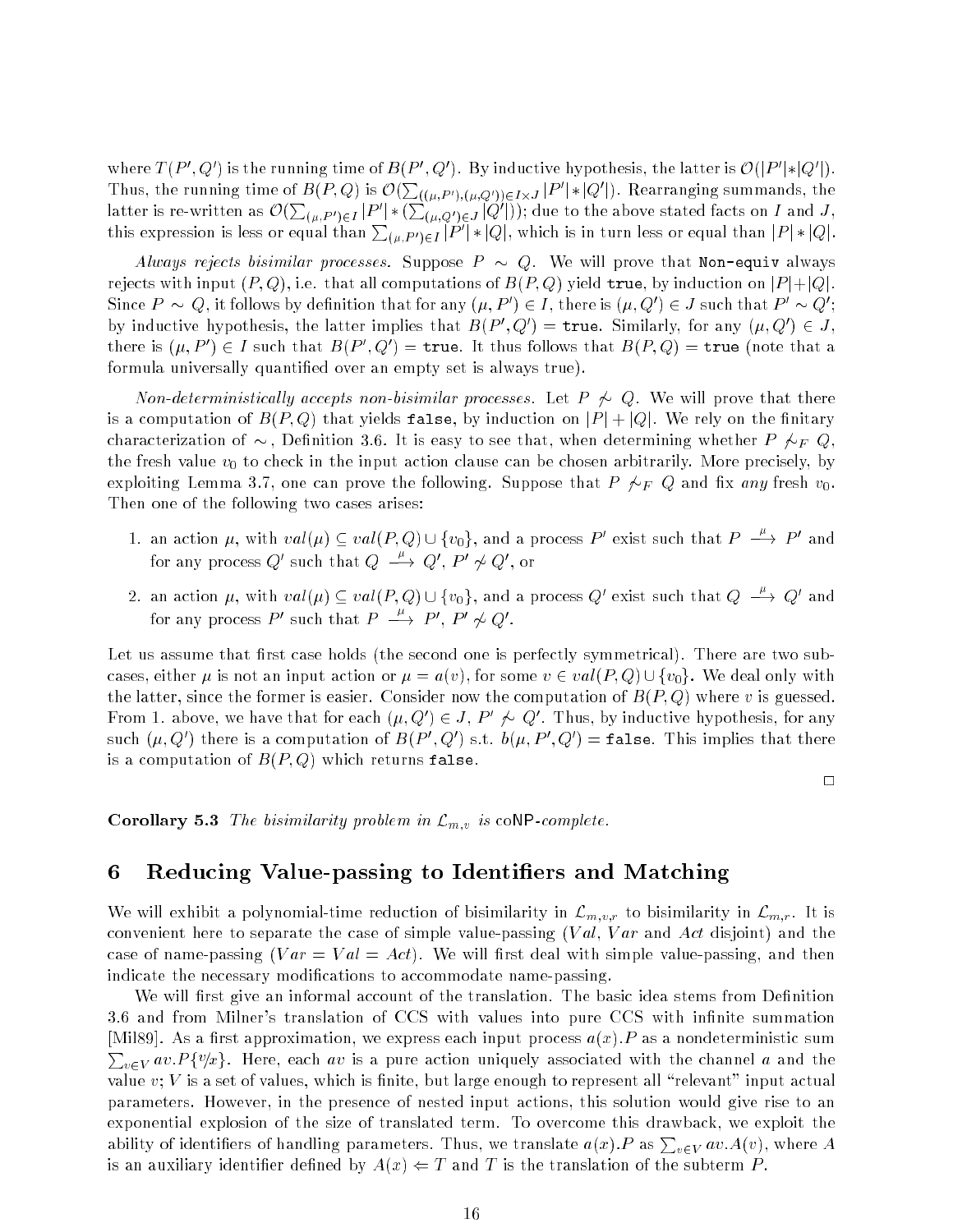| $\llbracket P \rrbracket$ is defined as:<br>$\llbracket c.P \rrbracket = c.\llbracket P \rrbracket$ |                                                                                                                                                                           | $\mathcal{D}(P)$ is defined as:<br>$\mathcal{D}(c.P) = \mathcal{D}(P)$ |  |
|-----------------------------------------------------------------------------------------------------|---------------------------------------------------------------------------------------------------------------------------------------------------------------------------|------------------------------------------------------------------------|--|
| $\left[\overline{a}v.P\right] = \overline{a}\overline{v}.\left\Vert P\right\Vert$                   |                                                                                                                                                                           | $\mathcal{D}(\overline{a}v.P) = \mathcal{D}(P)$                        |  |
|                                                                                                     | $[\![\overline{a}x.P]\!] = \sum_{v \in V_0} [x = v] \overline{a} \overline{v} A(\tilde{y})$ $\mathcal{D}(\overline{a}x.P) = \{A(\tilde{y}) \in [P]\} \cup \mathcal{D}(P)$ |                                                                        |  |
|                                                                                                     |                                                                                                                                                                           | where $\tilde{y} = fvar(\llbracket P \rrbracket)$                      |  |
|                                                                                                     | $[\![a(x).P]\!] = \sum_{v \in V_0} av \cdot A(\tilde{y}, v)$ $\mathcal{D}(a(x).P) = \{A(\tilde{y}, x) \in \llbracket P \rrbracket\} \cup \mathcal{D}(P)$                  | where $\tilde{y} = fvar(\llbracket P \rrbracket) - \{x\}$              |  |
| $[[e_1 = e_2]P] = [e_1 = e_2]$                                                                      |                                                                                                                                                                           | $\mathcal{D}([e_1 = e_2]P) = \mathcal{D}(P)$                           |  |
| $\left\  \sum_{i \in I} P_i \right\  = \sum_{i \in I} \llbracket P_i \rrbracket$                    |                                                                                                                                                                           | $\mathcal{D}(\sum_{i\in I} P_i) = \bigcup_{i\in I} \mathcal{D}(P_i)$   |  |
| $\llbracket Id(\tilde{e}) \rrbracket = Id(\tilde{e})$                                               |                                                                                                                                                                           | $\mathcal{D}(Id(\tilde{e})) = \emptyset$                               |  |
|                                                                                                     |                                                                                                                                                                           |                                                                        |  |

Table 5: The reduction of  $\mathcal{L}_{m,v,r}$  to  $\mathcal{L}_{m,r}$ .

We come now to describing the actual translation. We assume an arbitrarily large supply of auxiliary identifiers of arity j,  $A_1, A_2, A_3, \ldots$ , for any  $j \geq 0$ , each distinct from the identifiers defined in  $Eq.$  These auxiliary identifiers will be ranged over by the letters  $A, A, \ldots$  , we assume that each input action  $a(v)$  (resp. output action  $\overline{a}v$ ) is injectively associated a pure action  $av$ , (resp.  $\overline{av}$ ). We can suppose that, given any finite set of processes in  $\mathcal{L}_{m,r}$  and any action  $a(v)$  or  $\overline{a}v$ , pure actions av and  $\overline{a}\overline{v}$  are distinct from any pure action occurring in the given set of processes. The translation consists of two parts: for each term P in  $\mathcal{L}_{m,v,r}$ , we have to specify, in  $\mathcal{L}_{m,r}$ , a term  $\llbracket P \rrbracket$ , and a set of identifiers definitions,  $\mathcal{D}(P)$ , which defines the auxiliary identifiers occurring in  $\llbracket P \rrbracket$ . The definitions of  $\llbracket P \rrbracket$  and  $\mathcal{D}(P)$  are reported in Table 6. The definition is parametric with a chosen non-empty set  $V_0 \subseteq_{fin} Val$  of values, appearing in the clauses for input and output prenxes (thus we should have written  $\llbracket P \rrbracket V_0$  in place of  $\llbracket P \rrbracket$ ; we have omitted the subscript  $V_0$  as no confusion can arise). Note that the definition of  $\llbracket P \rrbracket$  does not depend on that of  $\mathcal{D}(P)$ , while the latter does depend on the former. In the sequel,  $\mathcal{D}(P) \cup \mathcal{D}(Q)$  is abbreviated as  $\mathcal{D}(P,Q)$ .

**Remark 6.1** In the clauses of input prefix and in the clauses of output prefix with variable, the auxiliary identifier A appearing in the definition of  $\llbracket P \rrbracket$  is assumed to be the same as the one appearing in the definition of  $\mathcal{D}(P)$ . Furthermore, it is assumed that each such identifier A appears in  $\llbracket P \rrbracket$  and is defined in  $\mathcal{D}(P)$  at most once. Similarly, we assume that, given any two agent terms, P and Q, their encodings  $\llbracket P \rrbracket$  and  $\llbracket Q \rrbracket$  do not share any auxiliary identifier.

The above requirements can always be fulfilled by suitable renamings of auxiliary identifiers. Formally, they could have been incorporated in the definitions by fixing some total ordering of auxiliary identiers; then, whenever a new auxiliary identier would be needed, the least not yet used identier would be picked up.

The translation has to be applied to the set of identifiers definitions,  $Eq$ , as follows:

**Definition 6.2** Let us define  $[\![Eq]\!]$  as  $\bigcup_{Id(\tilde{y}) \Leftarrow P \in Eq} (\{Id(\tilde{y}) \Leftarrow [\![P]\!] \} \cup \mathcal{D}(P)).$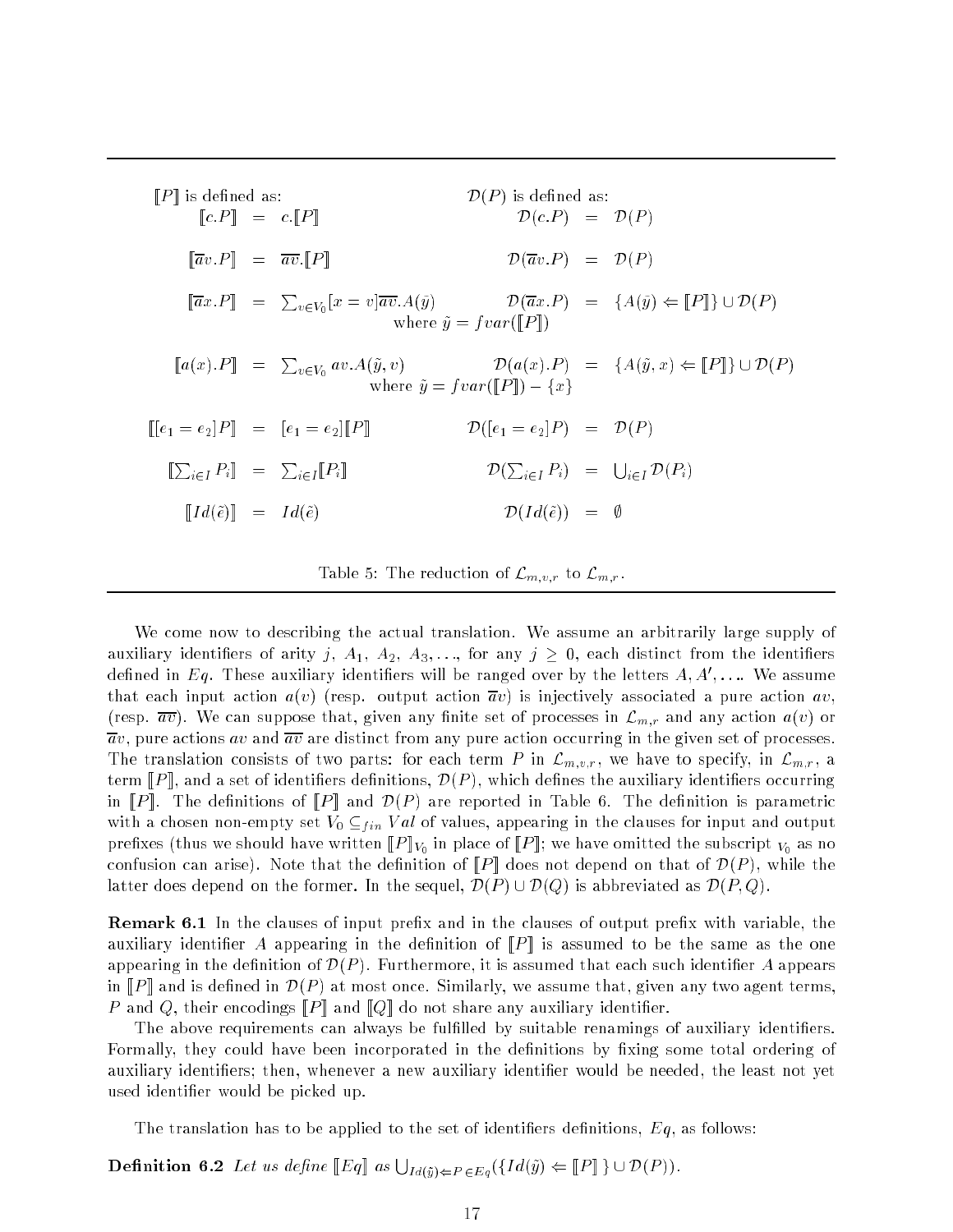The reduction proof is split in two parts: *completeness* (if  $P \sim Q$  in  $\mathcal{L}_{m,v,r}$ , then their translations are bisimilar in  $\mathcal{L}_{m,r}$ ) and correctness (if the translations of P and Q are bisimilar in  $\mathcal{L}_{m,r}$ , then P and Q are bisimilar in  $\mathcal{L}_{m,v,r}$ . Before proving these results, we state some facts which will be useful in the sequel.

The following lemma, whose easy proof is omitted, sums up some elementary properties of the translation:

#### Lemma 6.3

- 1. For any term P,  $fvar(P) = fvar([P])$ .
- 2. Let  $\sigma$  be a substitution. Then  $\llbracket P \rrbracket \sigma = \llbracket P \sigma \rrbracket$ ;
- 3. If  $P \prec P$  then  $||P|| \prec ||P||$  and  $D(F) \subset D(P)$ .

The key for proving the correctness and completeness of our translation is given by the next proposition. It relates the transitions of P to those of  $\llbracket P \rrbracket$ . Recall that, in its statement,  $V_0$  is the set of values w.r.t. which our encoding is parameterized.

**Proposition 6.4 (Operational correspondence)** Let P be a term and  $\sigma$  be a substitution whose variables are fvar(P), so that P $\sigma$  is closed. Let  $\mathcal{L}_{m,r}$  be equipped with a set of identifiers definitions containing  $\mathcal{D}(P) \cup [Eq]$ .

- 1. P $\sigma \xrightarrow{a} P'$  implies  $[P] \sigma \xrightarrow{a} [P']$ . Vice-versa, if  $[P] \sigma \xrightarrow{a} P_1$  then  $P_1 = [P']$  and  $P \sigma \xrightarrow{a} P'$  for some P'.
- 2.  $P\sigma \stackrel{av}{\longrightarrow} P'$  implies  $[P]\sigma \stackrel{av}{\longrightarrow} \sim [P']\sigma$ . Vice-versa, if  $[P]\sigma \stackrel{av}{\longrightarrow} P_1$  then  $P_1 \sim [P']\sigma$  and  $P\sigma \stackrel{av}{\longrightarrow} P'$ , for some P'.
- 3.  $[P]\sigma \stackrel{av}{\longrightarrow} P_1$  implies  $P_1 \sim [P']\sigma\{v/x\}$ , for some  $P' \prec P$  and x s.t.  $P\sigma \stackrel{a(v)}{\longrightarrow} P'\sigma\{v/x\}$ .
- 4.  $P\sigma \stackrel{a(v)}{\longrightarrow} P_1$ , with  $v \in V_0$ , implies  $P_1 = P'\sigma\{v/x\}$ , for some  $P' \prec P$  and x s.t.  $[P]\sigma \stackrel{av}{\longrightarrow} \sim$  $\mathbb{F}$   $\mathbb{F}$   $\mathbb{F}$   $\mathbb{F}$   $\mathbb{F}$   $\mathbb{F}$   $\mathbb{F}$   $\mathbb{F}$   $\mathbb{F}$   $\mathbb{F}$   $\mathbb{F}$   $\mathbb{F}$   $\mathbb{F}$   $\mathbb{F}$   $\mathbb{F}$   $\mathbb{F}$   $\mathbb{F}$   $\mathbb{F}$   $\mathbb{F}$   $\mathbb{F}$   $\mathbb{F}$   $\mathbb{F}$   $\mathbb{F}$   $\mathbb{F}$   $\mathbb{$

PROOF: By induction on the derivation of the transitions. Parts 1 and 2 are trivial, while parts 3 and 4 are similar to each other. As an example, we check item 3.

The only non-trivial cases are those in which the last rule applied is  $Inp$  or  $Ide$ . Below, we examine these two cases in detail.

Case  $F = u(x) \cdot F$  . By definition of translation, we have:

$$
[\![P]\!] \sigma = \left( \sum_{v \in V_0} av \cdot A(\tilde{x}, v) \right) \sigma = \sum_{v \in V_0} av \cdot A(\tilde{x} \sigma, v) \stackrel{av}{\longrightarrow} A(\tilde{x} \sigma, v) \stackrel{\text{def}}{=} P_1
$$

with  $x = \int var(\llbracket P \rrbracket) - \{x\}$  and  $A(x, x) \Leftarrow \llbracket P \rrbracket$  in  $D(P)$ . By Lemma 5.5, in  $\mathcal{L}_{m,r}$  we have

$$
P_1 = A(\tilde{x}\sigma, v) = A(\tilde{x}, x)\sigma\{v/x\} \sim [P']\sigma\{v/x\}.
$$

Furthermore it is  $P' \prec P$ . Finally, applying the Inp rule, we have:

$$
P\sigma = a(x) \cdot P'\sigma \xrightarrow{a(v)} P'\sigma \{v/x\}
$$

which concludes the case.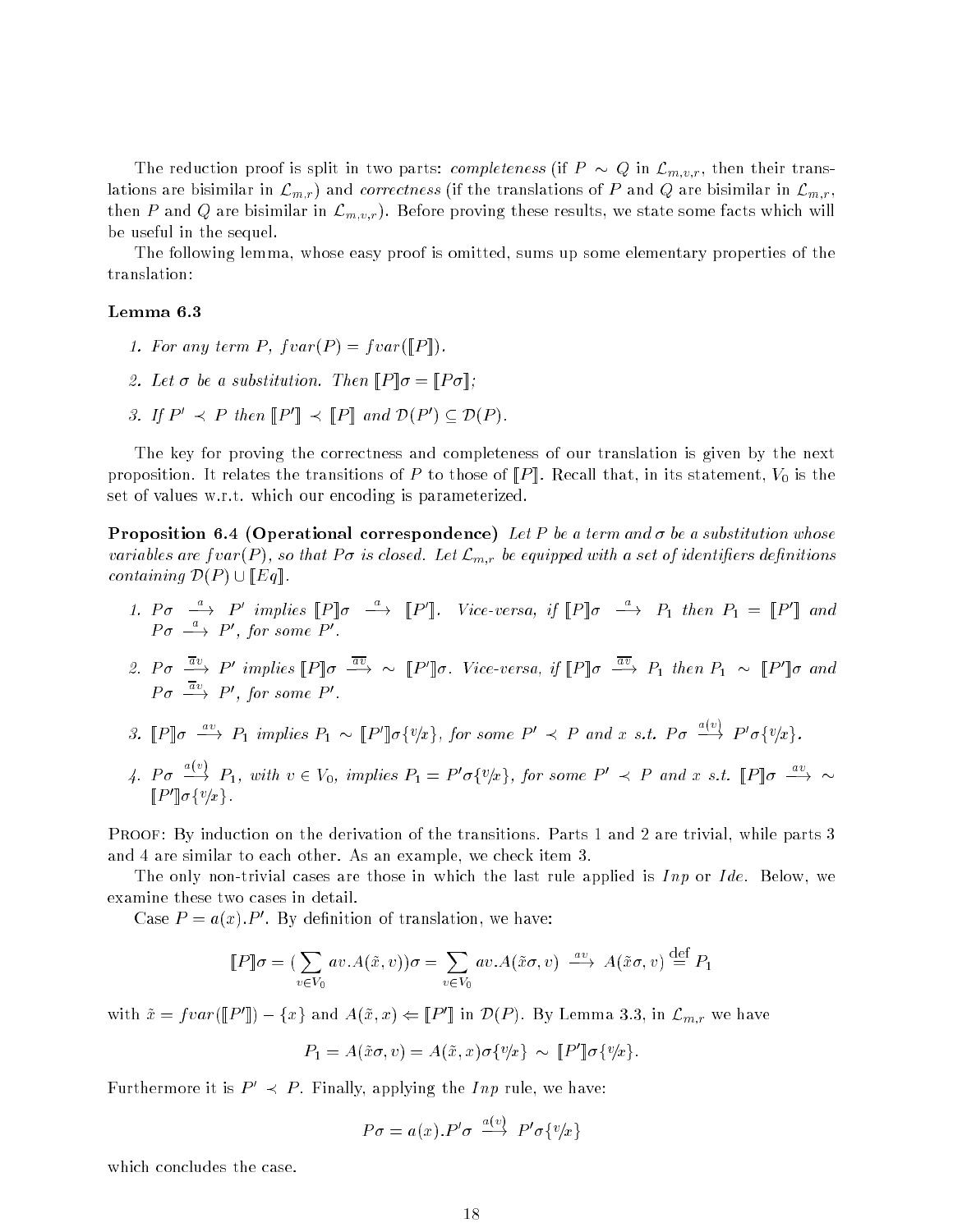Case  $P = I \alpha(e)$ , with  $I \alpha(q) \Leftarrow P$  in Eq. for a suitable substitution  $\sigma$  , with variables in  $q$ , we can write  $Ia(e) \equiv Ia(q)\bar{o}$  . Recall now that  $\|Ia(e)\| \equiv Ia(e) \equiv Ia(q)\bar{o}$  and that  $Ia(q) \Leftarrow \|I\|$  is in  $\mathcal{D}(D)$ . By hypothesis the last step in the derivation of the transition is:

$$
Ide \xrightarrow{\llbracket P' \rrbracket \sigma' \sigma \xrightarrow{av} P_1} Id(\tilde{y})\sigma' \sigma = \llbracket Id(\tilde{e}) \rrbracket \sigma \xrightarrow{av} P_1.
$$

Since  $\mathcal{D}(F) \subseteq \mathcal{D}(Eq)$ , by inductive hypothesis, we have in  $\mathcal{L}_{m,r}$ :

$$
P_1 \sim [P''] \sigma' \sigma \{v/x\} \tag{1}
$$

for some  $P''$   $\prec$   $P'$  and  $x$ , and furthermore  $P'\sigma'\sigma$   $\stackrel{a(v)}{\longrightarrow}$   $P''\sigma'\sigma\{v/x\}$  in  $\mathcal{L}_{m,v,r}.$  From the latter, applying  $I de$ , we get in  $\mathcal{L}_{m,v,r}$ :

$$
Id(\tilde{e})\sigma \stackrel{a(v)}{\longrightarrow} P''\sigma'\sigma\{v/x\}.
$$

NOW,  $P \rightarrow P$  implies  $P \rightarrow I$   $a(y)$  and therefore (Lemma 3.2.2)  $P$  000  $\prec$  1  $a(e)$ . Furthermore, (Lemma 6.5.2)  $||F|||0 = ||F||0||$ , thus from (1) we get  $F_1 \sim ||F||0||6\frac{\gamma}{x}$ . To sum up, we have  $\stackrel{a(v)}{\longrightarrow}$   $(P''\sigma')\sigma\{v/x\}$ , with  $P''\sigma' \prec Id(\tilde{e})$  and  $P_1 \sim [P''\sigma']\sigma\{v/x\}$ , that is the  $\cdots$  is defined to the  $\cdots$  if  $\cdots$  if  $\cdots$  if  $\cdots$ wanted statement.  $\Box$ 

Theorem 6.5 (Completeness of the translation) For any two processes  $P_0$  and  $Q_0$  in  $\mathcal{L}_{m,v,r}$ ,  $P_0 \sim Q_0$  implies  $[[P_0]] \sim [[Q_0]]$  in  $\mathcal{L}_{m,r}$  equipped with  $\mathcal{D}(P_0, Q_0) \cup [[Eq]]$ .

**PROOF:** Over  $\mathcal{L}_{m,r}$ , consider the relation  $\mathcal{R}$  so defined:

$$
\{([\![P]\!] \sigma_1, [\![Q]\!] \sigma_2) : [\![P]\!] \sigma_1 \text{ and } [\![Q]\!] \sigma_2 \text{ are closed, } P \prec P_0, Q \prec Q_0 \text{ and } P \sigma_1 \sim Q \sigma_2 \text{ in } \mathcal{L}_{m,v,r} \}.
$$

We will show that R is a bisimulation up to  $\sim$ , hence  $\mathcal{R} \subset \sim$ : this fact implies the thesis.

Let  $[P]\sigma_1 \mathcal{R} [Q]\sigma_2$ . We can suppose w.l.o.g. that the variables of  $\sigma_1$  are f var(P) and that the variables of  $\sigma_2$  are  $fvar(Q)$ . Note that, in virtue of Lemma 6.3.3,  $\mathcal{D}(P_0, Q_0)$  contains  $\mathcal{D}(P, Q)$ . Suppose that  $[\![P]\!] \sigma_1 \quad \stackrel{\mu}{\longrightarrow} \quad P_1$ . We have to show that there exist  $Q_1, \; P', \; Q', \; \sigma'_1$  and  $\sigma'_2$  s.t.  $\llbracket Q \rrbracket \sigma_2 \stackrel{\mu}{\longrightarrow} Q_1$  and  $P_1 \sim \llbracket P' \rrbracket \sigma_1' \mathrel{\mathcal{R}} \llbracket Q' \rrbracket \sigma_2' \sim Q_1$ . By definition,  $\llbracket P' \rrbracket \sigma_1' \mathrel{\mathcal{R}} \llbracket Q' \rrbracket \sigma_2'$  means:

$$
P'\sigma'_1
$$
 and  $P'\sigma'_1$  are closed,  $P' \prec P_0$ ,  $Q' \prec Q_0$  and  $P'\sigma'_1 \sim Q'\sigma'_2$ .

We treat only the case when  $\mu$  is of the form av, since the other cases are much easier. Now,  $[P]\sigma_1 \stackrel{av}{\longrightarrow} P_1$  implies that  $v \in V_0$  and (Prop. 6.4.3)

$$
P_1 \sim [P'] \sigma_1 \{v/x\} \text{ with } P' \prec P \tag{2}
$$

and, furthermore:

$$
P\sigma_1 \stackrel{a(v)}{\longrightarrow} P'\sigma_1\{v/x\} .
$$

Note that P  $\sigma_1$  {  $\frac{\nu}{x}$  } must be closed. Since P  $\sigma_1 \sim \, Q \sigma_2,$  from the above transition it follows:

$$
Q\sigma_2 \xrightarrow{a(v)} Q_2 \text{ with } P'\sigma_1\{v/x\} \sim Q_2. \tag{3}
$$

Applying Proposition 6.4.4 to the above transition, we get:

$$
Q_2 = Q' \sigma_2 \{ \nu / y \} \text{ with } Q' \prec Q \tag{4}
$$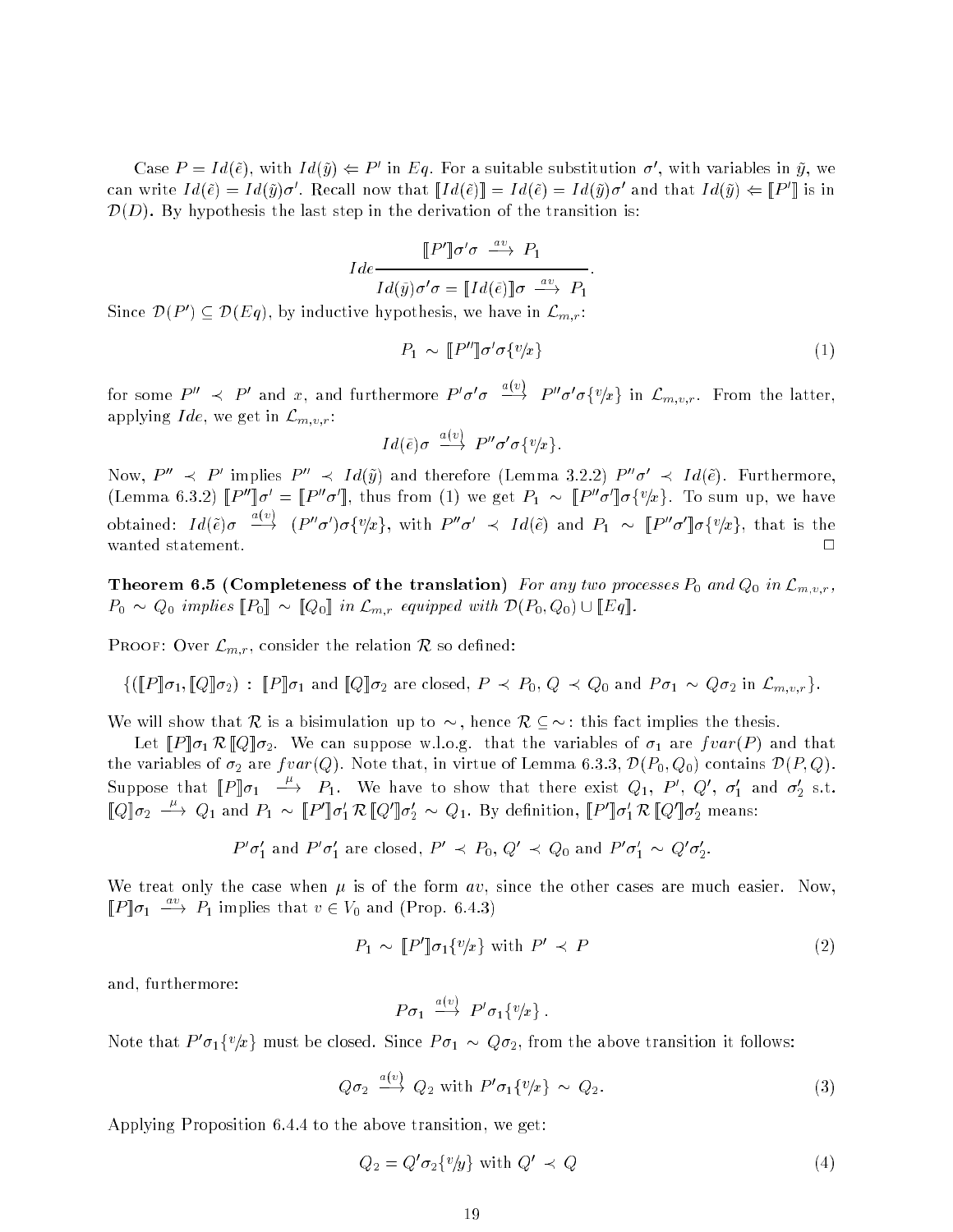where  $Q_0$   $o_2$   $\gamma y$  finust be closed, and furthermore:

$$
\llbracket Q \rrbracket \sigma_2 \xrightarrow{av} Q_1 \text{ with } Q_1 \sim \llbracket Q' \rrbracket \sigma_2 \{v/y\} \,.
$$
 (5)

We prove now that the latter is the wanted matching transition. Define  $\sigma_1 = \sigma_1 \{\gamma x\}$  and  $\sigma_2 =$  $\sigma_2\{v/y\}$ . Note that  $P' \prec P \prec P_0$  implies  $P' \prec P_0$ , and similarly  $Q' \prec Q_0$ ; moreover, from (3) and (4), we have  $P$   $\sigma_1$   $\sim$   $Q_2$   $=$   $Q$   $\sigma_2$ , thus by definition  $\llbracket P \rrbracket \sigma_1$   $\kappa$   $\llbracket Q \rrbracket \sigma_2$  . Finally, from (2) and (5),  $P_1 \sim \llbracket P \rrbracket o_1$  and  $Q_1 \sim \llbracket Q \rrbracket o_2$ , which closes up the bisimulation.

We now come to the correctness part. This is slightly more difficult, because we have to choose appropriately the parameter  $V_0$  of the translation. The choice depends also on whether or not Val is infinite. In the next theorem, we assume that  $Val$  is infinite; the case when  $Val$  is finite will be easily accommodated afterward. Intuitively,  $V_0$  must contain all "relevant" values, i.e. all values appearing in the two processes being compared and in their subterms, *plus* a reserve of fresh values. The latter must be polynomial in the size of the problem but large enough to provide fresh values for input transitions at each stage of the processes' evolution.

Theorem 6.6 (Correctness of the translation) Let  $P_0$  and  $Q_0$  be processes in  $\mathcal{L}_{m,v,r}.$  For a polynomial-size choice of the parameter  $V_0$ , if  $[\![P_0]\!] \sim [\![Q_0]\!]$  in  $\mathcal{L}_{m,r}$  equipped with  $\mathcal{D}(P_0,Q_0) \cup [\![Eq]\!]$ then  $P_0 \sim Q_0$ .

PROOF: Let the parameter  $V_0$  of the translation be set as  $V_0 = val(P_0, Q_0, Eq) \cup V$ , for some  $V \subseteq_{fin} Val$  s.t.  $V \cap val(P_0, Q_0, Eq) = \emptyset$  and  $|V| = 2 * k + 1$ , where  $k = max({\{|P_0|, |Q_0|\}} \cup {\{|P|$ : P appears in  $Eq\rbrace$ ).

Over  $\mathcal{L}_{m,v,r}$ , define the relation  $\mathcal R$  as follows:

$$
\{(P\sigma_1, Q\sigma_2): P\sigma_1 \text{ and } Q\sigma_2 \text{ are closed, } P \prec P_0, Q \prec Q_0, \text{ val}(\sigma_1, \sigma_2) \subseteq V_0 \text{ and } [P]\sigma_1 \sim [Q]\sigma_2 \text{ in } \mathcal{L}_{m,r}\}.
$$

We will show that  $\mathcal R$  is an F-bisimulation: this fact and Theorem 3.8 imply the thesis. Let  $P\sigma_1 \mathcal{R} Q \sigma_2$ . We can suppose w.l.o.g. that the variables of  $\sigma_1$  are  $f var(P)$  and that the variables of  $\sigma_2$  are fvar(Q). We only check the input clause (the second one) of Definition 3.6, since the other one is easier.

Note that  $V_0 \supseteq val(P\sigma_1,Q\sigma_2,Eq)$  (Lemma 3.2.2). Furthermore  $V_0$  contains a value  $v_0$  s.t.  $v_0 \notin val(P\sigma_1, Q\sigma_2, Eq)$ : in fact,  $v_0$  since  $P \prec P_0, Q \prec Q_O$ , in virtue of Lemma 3.2.1,  $P\sigma_1, Q\sigma_2$ and Eq together contain no more than  $2*k$  distinct values. Therefore, according to Definition 3.6, clause two, it will suce to show that for any transition P 1 a t v)  $\blacksquare$  Philadelphia  $\blacksquare$  and  $\blacksquare$  and  $\blacksquare$  and  $\blacksquare$  and  $\blacksquare$  and  $\blacksquare$  and  $\blacksquare$  and  $\blacksquare$ transition Q2  $\stackrel{a(v)}{\longrightarrow} Q_1$  s.t.  $P_1 \mathcal{R} Q_1$ . The latter means that there exist  $P', Q', \sigma'_1$  and  $\sigma'_2$  s.t.

$$
val(\sigma'_1, \sigma'_2) \subseteq V_0, \text{ and } P_1 = P'\sigma'_1, Q_1 = Q'\sigma'_1, \text{ and } P' \prec P_0, Q' \prec Q_0 \text{ and } [P'] \sigma'_1 \sim [Q'] \sigma'_2.
$$

Thus, consider a transition  $\mathcal{X}$  transition  $\mathcal{X}$  transition  $\mathcal{X}$  transition  $\mathcal{X}$ aivi ! P1, v <sup>2</sup> V0. Applying Proposition 6.4.4, we get

$$
[\![P]\!] \sigma_1 \xrightarrow{av} \sim [\![P']\!] \sigma_1 \{ \psi \} \text{ with } P_1 = P' \sigma_1 \{ \psi \} \text{ and } P' \prec P. \tag{6}
$$

Since  $[$ P $]\sigma_1 \sim [$ Q $]\sigma_2$ , it follows:

$$
[\![Q]\!] \sigma_2 \xrightarrow{av} Q_2 \text{ with } [\![P']\!] \sigma_1 \{v/x\} \sim Q_2. \tag{7}
$$

Applying Proposition 6.4.3 to the above transition, we get:

$$
Q_2 \sim [Q'] \sigma_2 \{v/y\} \text{ for some } Q' \prec Q \text{ and } Q' \sigma_2 \{v/y\} \text{ closed}
$$
 (8)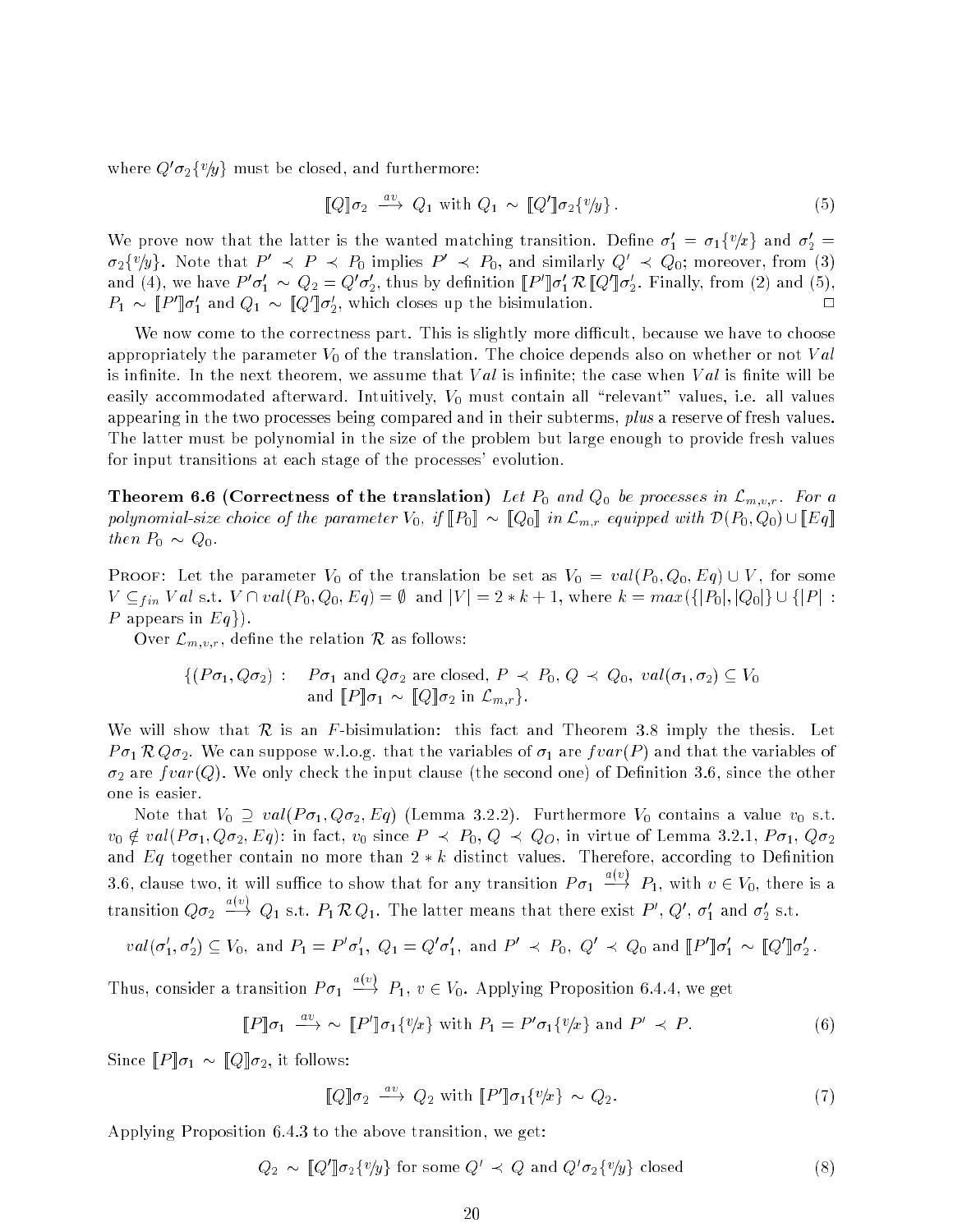and furthermore:

$$
Q\sigma_2 \stackrel{a(v)}{\longrightarrow} Q'\sigma_2\{v/y\} \stackrel{\text{def}}{=} Q_1. \tag{9}
$$

We prove now that the latter is the wanted matching transition. Define  $\sigma_1 = \sigma_1 \{\forall x\}$  and  $\sigma_2 =$  $\sigma_2 \{^\circ \}$  . Note that  $P^+ \prec P \prec P_0$  implies  $P^- \prec P_0$ , and similarly  $Q^+ \prec Q_0.$  Of course,  $val(\sigma_1, \sigma_2) \subseteq$  $v_0$  (as  $v \in v_0$ ). From (6) and (9),  $r_1 = r$   $v_1$  and  $Q_1 = Q$   $v_2$ , and both  $r_1$  and  $Q_1$  are closed. Now, from (1) and (8), it holds that  $\llbracket P \rrbracket^0{}_1 \sim Q_2 \sim \llbracket Q \rrbracket^0{}_2,$  thus by definition  $P_1 \kappa Q_1.$ 

The above theorem has been proven under the hypothesis that  $Val$  is infinite. Indeed, the case when Val is finite can be much more easily accommodated by letting  $V_0 = Val$ . We omit the details.

By inspection, it is easily seen that the translation can be carried out in polynomial-time with the size of the problem. Thus, by Theorems 6.5 and 6.6, we get that bisimilarity in  $\mathcal{L}_{m,v,r}$  is polynomial-time reducible to bisimilarity in  $\mathcal{L}_{m,r}$ . Since the latter problem is decidable we have:

**Theorem 6.7** Bisimilarity in  $\mathcal{L}_{m,v,r}$  is decidable and equivalent to bisimilarity in  $\mathcal{L}_{m,r}$ , up to polynomial-time reduction.

## 6.1 Name-passing

We indicate now the necessary changes to accommodate the name-passing case  $(Act = Var = Val)$ . In a name-passing input action  $a(x)$ , not only the formal parameter x, but also the channel a is sub ject to be possibly instantiated. A similar comment also holds for the channel name-passing output. We can accomplish a proper treatment of input and output actions by an appropriate use of matching. More precisely, it suffices to replace the output (both  $\overline{a}v$ , and  $\overline{a}x$ .) clauses and the input clause of the definition of  $\llbracket \cdot \rrbracket$  in Table 6 with the following two:

$$
\llbracket a(x).P \rrbracket = \sum_{v \in V_0} [a = v] \sum_{w \in V_0} vw.A(\tilde{y}, w) \quad \text{where } \tilde{y} = fvar([\llbracket P \rrbracket) - \{x\} \}
$$

$$
\llbracket \overline{a}y.P \rrbracket = \sum_{v \in V_0} [a = v] \sum_{w \in V_0} [y = w] \overline{vw}.A(\tilde{y}) \quad \text{where } \tilde{y} = fvar([\llbracket P \rrbracket) .
$$

The remaining clauses and the definition of  $\mathcal D$  are left unchanged. It is easy to see that the translation is still polynomial and that the reduction proofs carry over with few notational changes. We omit the details.

# <sup>7</sup> Identiers and Matching Require Exponential Time

In this section, we will suppose that the set of values  $Val$  is infinite. Under this hypothesis, we shall prove the following result.

**Lemma 7.1** Let AT be a canonical linear space ATM. Then, for any string x of length n, we can compute, in time polynomial in n, two processes P and Q of  $\mathcal{L}_{m,r}$  such that  $P \sim Q$  if and only if x is accepted by AT .

The above lemma and Theorem 2.6 will immediately imply the EXP-hardness of  $\mathcal{L}_{m,r}$ .

Our construction will be somehow similar to that of Section 4. We shall define three identifiers  $A, S, I^{\pm}$ . As a first approximation, if c is a configuration of  $AI$  , then  $A(C)$  is a process that simulates the computation of AT starting from configuration  $\bar{c}$ . In particular, if  $\bar{c}_0$  is the starting configuration of AT with input x, then the labeled transition system of  $A(\bar{c}_0)$  is " isomorphic"

 $A<sup>1</sup>A$  stands for ATM, S for success and F for failure.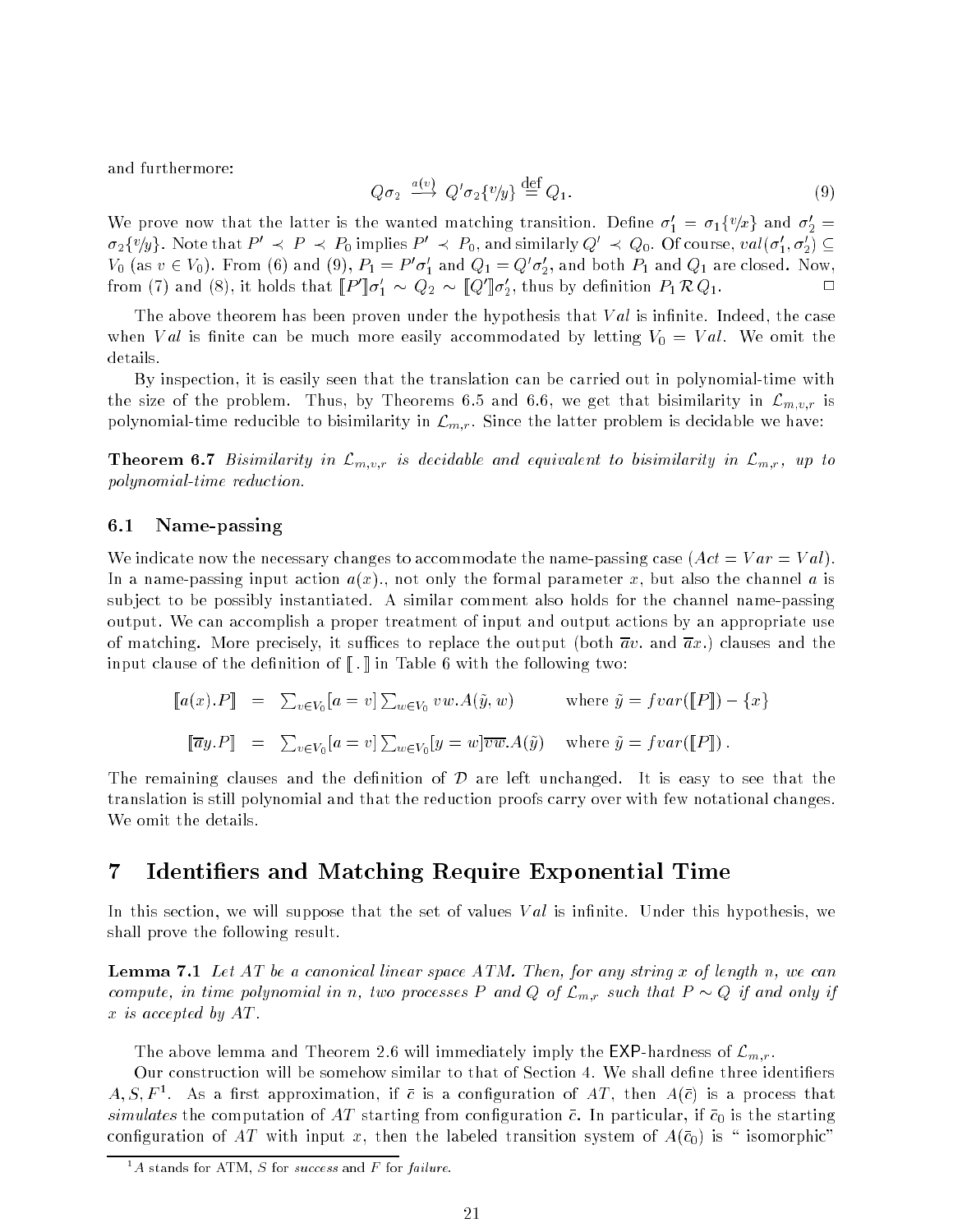to  $\mathcal{GC}_{AT(x)}$ : there is a correspondence between configurations  $\bar{c} \in \mathcal{GC}_{AT(x)}$  and processes  $A(\bar{c})$ , and between nondeterministic branching of the ATM and nondeterministic choice in the process. Furthermore, the processes corresponding to halting configurations  $\bar{c} \in \mathcal{GC}_{AT(x)}$  can do a single action: a if  $\bar{c}$  is accepting and b if  $\bar{c}$  is rejecting. S (respectively, F) is defined to be identical to A, except that states corresponding to halting configurations always do  $\alpha$  (respectively  $\hat{b}$ ). Thus, intuitively, A would be bisimilar to S in case  $AT$  accepts, and bisimilar to F otherwise.

Indeed, the above straightforward construction fails to express alternation of quantifiers in terms of bisimulation, and has to be slightly modified. For example, assume that an existential configuration  $\bar{c}$  of  $AT(x)$  branches into two configurations, one accepting and one rejecting. Then  $\bar{c}$  is accepting, and we would like the corresponding process  $A(\bar{c})$  to be bisimilar to  $S(\bar{c})$ . But  $A(\bar{c})$  branches into both a rejecting and an accepting state, while  $S(\bar{c})$  branches into two accepting states: thus  $A(\bar{c})$  and  $S(\bar{c})$  could not be bisimilar. This inconvenience can be overcome if we assume that each state corresponding to an existential configuration always branches into at least one state corresponding to a rejecting configuration, and that each state corresponding to a universal configuration always branches into at least one state corresponding to an accepting configuration.

The actual definition of identifiers  $A, S$ , and F is given in Tables 6–8. For simplicity, the definitions are given in the case of simple value-passing: the name-passing case requires few notational changes (adding the names of the channels and of the constants to the list of parameters in identifiers). As in Section 4, we shall split into three technical lemmas the proof that those identifiers indeed exhibit the desired behaviour.

Since no confusion can arise, in the following we will use  $\mathcal{GC}$  as a shorthand for  $\mathcal{GC}_{AT(x)}$ .

**Lemma 7.2** Let  $\bar{c}_1, \bar{c}_2 \in \mathcal{GC}$  be any two (not necessarily distinct) configurations that halt within the same number of steps, then the following holds.

- 1.  $S(\bar{c}_1) \nsim F(\bar{c}_2)$ .
- 2.  $S(\bar{c}_1) \sim S(\bar{c}_2)$  and  $F(\bar{c}_1) \sim F(\bar{c}_2)$ .

PROOF: We will prove that the lemma is true by induction on the number of steps required to move from  $\bar{c}_1$  to a halting configuration. If  $\bar{c}_1$  and  $\bar{c}_2$  are halting configurations, then  $S(\bar{c}_1)$  and  $S(\bar{c}_2)$ can only perform action a, while  $F(\bar{c}_1)$  and  $F(\bar{c}_2)$  can only perform action b, thus  $S(\bar{c}_1) \nsim F(\bar{c}_2)$ ,  $S(\bar{c}_1) \sim S(\bar{c}_2)$ , and  $F(\bar{c}_1) \sim F(\bar{c}_2)$ .

Otherwise, assume that for any  $c_1 \in o(c_1)$  and for any  $c_2 \in o(c_2)$ , the lemma is true for  $c_1$ and  $c_2$ . We claim that  $c_1$  and  $c_2$  are either both existential or both universal. Recall that  $\overline{A}I$  is canonical, and thus all computation paths have the same length. Since  $\bar{c}_1$  and  $\bar{c}_2$  halt within the same number of steps, it follows that they are reached from the initial configuration after the same number of steps. Furthermore, existential and universal configurations alternates at any step in AT (again because of canonicity), thus  $\bar{c}_1$  and  $\bar{c}_2$  are either both universal or both existential. We separately consider the two cases.

1. If  $\bar{c}_1$  and  $\bar{c}_2$  are both universal configurations, then the only actions done by  $S(\bar{c}_1)$  are

$$
S(\bar{c}_1) \stackrel{a}{\rightarrow} S(\bar{c}'_1)
$$
 for any  $\bar{c}'_1 \in \delta(\bar{c}_1)$ ,

while, considering any  $c_2 \in \sigma(c_2)$ , we have that

$$
F(\bar{c}_2) \stackrel{a}{\rightarrow} F(\bar{c}'_2) \not\sim S(\bar{c}'_1)
$$
 for any  $\bar{c}'_1 \in \delta(\bar{c}_1)$ 

and thus  $S(\bar{c}_1) \nsim F(\bar{c}_2)$ . Moreover, the only actions doable by  $S(\bar{c}_2)$  are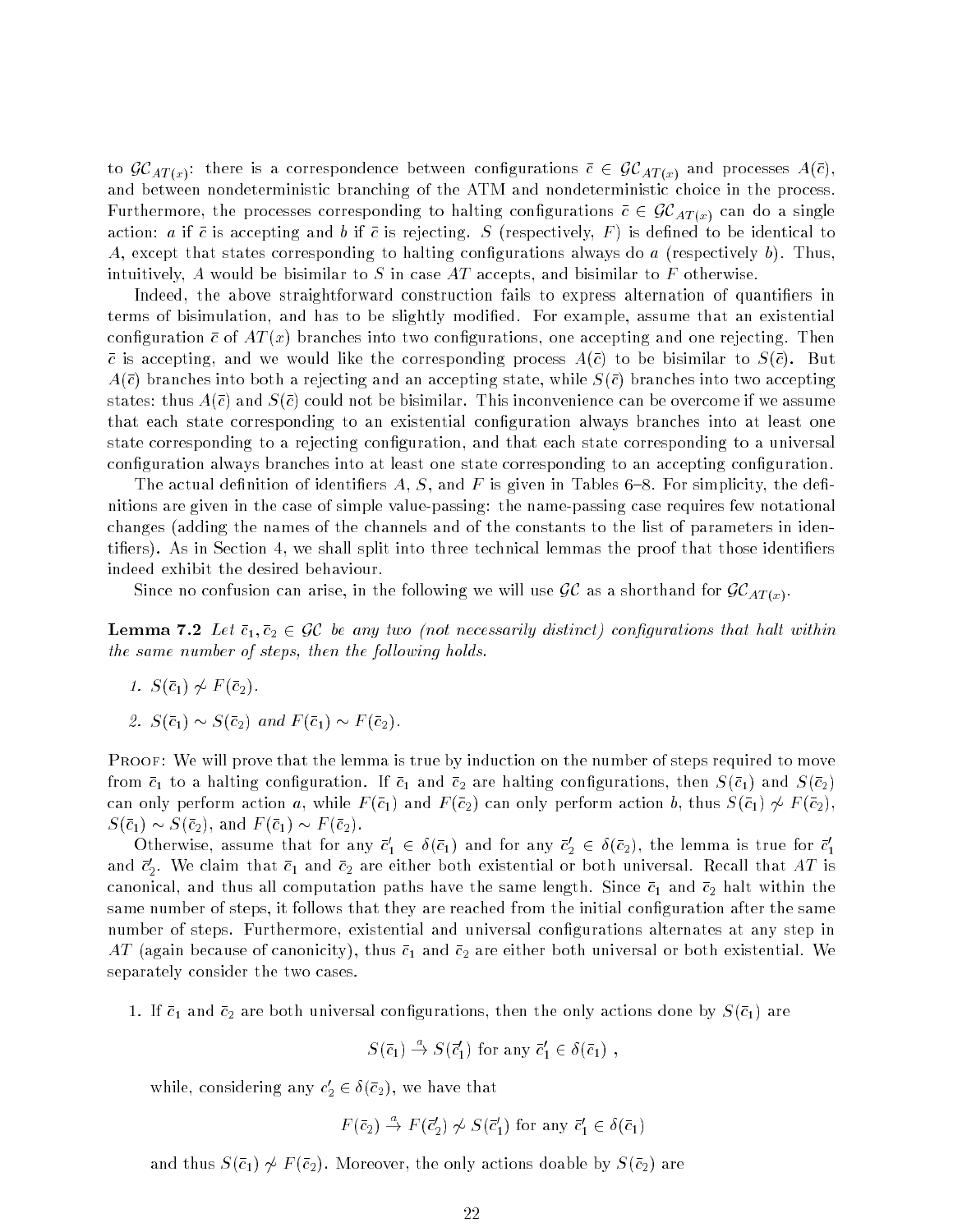$A(x_1, y_1, \ldots, x_n, y_n) \Leftarrow$  $\sum$  $i\in\{1,...,n\},\ q\!\in\!Q_E$  $\langle q, s, q', s', L \rangle \in \delta$  $x_i = s||y_i = q|a.A(x_1, y_1, \ldots, x_{i-1}, q, s, \perp, x_{i+1}, y_{i+1}, \ldots, x_n, y_n)$  $\begin{array}{rcl} + & |x_i = s||y_i = q|a \cdot F(x_1, y_1, \ldots, x_{i-1}, q, s, \perp, x_{i+1}, y_{i+1}, \ldots, x_n, y_n) \end{array}$  $+\qquad\qquad\sum$  $i \in \{1,...,n\},\ q \in Q_E$  $\langle q, s, q', s', R \rangle \in \delta$  $x_i = s||y_i = q|a.A(x_1, y_1, \ldots, x_{i-1}, y_{i-1}, s|, \ldots, x_{i+1}, q|, \ldots, x_n, y_n)$  $\begin{array}{rcl} + & |x_i = s||y_i = q|a \cdot F(x_1, y_1, \ldots, x_{i-1}, y_{i-1}, s, \perp, x_{i+1}, q, \ldots, x_n, y_n], \end{array}$  $+\qquad\qquad\sum$  $i \in \{1,...,n\}, q \in Q_U$  $\langle q, s, q', s', L \rangle \in \delta$  $x_i = s_{\{y_i\}} = q_{\{a \cdot A(x_1, y_1, \ldots, x_{i-1}, q_{\{y_i\}} \ldots, x_{i+1}, y_{i+1}, \ldots, x_n, y_n\}}$  $\begin{array}{rcl} + & |x_i = s||y_i = q | a \ldots s(x_1, y_1, \ldots, x_{i-1}, q, s, \perp, x_{i+1}, y_{i+1}, \ldots, x_n, y_n) \end{array}$  $+\qquad \qquad \sum$  $i\in\{1,...,n\},\ q\!\in\!Q_U$  $\langle q, s, q', s', R \rangle \in \delta$  $x_i = s_{\{y_i\}} = q_{\{a \cdot A(x_1, y_1, \ldots, x_{i-1}, y_{i-1}, s_{i+1}, q_{i+1}, q_{i+1}, \ldots, x_n, y_n\}}$  $\begin{array}{rcl} + & |x_i = s||y_i = q | a . \mathcal{S}(x_1, y_1, \dots, x_{i-1}, y_{i-1}, s, \bot, x_{i+1}, q, \dots, x_n, y_n) \end{array}$  $+$   $\qquad$  $q\!\in\!Q_A$  $[y_i = q]a$  $+$   $\qquad$  $q\!\in\!Q_R$  $[y_i = q]b$ Table 6: Definition of A.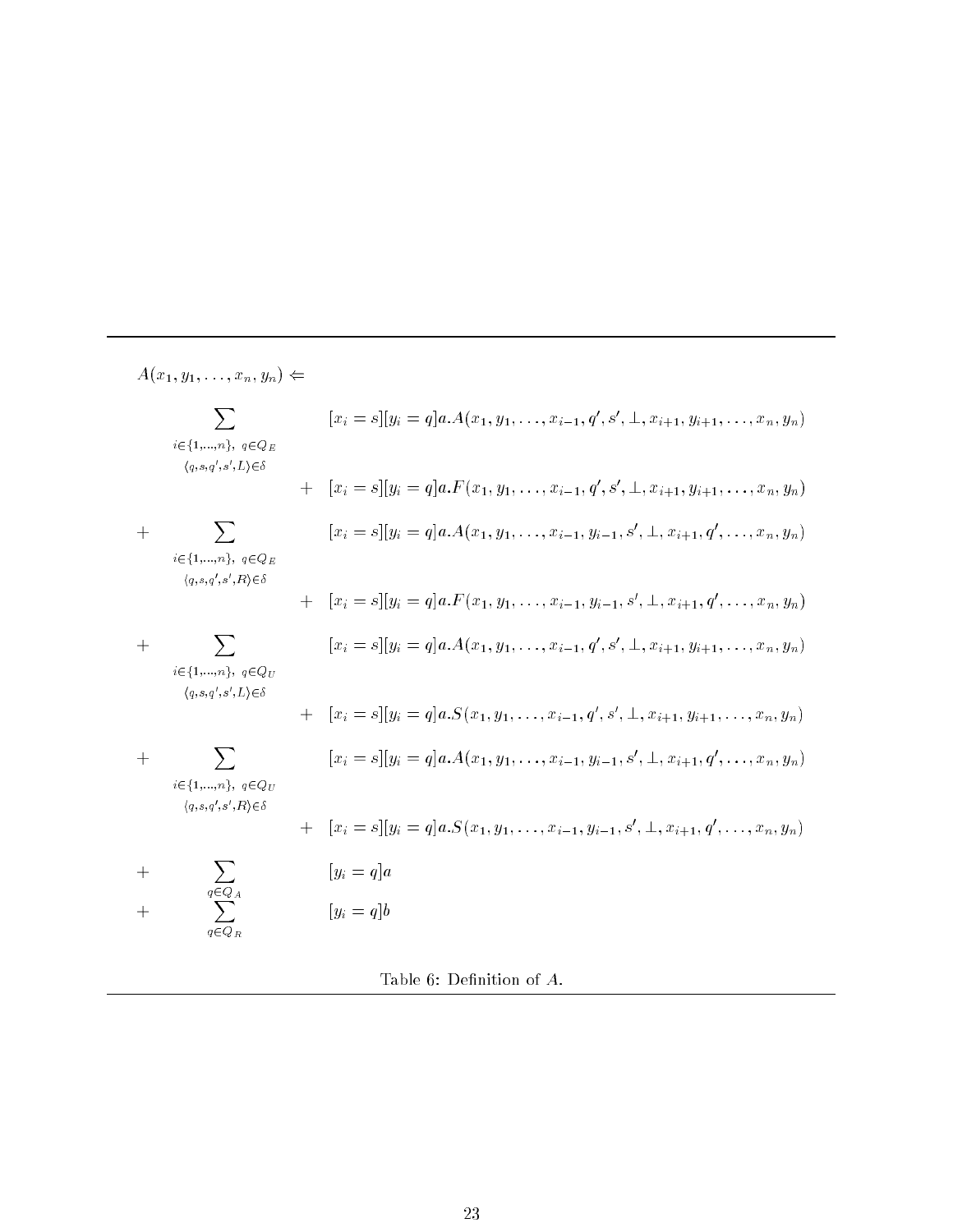$S(x_1, y_1, \ldots, x_n, y_n) \Leftarrow$ 

$$
\sum_{i \in \{1,...,n\}, q \in Q_E} [x_i = s][y_i = q]a.S(x_1, y_1, ..., x_{i-1}, q', s', \perp, x_{i+1}, y_{i+1}, ..., x_n, y_n)
$$
\n
$$
+ [x_i = s][y_i = q]a.F(x_1, y_1, ..., x_{i-1}, q', s', \perp, x_{i+1}, y_{i+1}, ..., x_n, y_n)
$$
\n
$$
+ \sum_{i \in \{1,...,n\}, q \in Q_E} [x_i = s][y_i = q]a.S(x_1, y_1, ..., x_{i-1}, y_{i-1}, s', \perp, x_{i+1}, q', ..., x_n, y_n)
$$
\n
$$
+ [x_i = s][y_i = q]a.F(x_1, y_1, ..., x_{i-1}, y_{i-1}, s', \perp, x_{i+1}, q', ..., x_n, y_n)
$$
\n
$$
+ \sum_{i \in \{1,...,n\}, q \in Q_U} [x_i = s][y_i = q]a.S(x_1, y_1, ..., x_{i-1}, q', s', \perp, x_{i+1}, y_{i+1}, ..., x_n, y_n)
$$
\n
$$
+ [x_i = s][y_i = q]a.S(x_1, y_1, ..., x_{i-1}, y_{i-1}, s', \perp, x_{i+1}, q', ..., x_n, y_n)
$$
\n
$$
+ [x_i = s][y_i = q]a.S(x_1, y_1, ..., x_{i-1}, y_{i-1}, s', \perp, x_{i+1}, q', ..., x_n, y_n)
$$
\n
$$
+ \sum_{q \in Q_A \cup Q_R} [y_i = q]a
$$

Table 7: Definition of 
$$
S
$$

 $S(\bar{c}_2) \stackrel{a}{\rightarrow} S(\bar{c}'_2)$  for any  $\bar{c}'_2 \in \delta(\bar{c}_2)$  ,

and this clearly implies that  $S(\bar{c}_1) \sim S(\bar{c}_2)$ . Similarly, we can show that  $F(\bar{c}_1) \sim F(\bar{c}_2)$ .

2. If  $\bar{c}_1$  and  $\bar{c}_2$  are existential configuration, then the only actions doable by  $F(\bar{c}_1)$  are

$$
F(\bar{c}_2) \stackrel{a}{\rightarrow} F(\bar{c}'_2)
$$
 for any  $\bar{c}'_2 \in \delta(\bar{c}_2)$ ,

while, considering any  $c_1 \in \sigma(c_1)$ , we have that

$$
S(\bar{c}_1) \stackrel{a}{\to} S(\bar{c}'_1) \not\sim F(\bar{c}'_2) \text{ for any } \bar{c}'_2 \in \delta(\bar{c}_2)
$$

and thus  $F(\bar{c}_2) \nsim S(\bar{c}_1)$ . As in the previous case, it is easy to see that  $S(\bar{c}_1) \sim S(\bar{c}_2)$  and  $F(\bar{c}_1) \sim F(\bar{c}_2).$ 

 $\Box$ 

**Lemma 7.3** For any  $\bar{c} \in \mathcal{GC}$ , either  $A(\bar{c}) \sim S(\bar{c})$  or  $A(\bar{c}) \sim F(\bar{c})$ .

**PROOF:** We will proceed by induction on the number of residual steps. Let us suppose that  $\bar{c}$  is a halting configuration, then either  $\bar{c}$  is rejecting, and in this case  $A(\bar{c})$  can only do action b, and therefore is bisimilar to  $F(\bar{c})$ , or  $\bar{c}$  is accepting, and  $A(\bar{c})$  can only do action a, and thus is bisimilar to  $S(\bar{c})$ .

Assume now, by inductive hypothesis, that for any configuration  $c_{\perp} \in o(c)$  we have that  $A(c)$ is either bisimiliar to  $S(\mathcal{C})$  or bisimilar to  $F(\mathcal{C})$ , we have to distinguish two cases.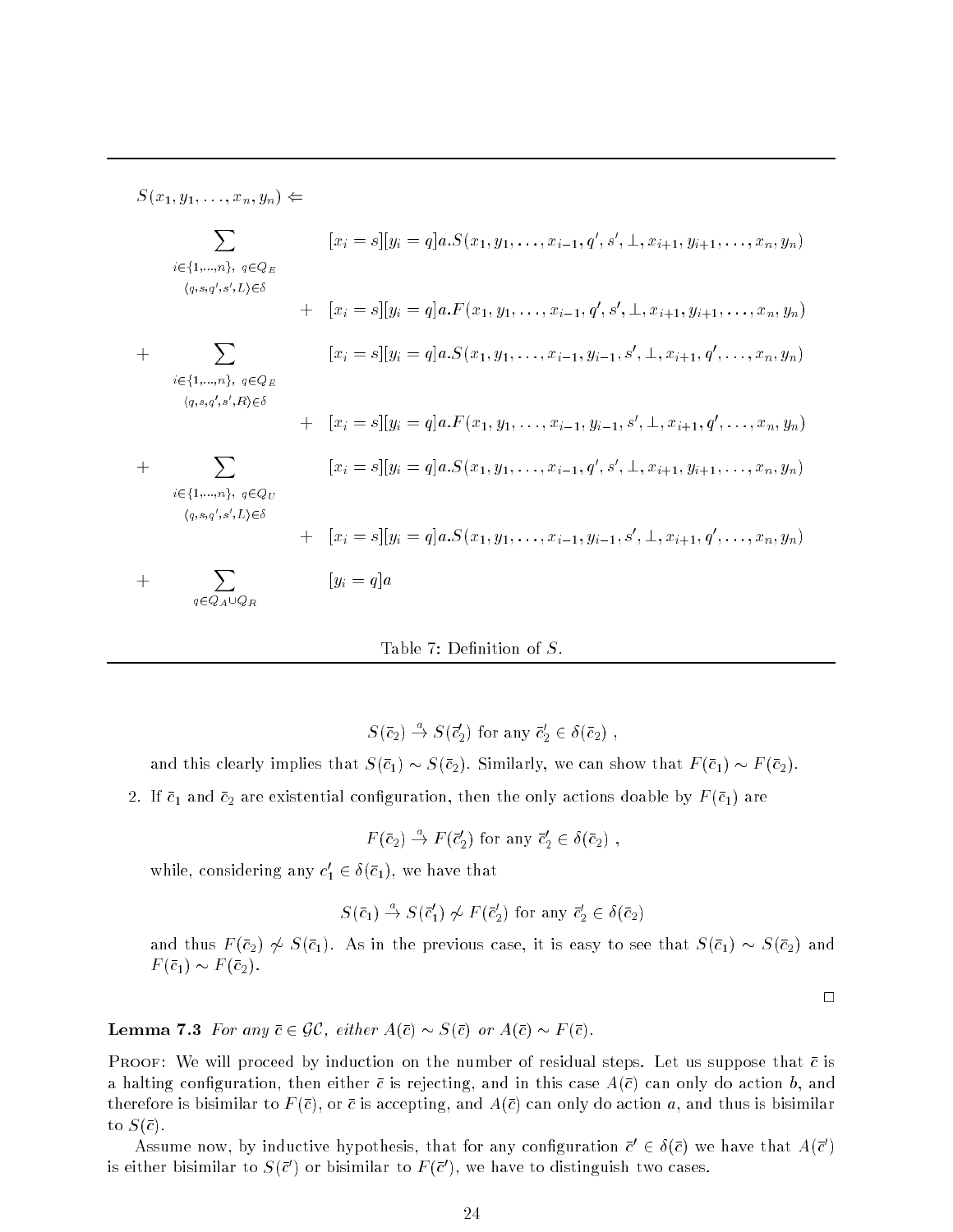$F(x_1, y_1, \ldots, x_n, y_n) \leftarrow$ 

$$
\sum_{i \in \{1, \ldots, n\}, q \in Q_E} [x_i = s][y_i = q]a.F(x_1, y_1, \ldots, x_{i-1}, q', s', \perp, x_{i+1}, y_{i+1}, \ldots, x_n, y_n)
$$
\n
$$
+ \sum_{i \in \{1, \ldots, n\}, q \in Q_E} [x_i = s][y_i = q]a.F(x_1, y_1, \ldots, x_{i-1}, y_{i-1}, s', \perp, x_{i+1}, q', \ldots, x_n, y_n)
$$
\n
$$
+ \sum_{i \in \{1, \ldots, n\}, q \in Q_E} [x_i = s][y_i = q]a.S(x_1, y_1, \ldots, x_{i-1}, q', s', \perp, x_{i+1}, y_{i+1}, \ldots, x_n, y_n)
$$
\n
$$
+ \sum_{i \in \{1, \ldots, n\}, q \in Q_U} [x_i = s][y_i = q]a.S(x_1, y_1, \ldots, x_{i-1}, q', s', \perp, x_{i+1}, y_{i+1}, \ldots, x_n, y_n)
$$
\n
$$
+ \sum_{i \in \{1, \ldots, n\}, q \in Q_U} [x_i = s][y_i = q]a.S(x_1, y_1, \ldots, x_{i-1}, y_{i-1}, s', \perp, x_{i+1}, y', \ldots, x_n, y_n)
$$
\n
$$
+ \sum_{(q, s, q', s', R) \in \delta} [x_i = s][y_i = q]a.S(x_1, y_1, \ldots, x_{i-1}, y_{i-1}, s', \perp, x_{i+1}, q', \ldots, x_n, y_n)
$$
\n
$$
+ \sum_{q \in Q_A \cup Q_R} [y_i = q]b
$$

Table 8: Definition of  $F$ .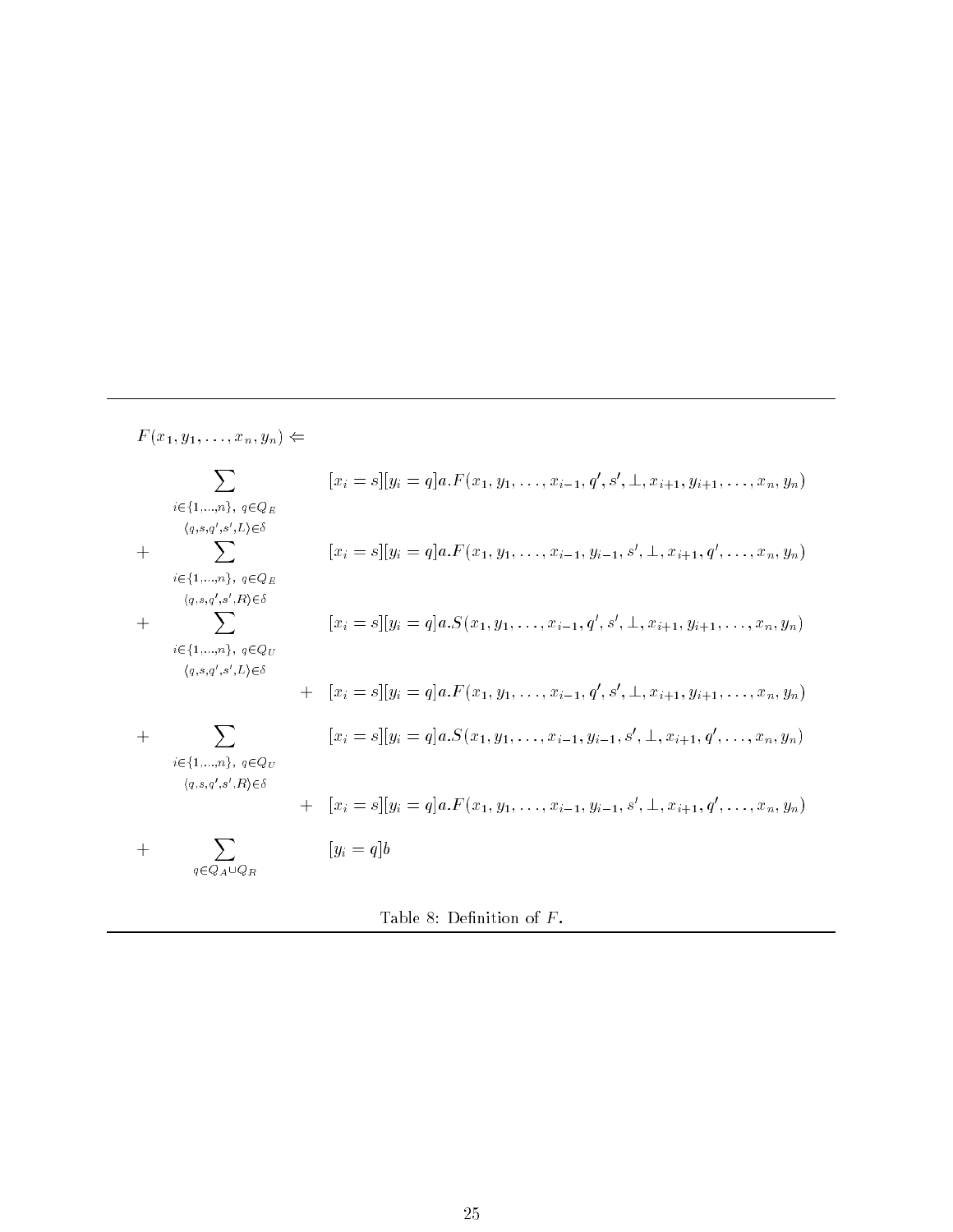- 1. If c is an existential configuration, then, for any  $c_+ \in \sigma(c)$ ,  $A(c)$  can evolve into  $A(c_+)$  or into  $F$  (c). Ii, for any  $c_-\in o(c)$ , we have that  $A(c)\sim F$  (c), then  $A(c)$  is bisimilar to  $F$  (c); otherwise it is bisimilar to  $S(\bar{c})$ .
- 2. If c is an universal configuration, then, for any  $c_+ \in \sigma(c)$ ,  $A(c)$  can evolve into  $A(c_+)$  or into  $\mathcal{S}(\mathcal{C})$  . If, for any  $\mathcal{C} \ \in \mathcal{O}(\mathcal{C})$  we have that  $A(\mathcal{C}) \sim \mathcal{S}(\mathcal{C})$ , then  $A(\mathcal{C})$  is bisimilar to  $\mathcal{S}(\mathcal{C})$ ; otherwise it is bisimilar to  $F(\bar{c})$ .

 $\Box$ 

## **Lemma 7.4** For any  $\bar{c} \in \mathcal{GC}$ ,  $A(\bar{c}) \sim S(\bar{c})$  if and only if  $\bar{c}$  is an accepting configuration.

**PROOF:** Again, we proceed by induction on the number of residual steps. If  $\bar{c}$  is a halting configuration, then the proof is trivial.

Otherwise, let us assume that, for any  $c_0 \in \sigma(c)$ , cois an accepting configuration if and only if  $A(\mathcal{C})\sim \mathcal{O}(\mathcal{C})$  . We have to distinguish two cases: either  $\mathcal{C}$  is existential or it is universal. We show only the firts case, as the second one is very similar.

Since  $\bar{c}$  is existential, then it is accepting if and only if  $\delta(\bar{c})$  contains at least one accepting configuration. By induction hypothesis, the latter statement holds if and only if:

there is 
$$
\vec{c}' \in \delta(\vec{c})
$$
 s.t.  $A(\vec{c}') \sim S(\vec{c}')$ . (10)

We now prove that (10) holds if and only if  $A(\bar{c}) \sim S(\bar{c})$ . Let us assume that (10) holds. There are two non-trivial cases. First, consider the case when  $A(\bar{c}) \ \stackrel{a}{\longrightarrow} A(\bar{c}_1)$ , for any  $\bar{c}_1 \in \delta(\bar{c})$ . From canonicity and Lemma 7.3, it is  $A(\bar{c}_1) \sim S(\bar{c}_1)$  or  $A(\bar{c}_1) \sim F(\bar{c}_1)$ : in the first case the matching move for  $S(\bar{c})$  is  $A(\bar{c}) \stackrel{a}{\longrightarrow} S(\bar{c}_1)$ , in the second case it is  $S(\bar{c}) \stackrel{a}{\longrightarrow} F(\bar{c}_1)$ . Consider the case when  $A(\bar{c})$  has to match a transition  $S(\bar{c}) \stackrel{a}{\longrightarrow} S(\bar{c}_1)$  from  $A(\bar{c})$ . Then we have:

$$
A(\bar{c}) \stackrel{a}{\longrightarrow} A(\bar{c}') \sim S(\bar{c}') \sim S(\bar{c}_1)
$$

where the first  $\sim$  follows from (10) and the second one from canonicity and Lemma 7.2.

Conversely, assume that  $A(\bar{c}) \sim S(\bar{c})$ . Take any  $c_1 \in \delta(\bar{c})$  and consider the transition  $S(\bar{c}) \stackrel{a}{\longrightarrow}$  $S(\bar{c}_1)$ . Then we must have for some  $\bar{c}'$   $A(\bar{c}) \stackrel{a}{\longrightarrow} K(\bar{c}') \sim S(\bar{c}_1)$ , where  $K=F$  or  $K=A.$  The case  $K = F$  cannot arise, due to canonicity and Lemma 7.2. Thus it must be  $K = A$ . From canonicity and Lemma 7.2 it follows  $A(c) \sim S(c_1) \sim S(c)$ , which validates (10).

 $\Box$ 

**PROOF:** (of Lemma 7.1) Let  $\bar{c}_0$  be the initial configuration of AT with input x. Since the definition of the identifiers can be clearly constructed in time polynomial in  $n$ , the lemma follows from  $\Box$ Lemma 7.4 by setting  $P = A(\bar{c}_0)$  and  $S = S(\bar{c}_0)$ .

**Theorem 7.5** The bisimilarity problem in the  $\mathcal{L}_{m,r}$  calculus is LIN-EXP-hard and thus EXP-hard.

We shall indeed see in the next section that the problem is in EXP. From the above theorem and from Theorem 2.2 the intractability of bisimilarity in  $\mathcal{L}_{m,r}$  follows.

**Corollary 7.6** A constant  $c > 0$  exists such that any algorithm that decides the bisimilarity problem in  $\mathcal{L}_{m,r}$  has a worst-case running time no better than  $2^{n^c}$ , where n is the size of the input.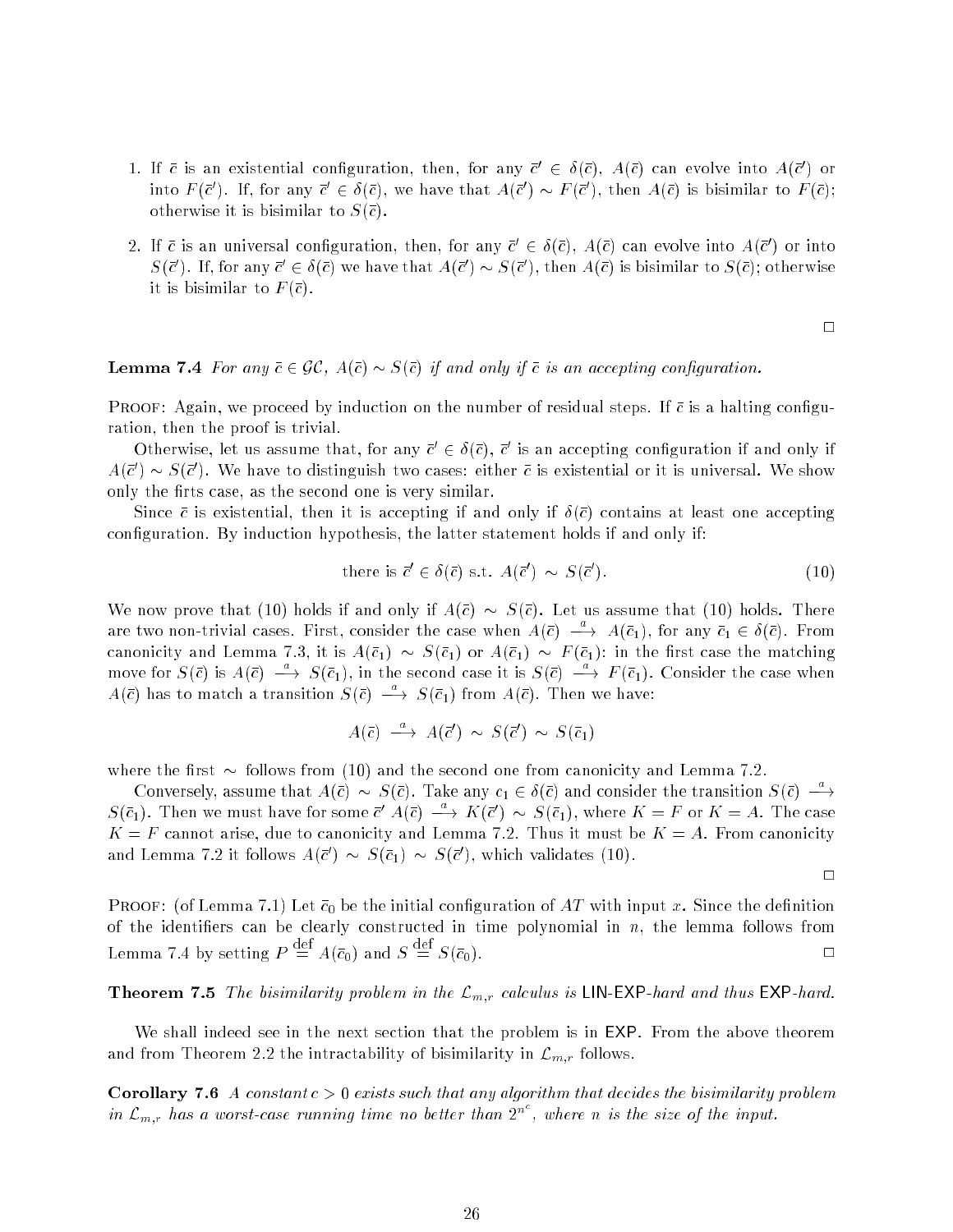## <sup>8</sup> The Parallel Composition Operator

In this section we consider adding the *parallel composition* operator  $\vert$  (see e.g. [Mil89]) to the language described in Section 2. We will show that, for a certain restricted syntactic format, that of finite control processes, the bisimilarity problem with parallel composition is decidable and EXPcomplete. As a consequence, the bisimilarity problem is in EXP for all the fragments we have considered in the paper.

The syntax of the language  $\mathcal{L}_{m,v,r}$  is extended with the clause

$$
P ::= P \mid P.
$$

All definitions and notions given for  $\mathcal{L}_{m,v,r}$  (such as free variables, subterms etc.) are extended to the new language in the expected way. Following [Mil89], the operational semantics of the new operator is given by the rules:

$$
(Par)\frac{P_1 \stackrel{\mu}{\longrightarrow} P_1'}{P_1 \mid P_2 \stackrel{\mu}{\longrightarrow} P_1' \mid P_2} \qquad (Com)\frac{P_1 \stackrel{\mu}{\longrightarrow} P_1', P_2 \stackrel{\mu'}{\longrightarrow} P_2'}{P_1 \mid P_2 \stackrel{\tau}{\longrightarrow} P_1' \mid P_2'}
$$

with  $(\mu = a \text{ and } \mu' = \overline{a})$  or  $(\mu = a(v) \text{ and } \mu' = \overline{a}v)$ , plus the symmetric versions of the above rules, where the roles of  $P_1$  and  $P_2$  are exchanged. Here  $\tau \notin Act$  is a new kind of action, called the *silent* action.

We cannot hope to extend in a simple way the reduction of Section 6, to get a translation from the new language to its fragment without value-passing primitives. The reason is that, contrary to what happens with  $\mathcal{L}_{m,v,r},$  there is in general no finite upper-bound to the size reachable by a process with parallel composition during its execution. An example of this is shown in the process:

$$
A(x) \Leftarrow a(x) \cdot (A(x) | A(x)) \ .
$$

As a consequence, we cannot determine a finite set of names  $V_0$  containing enough fresh names for the translation of  $[\![ . ]\!]_{V_0}$  to work. This phenomenon is only due to the presence of parallel composition inside recursive definitions. However, many processes commonly found in practice have a "static" structure, where parallel composition never occurs inside recursive definitions. It is therefore meaningful to confine ourselves to this class of parallel processes, which are called "finite control". The corresponding sub-language will be indicated with  $\mathcal{L}_{m,v,r,p}$ .

Let us call  $\mathcal{L}_{m,r,p}$  the sublanguage of  $\mathcal{L}_{m,v,r,p}$  without input/output primitives. We can extend the translation  $[\![ . \!]_{V_0}$  to a translation from  $\mathcal{L}_{m,v,r,p}$  to  $\mathcal{L}_{m,r,p}$ , by just adding the clauses:

$$
\llbracket P_1 \mid P_2 \rrbracket = \llbracket P_1 \rrbracket \mid \llbracket P_2 \rrbracket \quad \text{and} \quad \mathcal{D}(P_1 \mid P_2) = \mathcal{D}(P_1) \cup \mathcal{D}(P_2) \ .
$$

The proofs of operational correspondences (Proposition 6.4) for the new encoding are easily extended, while the proof of Completeness (Theorem 6.5) carries over formally unchanged. We list now the few modifications necessary in the proof of Correctness (Theorem 6.6).

It is easy to see that if  $P \prec P_0$  then the size of P cannot exceed

$$
k \stackrel{\text{def}}{=} |P_0| * max\{|R| : R \text{ appears in } Eq\}.
$$

In a similar way, we can determine an upper bound h to the size of every subterm of  $Q_0$ . Thus, we are sure that we can always find the fresh value  $v_0$  needed in the proof by just taking, in the definition of  $V_0$ , a set  $V \subseteq_{fin} Val$  s.t.  $V \cap val(P_0, Q_0, Eq) = \emptyset$  and  $|V| = max\{h, k\} + 1$ . Note in particular that the size of  $V_0$  is still polynomial w.r.t. the sizes of  $P_0$ ,  $Q_0$  and  $Eq$ . Modulo this modication, the proof carries over unchanged. A consequence of these considerations is the following: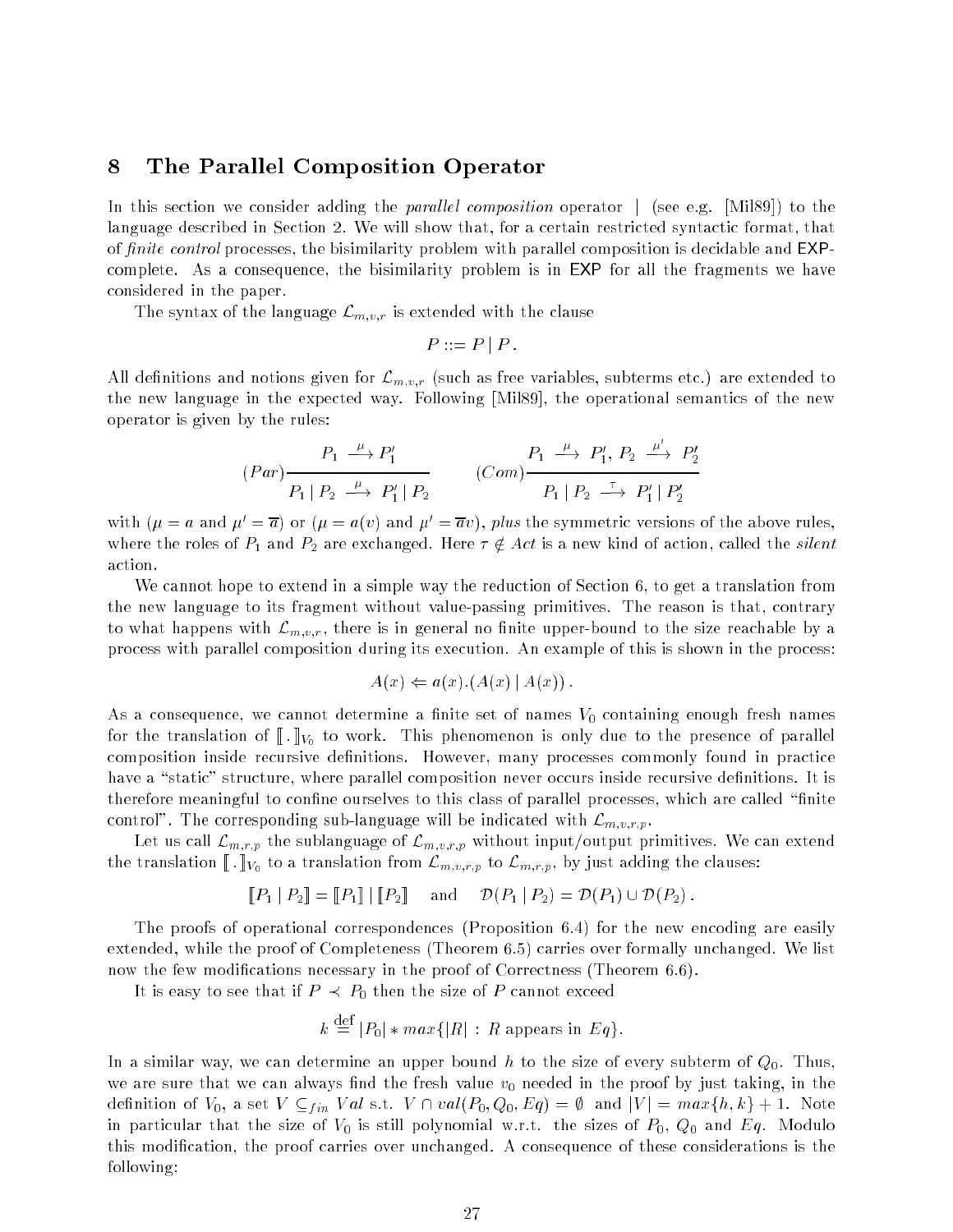**Proposition 8.1** The bisimilarity problem in  $\mathcal{L}_{m,v,r,p}$  is equivalent to the bisimilarity problem in  $\mathcal{L}_{m,r,p}$ , up to polynomial-time reduction.

Note that every process  $P \in \mathcal{L}_{m,r,p}$  has a finite transition system; more precisely, since the size of every term reachable from P cannot exceed  $k$ , for the quantity k defined above, there are at most  $n^k$  different states in the transition system, where  $n$  is the number of different values present in  $P$ and in Eq; this cannot exceed the size of the bisimilarity problem. Note that k too is a polynomial function of the size of the problem. It follows the bisimilarity problem in  $\mathcal{L}_{m,r,p}$  can be solved in exponential time using, for example, the algorithm by Page and Tarjan [PT87]. Putting together the latter fact, Theorem 6.7 and Theorem 7.5, the above Proposition 8.1, we have the following result of equivalence between languages:

**Theorem 8.2** The bisimilarity problems for the languages  $\mathcal{L}_{m,r}$ ,  $\mathcal{L}_{m,v,r}$ ,  $\mathcal{L}_{m,r,p}$  and  $\mathcal{L}_{m,v,r,p}$  are all EXP-complete.

It is worth to notice that, even in the absence of values, the presence of parallel composition implies an exponential blow-up of the number of states. This is implicitly present, for example, in the so-called "expansion law" [Mil89]:  $a | b \sim a.b + b.a$ . In general, it is easy to see that the process  $a_1 | \cdots | a_n$  (for distinct  $a_i$ 's) has  $2^n$  states. However, the above theorem tells us that the computational complexity due to parallel composition itself is not greater than that caused by the handling of data-values.

## <sup>9</sup> Conclusions

In this paper we have studied the decidability and the complexity of bisimilarity in fragments of CCS with values and of the  $\pi$ -calculus. We considered both a data-independent setting, in which processes are allowed to send and receive data, but cannot do any test on them, and a simple data-dependent one, in which processes can only perform equality tests.

In the literature, some variants of bisimulation have been proposed, such as *late* bisimilarity [MPW92, PS95] and *open* bisimilarity [San93]. Many of the results presented in the paper extend to these equivalences. In particular, both late and open bisimilarity are PSPACE-hard over the data-independent processes, because the three equivalences coincide in this case (see e.g. [PS95]).

Our paper is mainly related to [JP93]. There, Jonsson and Parrow prove that bisimilarity is decidable in the data-independent language  $\mathcal{L}_{v,r}$ , by showing that the infinitely many transitions due to an input action can be reduced to a single, suitably chosen, *schematic* action [JP93]. The latter is characterized as the receipt of the least value  $(w.r.t.$  to a fixed ordering of values) not "used" in the considered process. This approach yields the polynomial-time tractability of some restricted cases. On the other hand, the technique cannot be used in a data-dependent setting, mainly because in the presence of the equality test, determining the set of "used" values of a process becomes very complex (perhaps undecidable). In this paper, we have taken a less radical approach to deal with the infinite-state problem: instead of substituting infinitely many actions with a single one, we replace them with a \moderate" number of actions (the ones corresponding to the set  $V_0$ ). Jonsson and Parrow also show that  $\mathcal{L}_{v,r}$  is NP-hard, by means of a quite involved reduction from the clique problem. Here, we have for the same language a stronger result with an easier technique.

A question that is left open by the present work is the exact complexity of bisimilarity in  $\mathcal{L}_{v,r}$ . This language looks quite simpler than  $\mathcal{L}_{m,v,r}$ . Indeed, it is possible to show that a process of  $\mathcal{L}_{m,v,r}$ exists that is not bisimilar to any process of  $\mathcal{L}_{v,r}$ , that is,  $\mathcal{L}_{m,v,r}$  has more expressive power than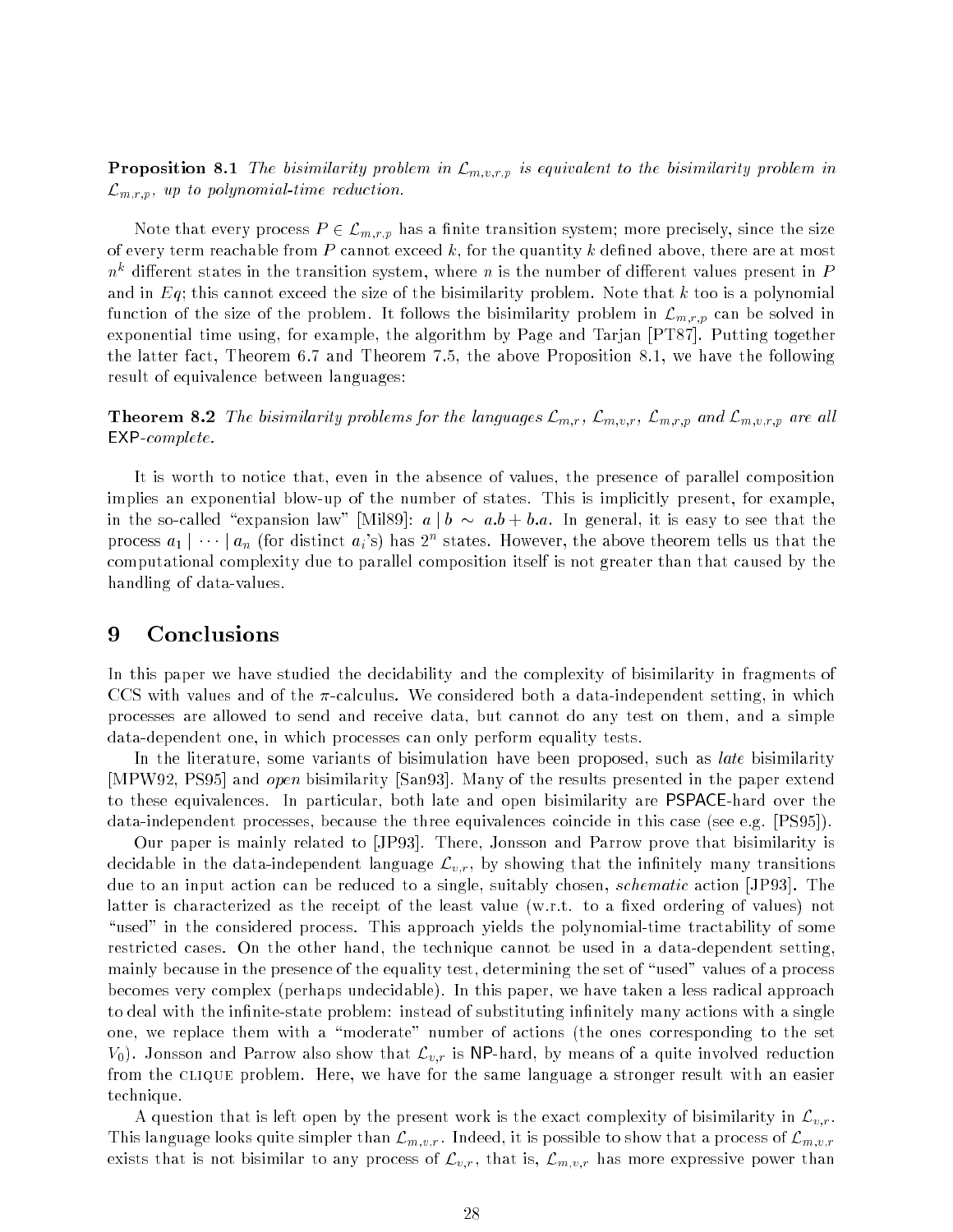$\mathcal{L}_{v,r}$ . Even if such observation has no immediate complexity-theoretic implication, we suspect that a polynomial-space algorithm exists for the bisimilarity problem in  $\mathcal{L}_{v,r}$ .

In the data-dependent setting, we showed the EXP-completeness of the bisimilarity problem. This is the stronger intractability result proved to date for a decidable bisimilarity problem. The reduction establishing such result does not make use of the value-passing operators: this is hardly surprising in view of our proof that the full language can be compositionally translated in polynomial time into the fragment  $\mathcal{L}_{m,r}$  without value-passing.

The parallel composition operator is known to create an exponential blow-up of the size of the labeled transition systems. This motivates the common belief that adding such operator to a language generally increases the complexity of the bisimilarity problem. Indeed, we have showed that if the parallel composition operator is never used inside recursive denition, then adding it to  $\mathcal{L}_{m,v,r}$  does not increase the complexity of bisimilarity, that remains EXP-complete (Theorem 8.2). The latter result implies that, given two processes P and Q in  $\mathcal{L}_{m,v,r,p}$ , we can compute in polynomial time two processes  $P$  and  $Q$  in  ${\cal L}_{m,r}$  such that  $P \sim Q$  if and only if  $P \sim Q$  . However, the result does not imply any apparent relationship between the syntactic structure of  $P$  and  $Q$ and that of  $F$  and  $Q$  . It would be interesting to find, in the spirit of the translation from  ${\cal L}_{m,v,r,p}$ to  $\mathcal{L}_{m,r,p}$ , a compositional reduction from  $\mathcal{L}_{m,r,p}$  to  $\mathcal{L}_{m,r}$  that would show how to "express" the parallel composition operator using the other operators.

In [HL95, HL93, San93, BD94], notions of symbolic bisimulation are investigated for both CCS with value-passing and  $\pi$ -calculus, aiming at a more efficient representation of bisimilarity. Our results show that, even for very simple fragments, it is very unlikely that efficient algorithms exist. It remains to be seen whether symbolic techniques give some benefits on the average.

# References

- [BC93] D.P. Bovet and P. Crescenzi. Introduction to the Theory of Complexity. Prentice Hall, 1993.
- [BD94] M. Boreale and R. De Nicola. A symbolic semantics for the  $\pi$ -calculus- Extended abstract. In B. Jonsson and J. Parrow, editors, Proceedings of Concur '94, LNCS 836, pages 299–314. Springer-Verlag, Berlin, 1994. Full version to appear in *Information and* Computation.
- [CKS81] A.K. Chandra, D.C. Kozen, and L.J. Stockmeyer. Alternation. Journal of the ACM,  $28(1):114-133, 1981.$
- [Coo71] S.A. Cook. The complexity of theorem proving procedures. In Proceedings of the 3rd ACM Symposium on Theory of Computing, pages 151-158, 1971.
- [HL93] M. Hennessy and H. Lin. Proof systems for message-passing process algebras. In E. Best, editor, *Proceedings of CONCUR '93, LNCS '15*. Springer-Verlag, Berlin, 1993.
- [HL95] M. Hennessy and H. Lin. Symbolic bisimulations. Theoretical Computer Science, 138:353-389, 1995.
- [HS65] J. Hartmanis and R.E. Stearns. On the computational complexity of algorithms. Transactions of the  $AMS$ , 117:285-306, 1965.
- [JP93] B. Jonsson and J. Parrow. Deciding bisimulation equivalences for a class of non-finite state programs. Information and Computation,  $107:272{-}302$ , 1993.